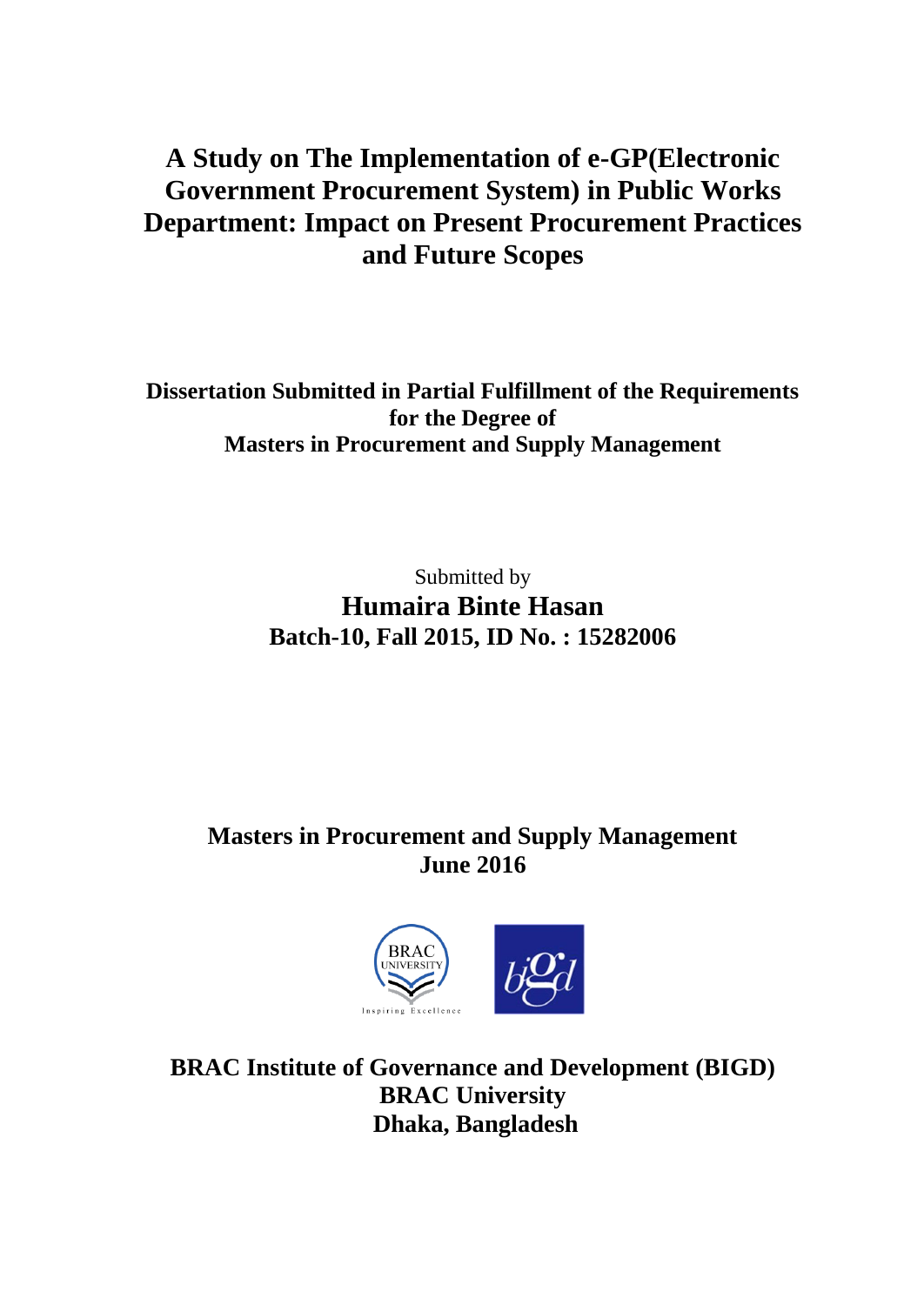# **A Study on the Implementation of e-GP (Electronic Government Procurement System) in Public Works Department: Impact on Present Procurement Practices and Future Scopes**

**Dissertation Submitted in Partial Fulfillment of the Requirements for the Degree of Masters in Procurement and Supply Management**

> Submitted by **Humaira Binte Hasan**

Batch-10,Fall 2015, ID No. : 15282006 Student Masters in Procurement and Supply Management

> **Supervisor M Shamim Kaiser**

Associate Professor Institute of Information Technology Jahangirnagar University

# **June, 2016**

**BRAC Institute of Governance and Development (BIGD) BRAC University Dhaka, Bangladesh**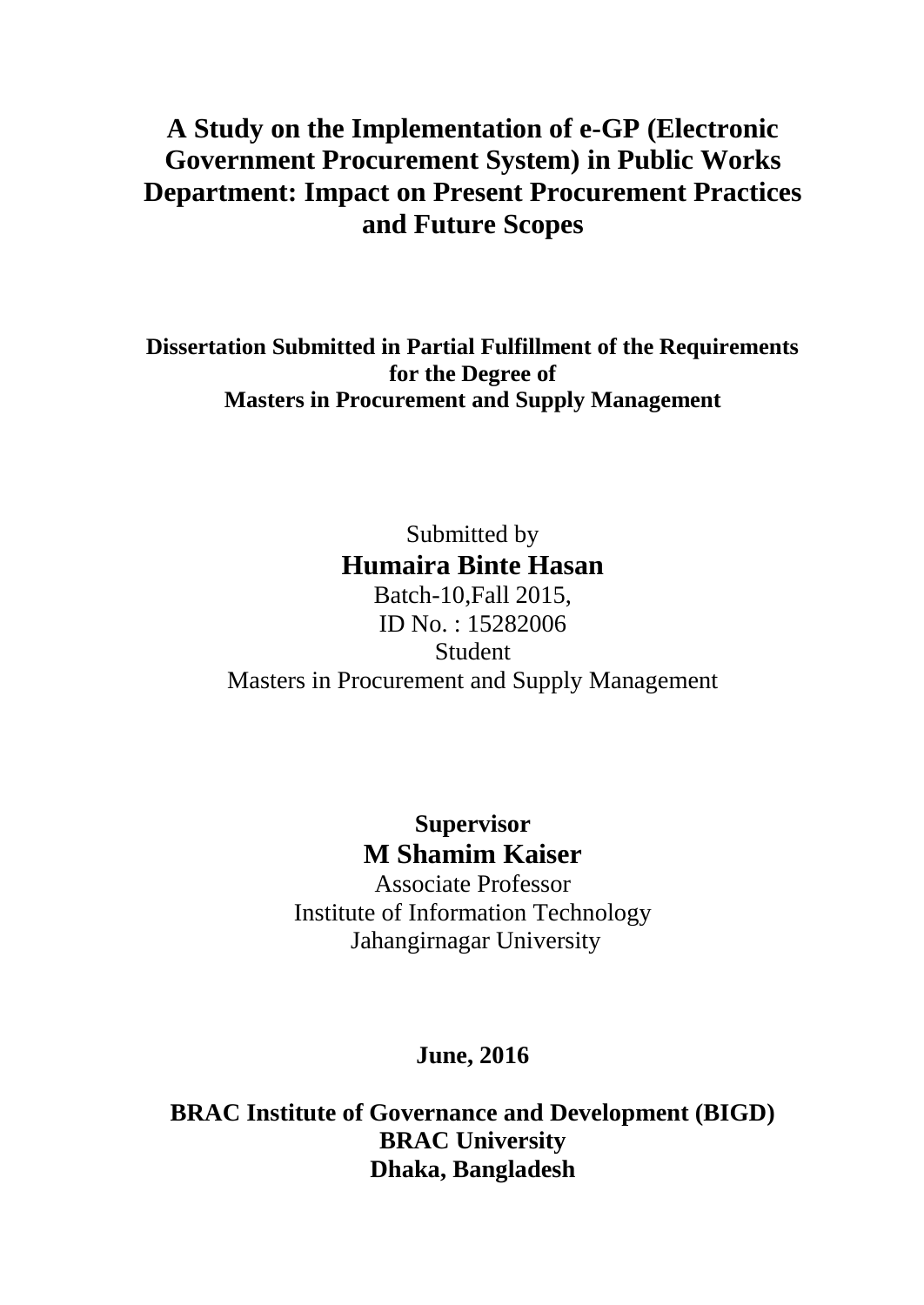## **CERTIFICATE**

<span id="page-2-0"></span>This is my pleasure to certify that the dissertation entitled "**A Study on the Implementation of e-GP (Electronic Government Procurement System) in Public Works Department: Impact on Present Procurement Practices and Future Scopes"** is the original work of Humaira Binte Hasan that is completed under my direct guidance and supervision. So far I know, the dissertation is an individual achievement of the candidate's own efforts, and it is not a conjoint work.

I also certify that I have gone through the draft and final version of the dissertation and found it satisfactory for submission to the BRAC Institute of Governance and Development, BRAC University in partial fulfillment of the requirements for the degree of Masters in Procurement and Supply Management.

> **(M Shamim Kaiser)** Associate Professor Institute of Information Technology Jahangirnagar University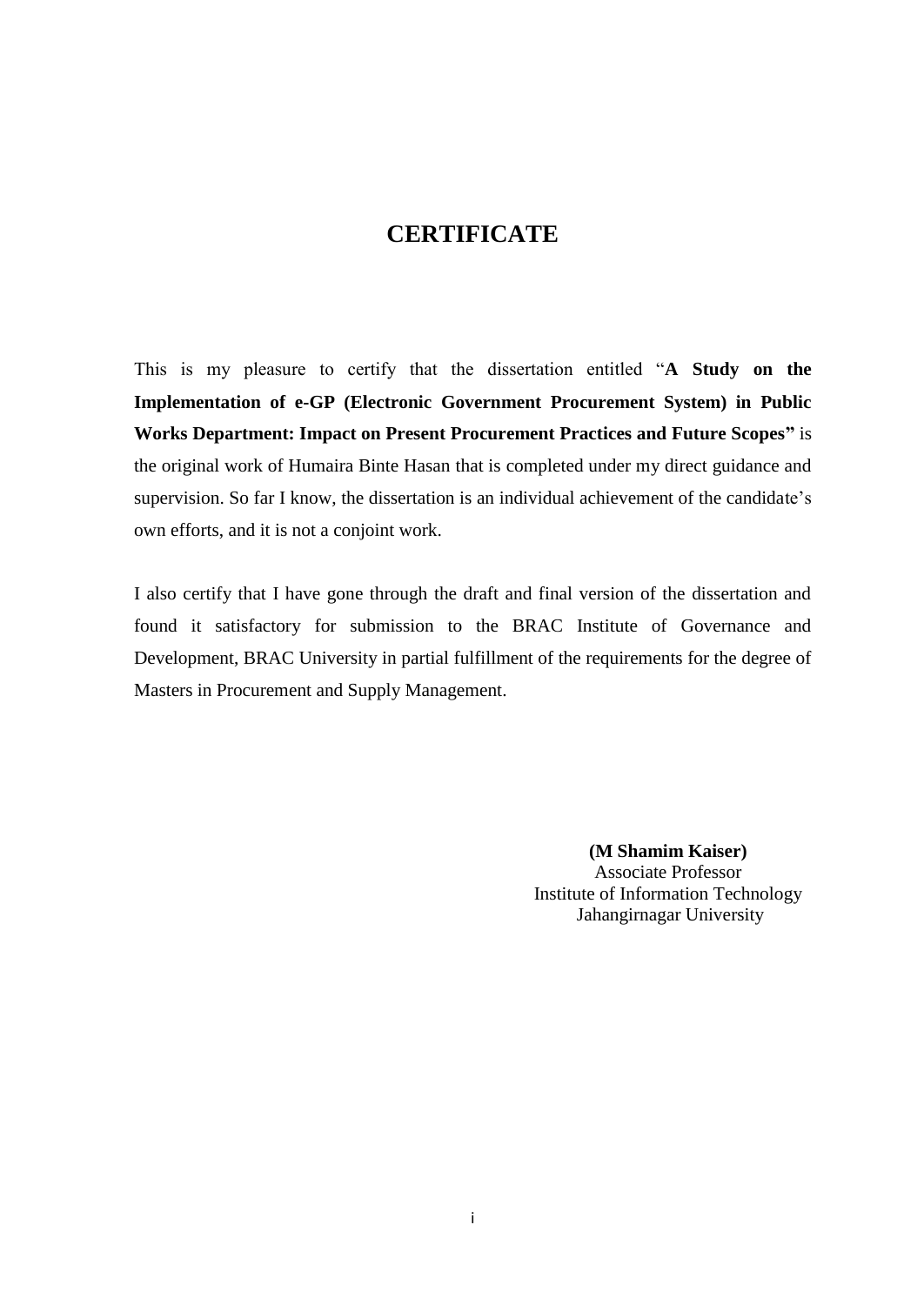# **DECLARATION**

<span id="page-3-0"></span>I hereby declare that the dissertation entitled "**A Study on the Implementation of e-GP (Electronic Government Procurement System) in Public Works Department: Impact on Present Procurement Practices and Future Scopes**" submitted to the BRAC Institute of Governance and Development, BRAC University for the degree of Masters in Procurement and Supply Management is exclusively my own and original work. No part of it in any form, has been submitted to any other University or Institute for any degree, diploma or for other similar purposes.

Dhaka: June 2016.

**(Humaira Binte Hasan)**

Batch-10,Fall 2015, Student ID# 15282006 BRAC Institute of Governance and Development BRAC University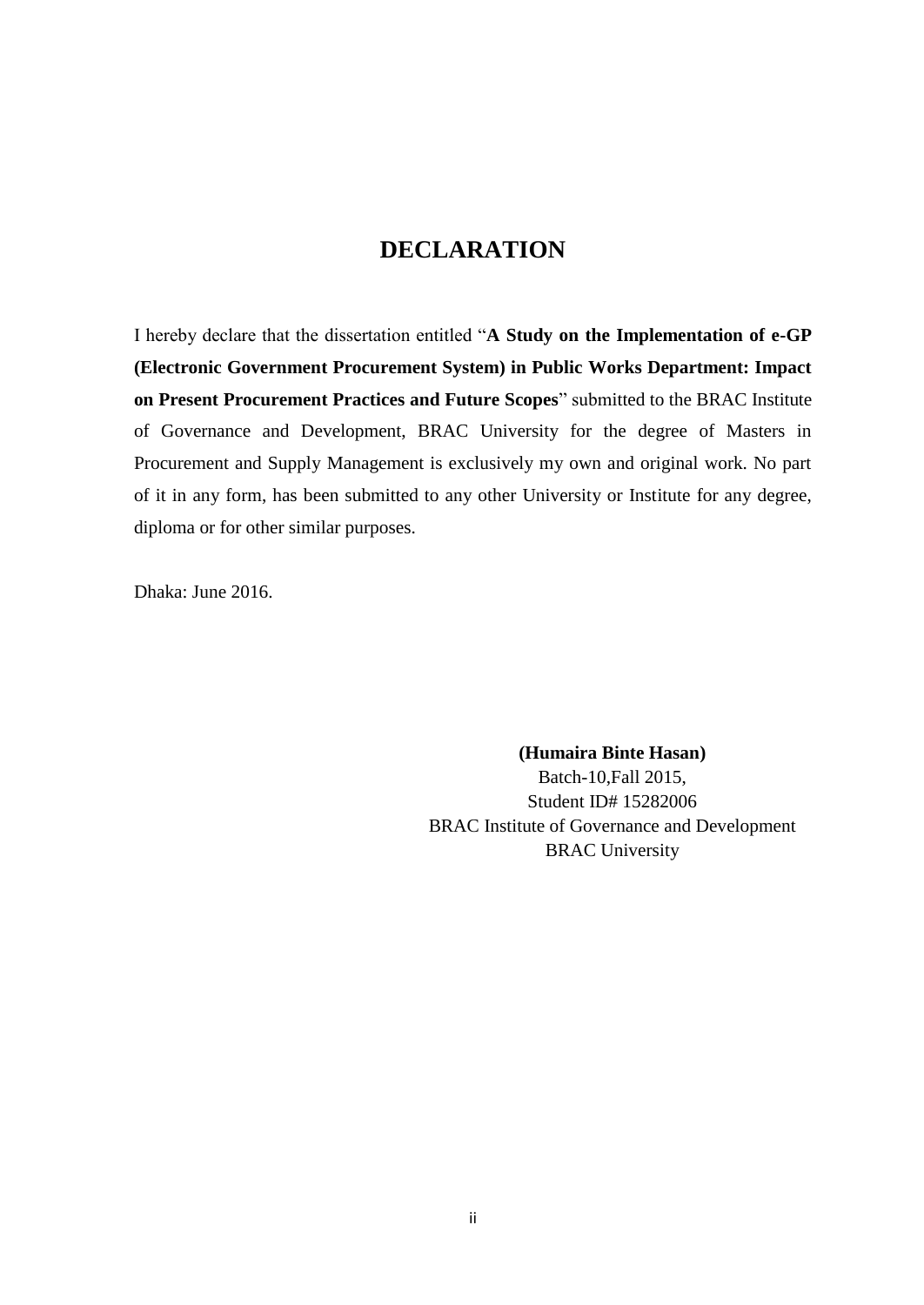# **ACKNOWLEDGEMENTS**

<span id="page-4-0"></span>I express my gratitude to the almighty God, who provided me the opportunity to study in this sector and helped me to prepare this dissertation paper.

My sincere gratitude goes to my supervisor, without his cooperation and guidance this research could not succeed.

I like to express my gratitude to Respected Executive Engineer of MIS Cell, PWD for providing me valuable information and data.

Thanks to all procuring entity and officials of Public Works Department, who responded to my questionnaire. I am grateful to my family and friends who assisted me in many ways.

Finally, I offer my thanks and appreciation to them who have not been mentioned here due to lack of space, but have contributed to the work in different ways.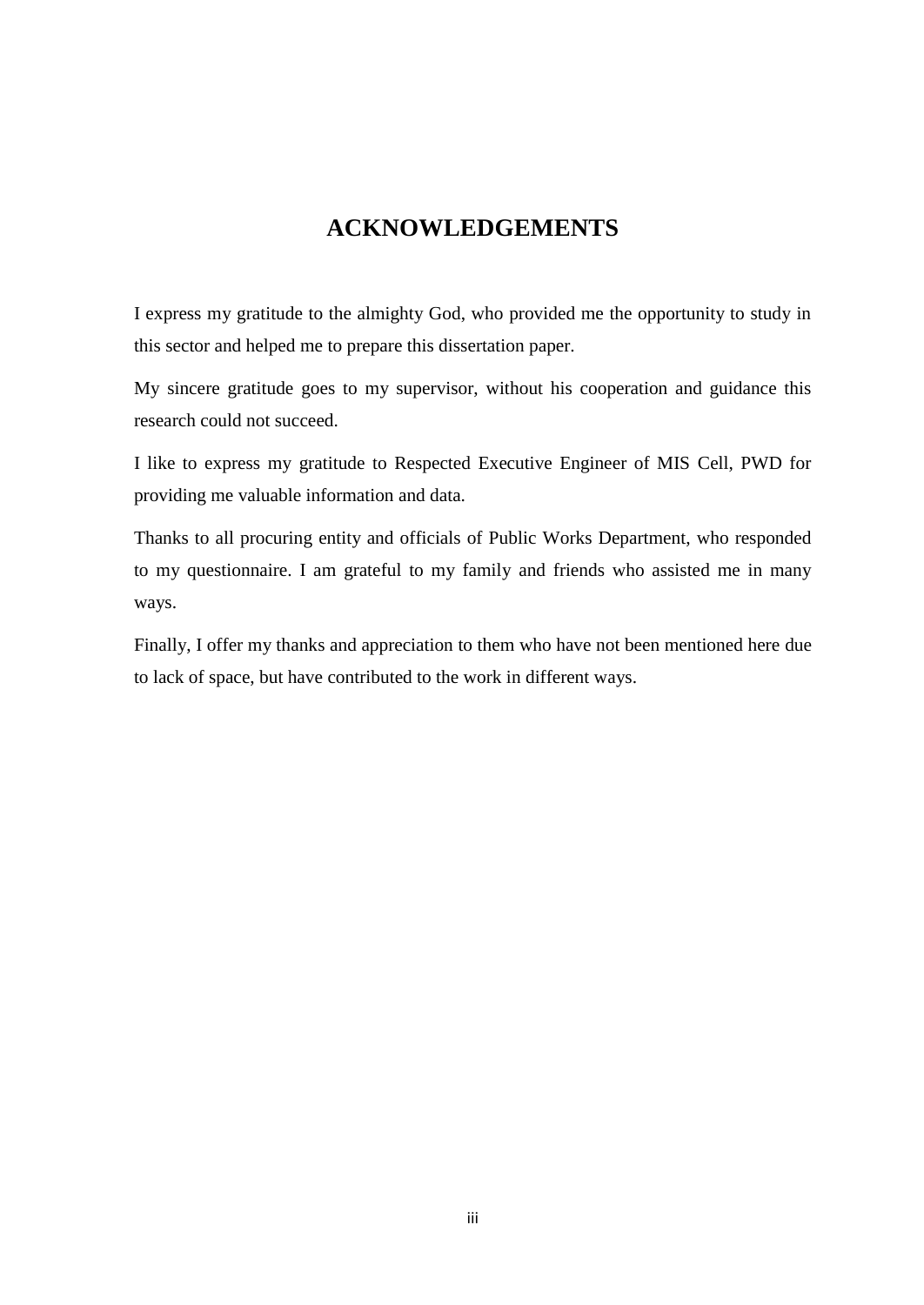# **ABBREVIATIONS**

<span id="page-5-0"></span>

| <b>APP</b>  | <b>Annual Procurement Plan</b>                   |
|-------------|--------------------------------------------------|
| <b>CPTU</b> | <b>Central Procurement Technical Unit</b>        |
| e-CMS       | <b>Electronic Contract Management System</b>     |
| $e$ -GP     | <b>Electronic Government Procurement</b>         |
| <b>ICT</b>  | <b>Information and Communications Technology</b> |
| KPI         | Key Performance Indicators                       |
| <b>NOA</b>  | Notification of Award                            |
| PAs         | Procuring Agencies                               |
| <b>PEs</b>  | <b>Procuring Entities</b>                        |
| <b>PPA</b>  | <b>Public Procurement Act</b>                    |
| <b>PPR</b>  | <b>Public Procurement Rule</b>                   |
| <b>PWD</b>  | <b>Public Works Department</b>                   |
| <b>RFP</b>  | <b>Request for Proposal</b>                      |
| <b>RFO</b>  | <b>Request for Quotation</b>                     |
| <b>TEC</b>  | <b>Tender Evaluation Committee</b>               |
| <b>TOC</b>  | <b>Tender Opening Committee</b>                  |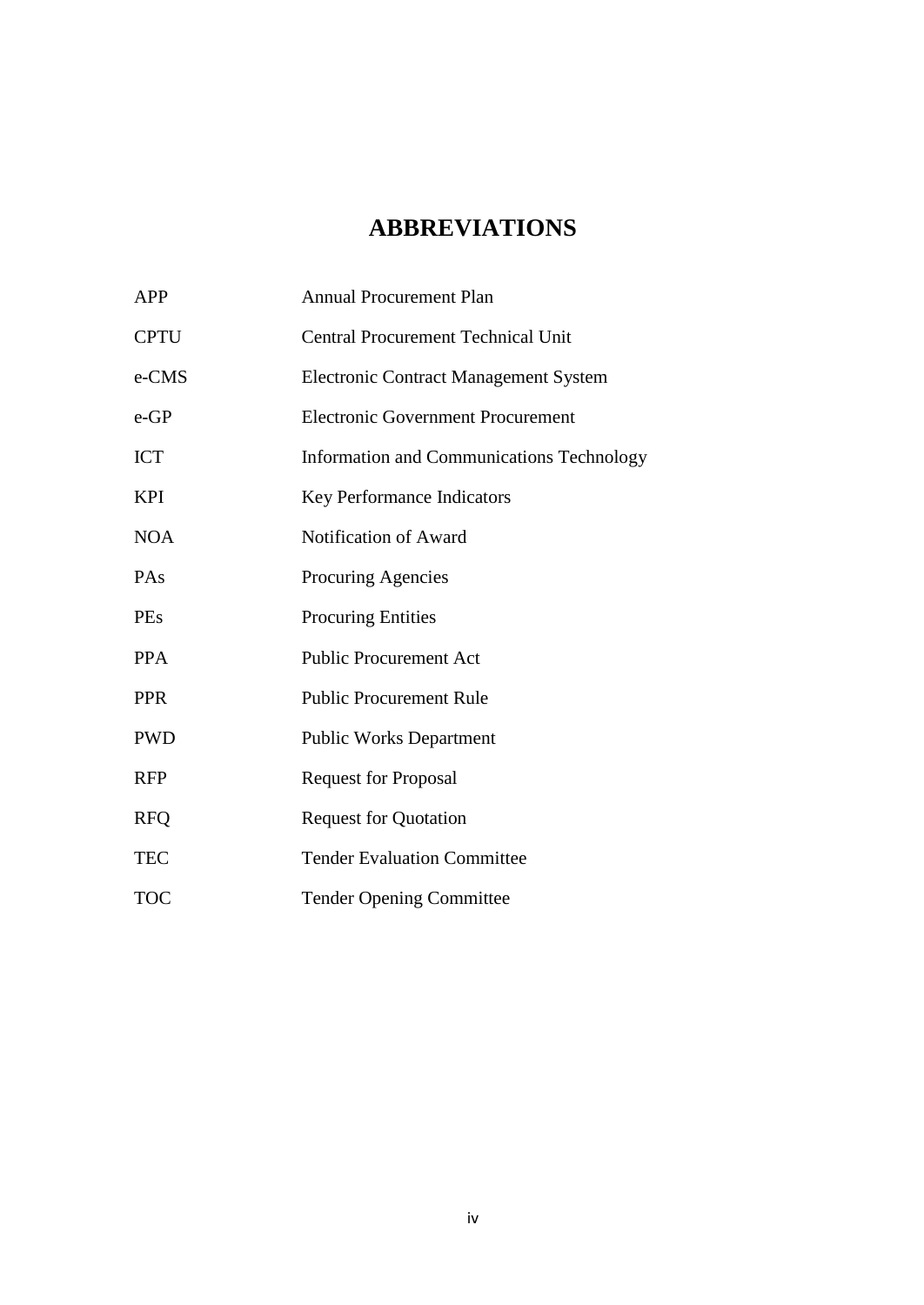# **Table of Contents**

| 2.9.2 Annual Procurement Planning (APP) Preparation and Publication 12 |  |
|------------------------------------------------------------------------|--|
|                                                                        |  |
|                                                                        |  |
|                                                                        |  |
|                                                                        |  |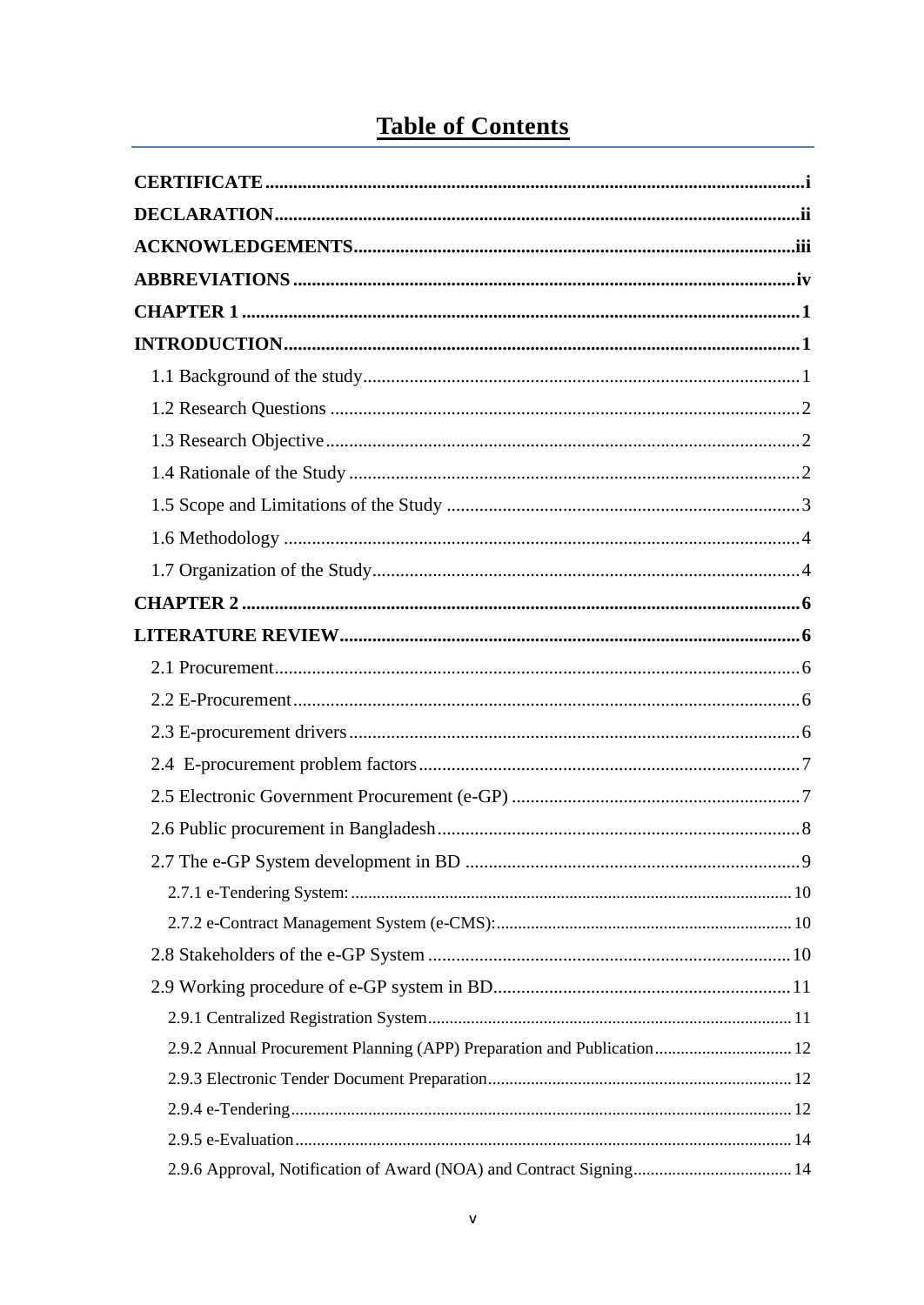| 4.3 Best solution for ensuring effective procurement system in PWD in future:32 |    |
|---------------------------------------------------------------------------------|----|
|                                                                                 |    |
|                                                                                 |    |
|                                                                                 |    |
|                                                                                 | 34 |
|                                                                                 |    |
|                                                                                 |    |
|                                                                                 |    |
|                                                                                 |    |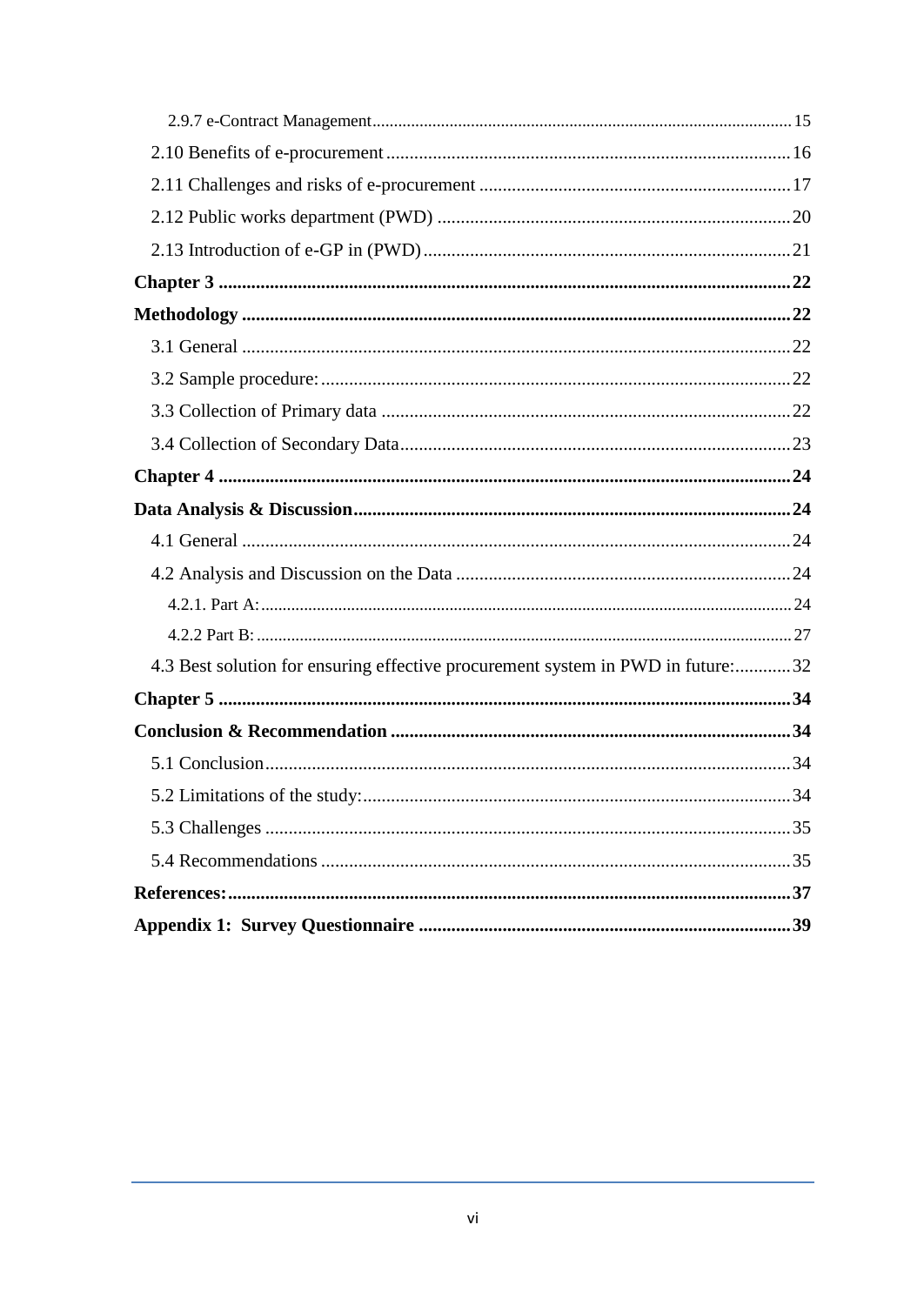# **List of Tables**

|                                                                              | 24  |
|------------------------------------------------------------------------------|-----|
|                                                                              |     |
|                                                                              | .25 |
|                                                                              | .26 |
|                                                                              | .26 |
|                                                                              | 26  |
|                                                                              |     |
|                                                                              | .27 |
|                                                                              |     |
|                                                                              | .28 |
| Table 11: Percentage of e-GP compared to the annual volume of procurement 28 |     |
|                                                                              |     |
|                                                                              |     |
|                                                                              |     |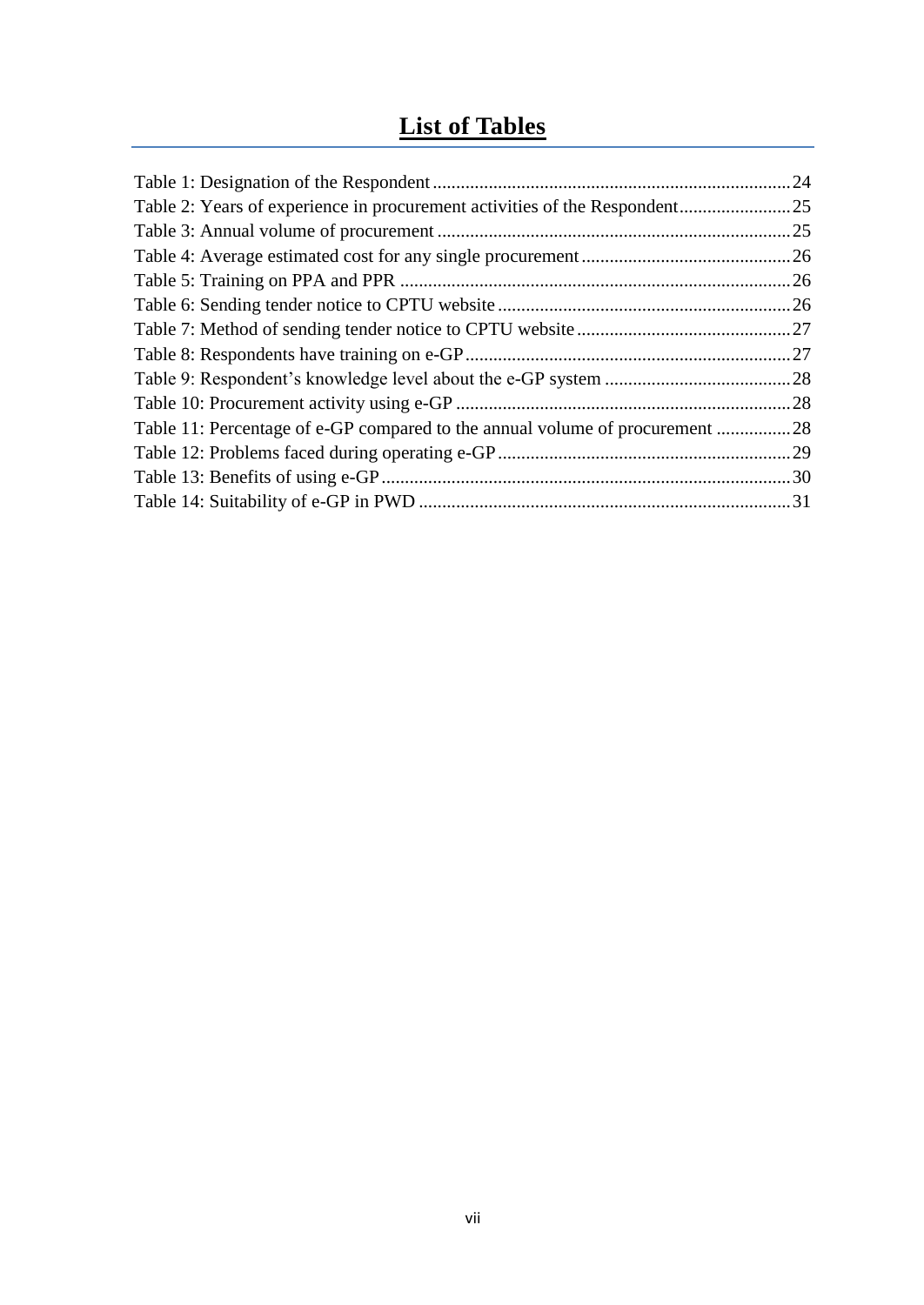## **CHAPTER 1**

## **INTRODUCTION**

## <span id="page-9-2"></span><span id="page-9-1"></span><span id="page-9-0"></span>**1.1 Background of the study**

In this era of electronics and technology, procurement process have now reached to another advanced level where purchasing process is done through an automation tool commonly known as E procurement system. Electronic procurement has been widely embraced by the governments seeking the administrative efficiencies and cost reduction experienced in the private sector. Following the trend of the developed countries, Bangladesh also has taken a step ahead in adopting electronic government procurement system that is known as e-GP.

In Bangladesh, Central Procurement Technical Unit (CPTU), IME Division of Ministry of Planning, is responsible for the development, ownership and operation of National e-Government Procurement (e-GP) portal of the Government of the People's Republic of Bangladesh. The e-GP system provides an on-line platform to carry out the procurement activities by the Public Agencies - Procuring Agencies (PAs) and Procuring Entities (PEs). Initially, E-Tendering has been introduced by the CPTU with 4 targeted agencies: LGED, RHD, BWDB and REB. The system rolled out to 291 PEs of those 4 sectoral agencies is now expanding to all the PEs of the government up to Districts and sub-Districts level.

Public Works Department (PWD), under the Ministry of Housing and Public Works, is the pioneer in construction arena of Bangladesh. Over about two centuries, PWD could successfully set the trend and standard in the country's infrastructure development. The contribution of PWD encompasses the entire spectrum of physical and social infrastructure for national development, national security and international relations. The range of responsibilities of PWD covers from design and construction of buildings to repair and maintenance, land valuation, preparation of specifications etc.

As the e-GP system has been expanded, PWD has undertaken the system in its procurement practice. In the start of 2014, PWD initiated training for the officers, contractors and all other personnel who has direct involvement with the procurement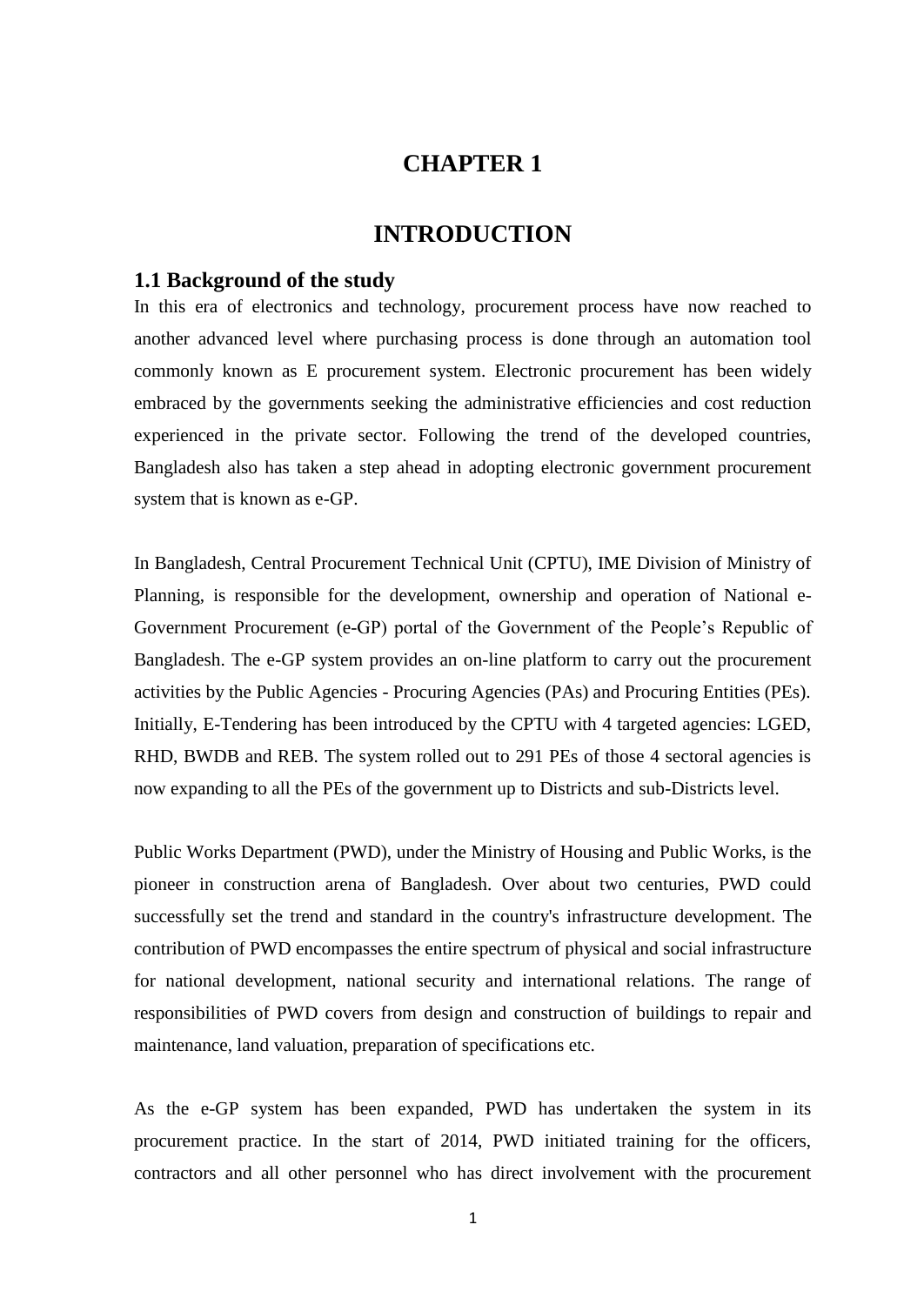practice in PWD. Eventually e-GP system was imposed in the present procurement practice partially. As a result, PWD has been successfully completed 116 tenders under e-GP system till date. But still there is a long way to go.

PWD has faced challenges during the implementation of e-GP system. This resistance has come because of a completely changed system which was hard to adapt by both the officials and the contractors. But as PWD has to undertake its major part of procurement practice under e-GP system, PWD must identify the challenges and the way to overcome it for further improvement of the procurement practice in the organization. There also remains a question that to what extent it is possible to implement e-GP in 100% of the procurement activity. This is due to the nature of work PWD deals with is not always compatible with the characteristics of e-GP system.

## <span id="page-10-0"></span>**1.2 Research Questions**

For the research purpose, the following research questions were required to ask:

- $\triangleright$  Does e-GP system is functioning well in PWD?
- Does e-GP is performing well after implementation in PWD?
- $\triangleright$  Is e-GP effective for all kind of procurement in PWD?
- $\triangleright$  What is the best solution to the procurement system in PWD?
- $\triangleright$  How the desired performance of e-GP implementation in PWD can be achieved?

## <span id="page-10-1"></span>**1.3 Research Objective**

The objective of this study is

- $\triangleright$  To identify the benefits and challenges of using e-GP in PWD.
- $\triangleright$  To identify the feasibility of using e-GP as a full-fledged system.
- To identify areas of improvement in implementing the e-GP system in PWD and ensure transparency in the procurement process.

### <span id="page-10-2"></span>**1.4 Rationale of the Study**

E-GP is crucial in improving public sector procurement efficiency, governance and accountability. As public procurement expenditure covers almost 70% of the ADP in Bangladesh, it is important to ensure a robust procurement process and project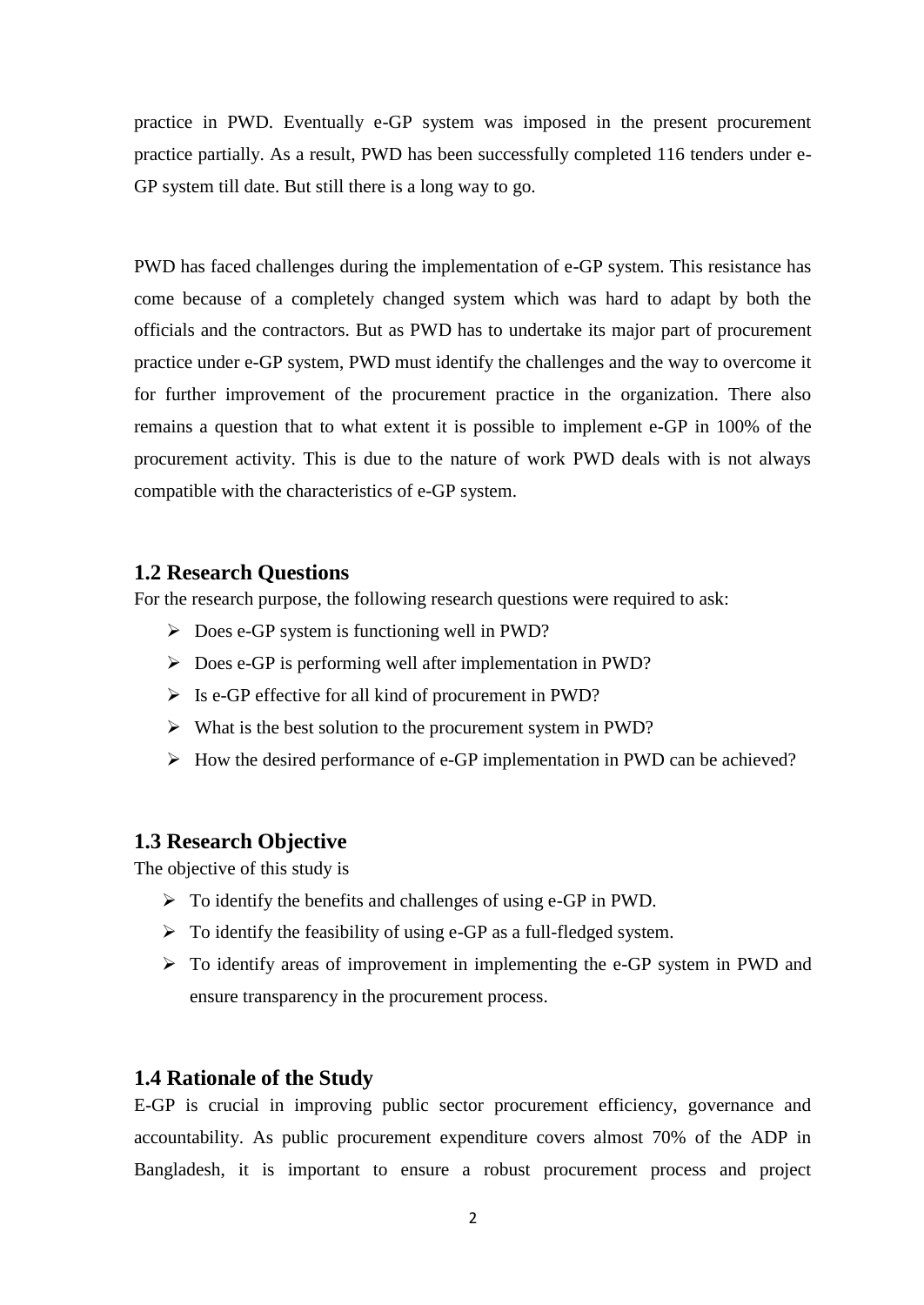management for the development program of the country. E-procurement reduces administrative costs and bureaucracy by helping the country avoids repeating tasks such as registration and certification of contractors, allowing for additional effective control mechanisms and reducing paperwork, improving transparency and reduces transaction cost and time for tendering.

E-procurement has already been introduced in PWD for last 2 years. Implementation of e-GP will surely bring the benefits those other government agencies are enjoying. But as it is completely a new adaption for PWD it will again face some challenges. These challenges may appear from two perspectives e.g. one from the resistance to change, capital investment, skill development etc. Other common challenges are: huge cost of IT infrastructure, scarcity of skilled manpower, learning curve period, difficulties in understanding the system for all, unwillingness of contractors to use the system, difficulties in coordination when working with other departments or ministry etc. Another perspective of the challenge is the compatibility of e-GP with the work nature of PWD. For example, PWD not only construct major construction works, but a major portion of its work is repairing and maintenance of existing structures. This repair and maintenance works are very small works with very low amount of estimated cost. So it is somehow becomes luxurious to implement e-GP system for such small projects. Again PWD is responsible for emergency works with national importance such as works for Honourable President's House, Honourable Prime Minister's office and residence, National parliament house etc. These emergency works can sometimes be impossible to anticipate earlier and has to be completed as soon as it is required, so e-GP system will not fit in these special circumstances.

The research work will try to develop some recommendations to overcome the barriers in implementing e-GP and making able PWD to ensure transparency and accountability in its future procurement practice.

## <span id="page-11-0"></span>**1.5 Scope and Limitations of the Study**

This study will assess the present practices of procurement in PWD and the impact of implementation of e-GP to ensure transparency and accountability in procurement activity.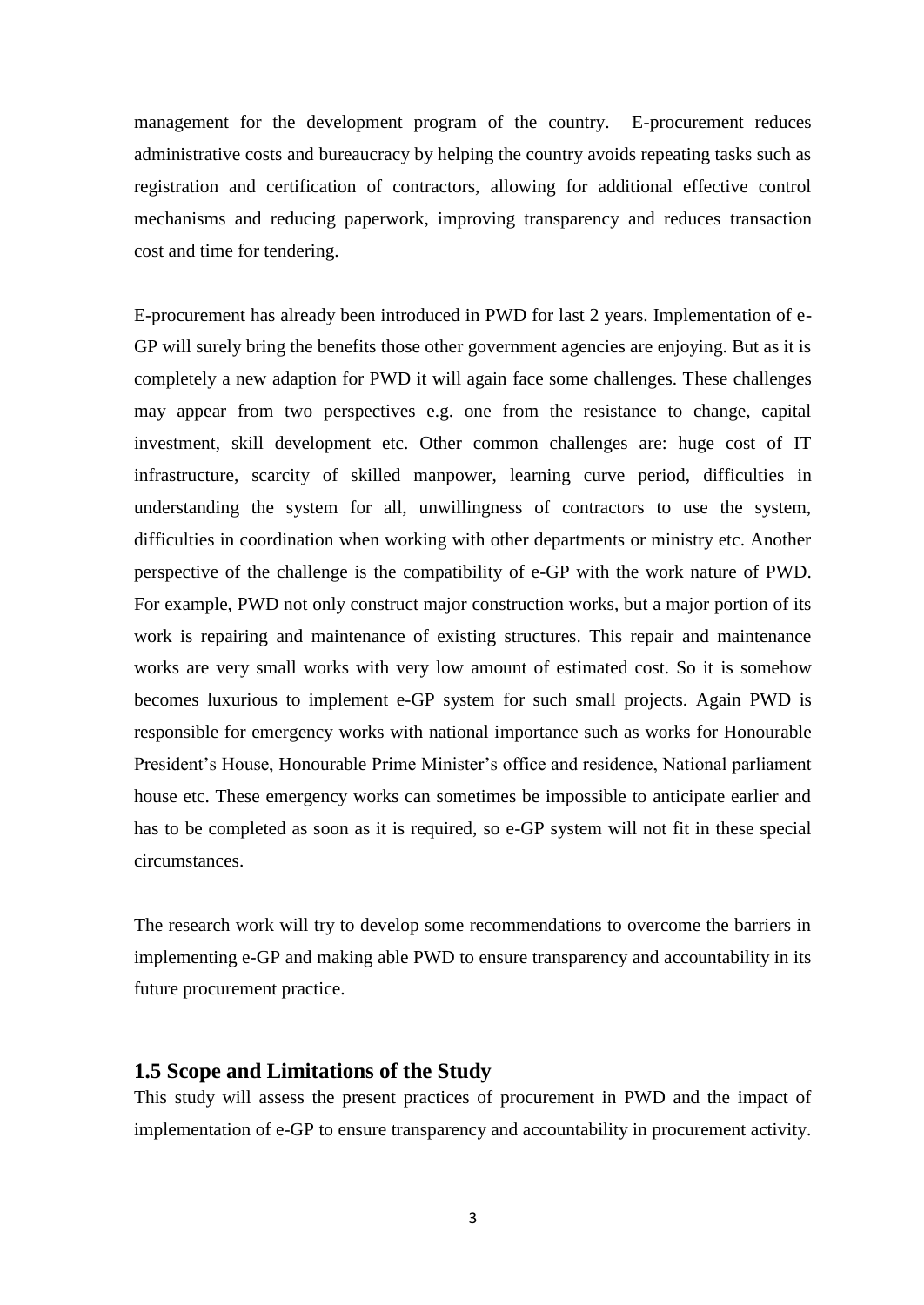From the study, it will identify the effectiveness of e-GP and the ways of improvement of e-GP for making the system more effective and efficient with respect to PWD in future. The questionnaire survey will only be limited to PWD officials and procurement practitioners of PWD specially procuring entity (PE). It will not include tenderers or other participants of the e-GP process due to short duration of time.

### <span id="page-12-0"></span>**1.6 Methodology**

Proposed study will start with theoretical analysis of the e-GP procedure. The study is an exploratory one and will use both quantitative and qualitative data. The study will adopt an appropriate sampling technique to attain the research objective.

Analysis of last 2 (two) years data related to the e-GP activities will perform in this study. This analysis will depend on both primary and secondary sources for necessary data and information.

Questionnaire survey is one of the main sources of the study to collect primary data. A structured/unstructured questionnaire will be used for this purpose. It will be distributed to the respondent for their voluntary filling up and it will be tested before adoption.

Secondary data will include printed and unprinted materials, internet etc. Survey results (questionnaire, interview checklist) will be arranged for validation of secondary data and information also. The research will intends to conduct an expert survey among selected officials and staffs of PWD who are directly related to e-GP operations.

From the above analysis and with expert opinion the ways of future improvement of e-GP system with respect to PWD will identify in this study.

## <span id="page-12-1"></span>**1.7 Organization of the Study**

The organization of this study is summarized below:

i. Chapter 1 discusses about the background, rationale, and objectives of this study. It highlights the problem statement why the writer opts for this study. It also describes the limitations of this study as desk review.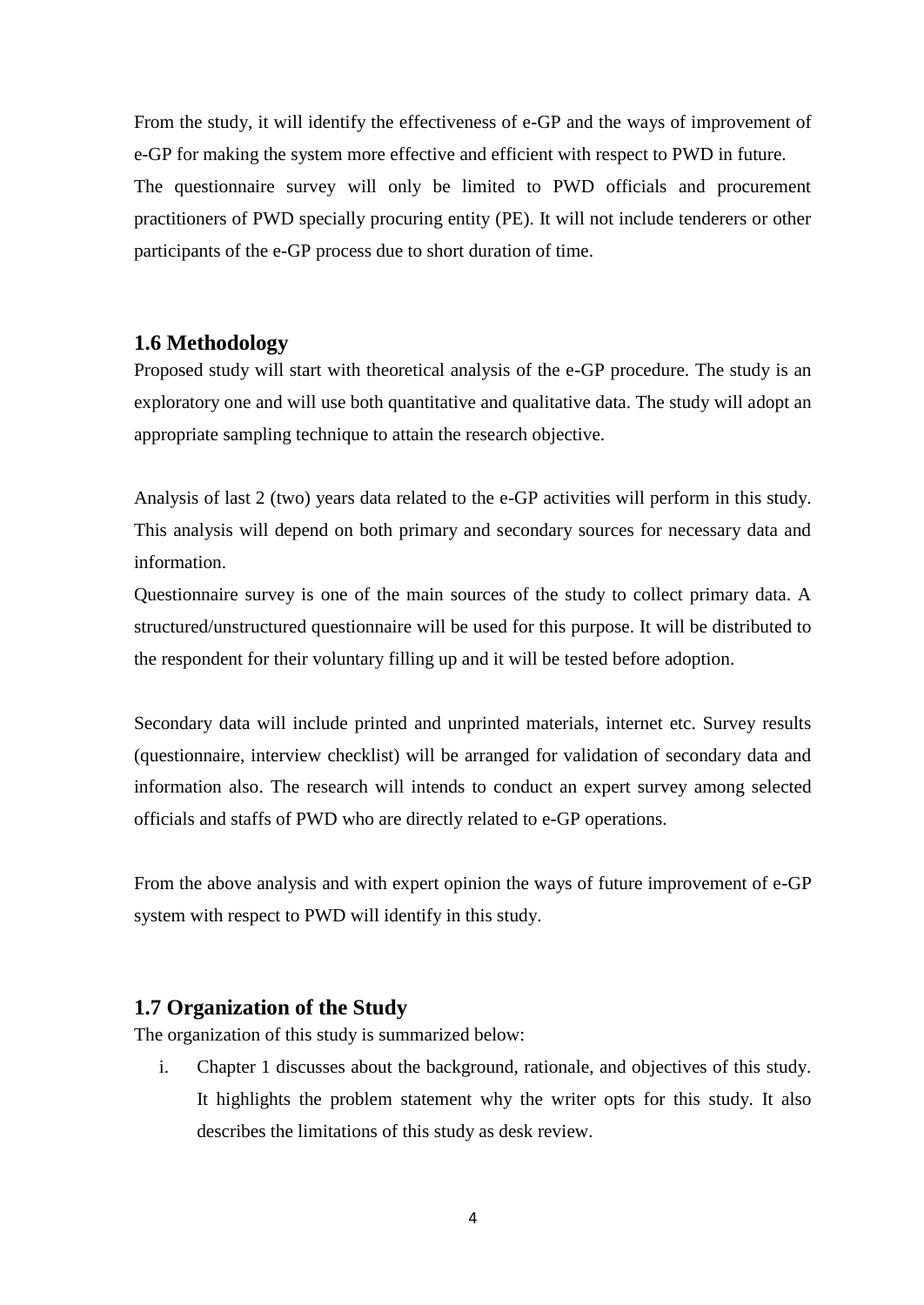- ii. Chapter 2 describes the literature review of this study. The chapter in a nutshell tries to give a good picture of how the electronic government procurement is being practiced, what are the benefits and challenges of using electronic procurement, what are the scopes for improvement of the practice and so on.
- iii. Chapter 3 describes the approach and methodology, sampling process and analysis of the sampling technique both in primary level and secondary level.
- iv. Chapter 4 is a chapter outlining the sampling analysis, data analysis, forming observations on what categories, types of observations, segregation of observations from various angles to establish hypothesis. It also focuses the trend analysis of observations to form opinion.
- v. Chapter 5 provides conclusion and recommendations of this study based on the information leading to conclusion.
- vi. This study also contains bibliography and annexes to support reference of the study material.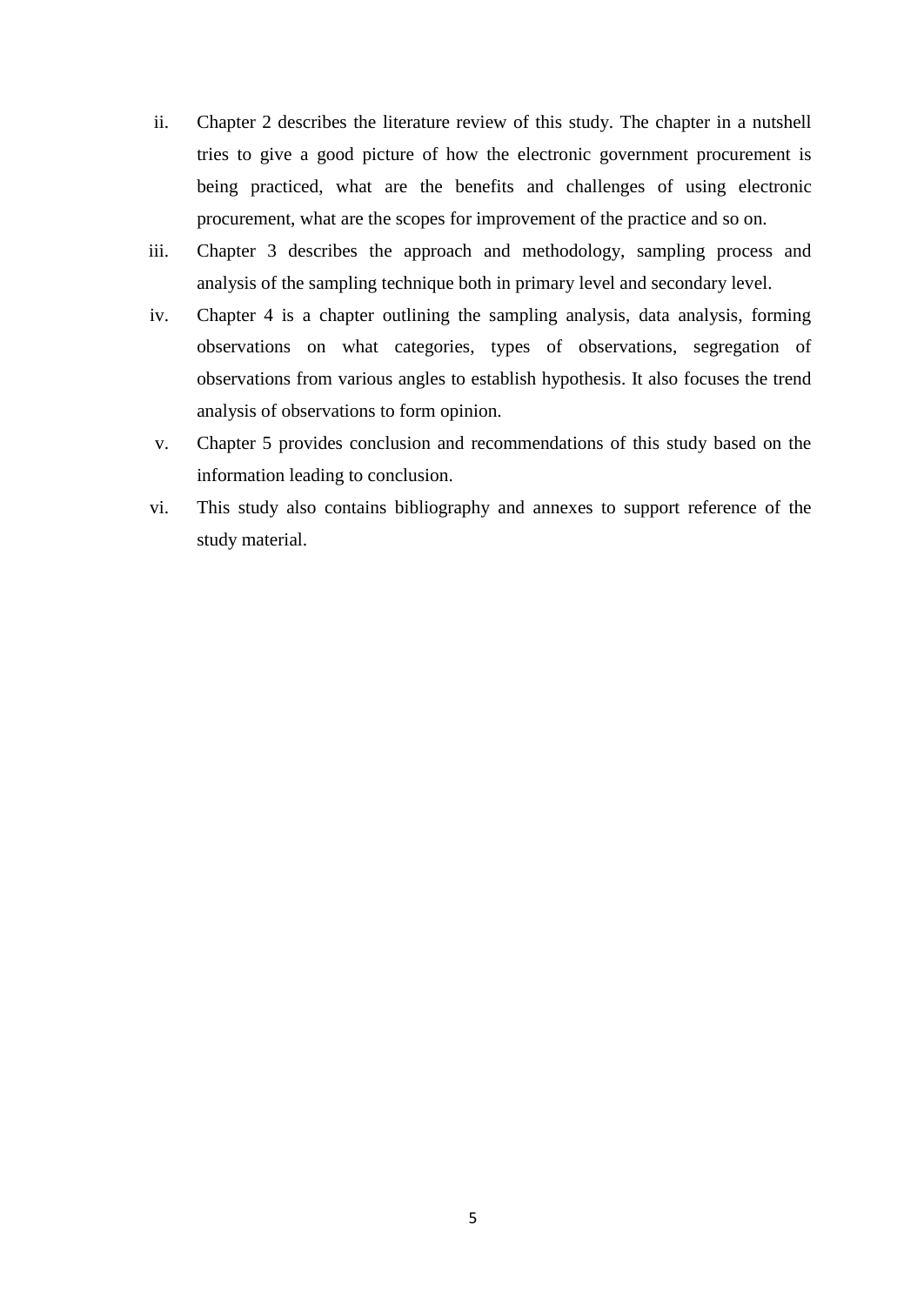## **CHAPTER 2**

## **LITERATURE REVIEW**

#### <span id="page-14-2"></span><span id="page-14-1"></span><span id="page-14-0"></span>**2.1 Procurement**

Procurement is the act of acquiring, buying goods, services or works from an external source. It is favorable that the goods, services or works are appropriate and that they are procured at the best possible cost to meet the needs of the acquirer in terms of quality and quantity, time, and location. Corporations and public bodies often define processes intended to promote fair and open competition for their business while minimizing exposure to fraud and collusion.

## <span id="page-14-3"></span>**2.2 E-Procurement**

E-Procurement refers to the use of internet-based integrated information and communication technologies (ICTs) to carry out individual or all stages of the procurement process including search, sourcing, negotiation, ordering, receipt, and postpurchase review (Vaidya et al.2006) While there are various forms of e-Procurement that concentrate on one or many stages of the procurement process such as e-Tendering, e-Marketplace, e-Auction/Reverse Auction, and e-Catalogue/Purchasing, e-Procurement can be viewed more broadly as an end-to-end solution that integrates and streamlines many procurement processes throughout the organization.

#### <span id="page-14-4"></span>**2.3 E-procurement drivers**

E-procurement has become one of the most successful applications of electronic commerce having been implemented by many companies seeking better business processes. Cost saving, improved efficiency, measurement and single data entry are considered as the three catalysts driving growth in the e-procurement area (Vanjokin.d). Other driving factors of e-procurement are namely, optimizing strategic sourcing policy, supporting spend savings targets, establishing common processes, setting a standard platform for managing procurement spend, sharing of knowledge between business units, movement of procurement managers from transactional to strategic activities, improving productivity of purchasing personnel, compliance of spend, improved supplier management and selection, better integration with suppliers, auditable spend management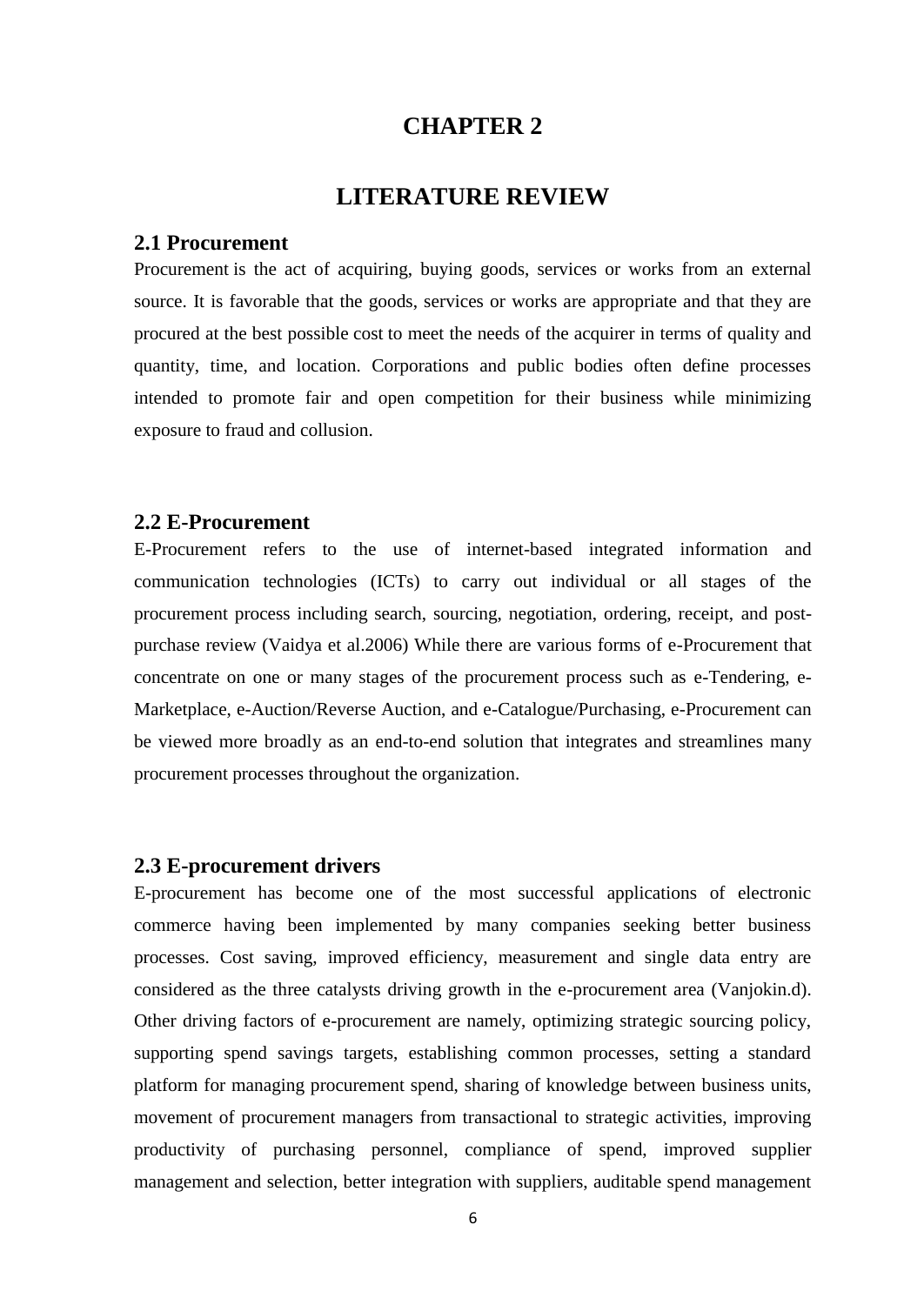data, achievement of buying leverage, centralize control, reduction in supplier numbers, Raising standards within procurement function

## <span id="page-15-0"></span>**2.4 E-procurement problem factors**

Along with the drivers there also remain some problem factors of implementing eprocurement system in an organization. The related problem factors could be, unclear original business case, poor legacy systems and data, visibility on spend not solved, need to use suppliers' systems to get best deals, change management, training requirements, different accounting / reporting rules globally, misunderstanding of what the technology could deliver, finding new people with right skills, integration to external platforms, wrong targets set initially, re-defining task and roles role of internal communications, not possible to add all suppliers, buying systems not user-friendly, software needs updating over time, reducing supplier numbers proved difficult etc.

Above mentioned problems are need to be identified at the very beginning of implementation of e-procurement system.

## <span id="page-15-1"></span>**2.5 Electronic Government Procurement (e-GP)**

Electronic Government Procurement (e-GP) is the application of an efficient high quality management framework to public sector procurement, facilitated through online information and processes. E-GP has the potential to strengthen the accountability, transparency, efficiency and effectiveness of this sensitive high value government function (The World Bank, 2006).

E-Procurement is here defined as the application of technology and infrastructure to the following aspects of the procurement environment:

- a) Tendering: the acquisition of high value, low volume goods, works and services by seeking bids (proposals) via a public process followed by the evaluation of bids and award of contracts.
- b) Purchasing: the acquisition of low value, high volume, goods, works and consulting services by direct quote in the open market or from pre-qualified suppliers, and payment for the purchase.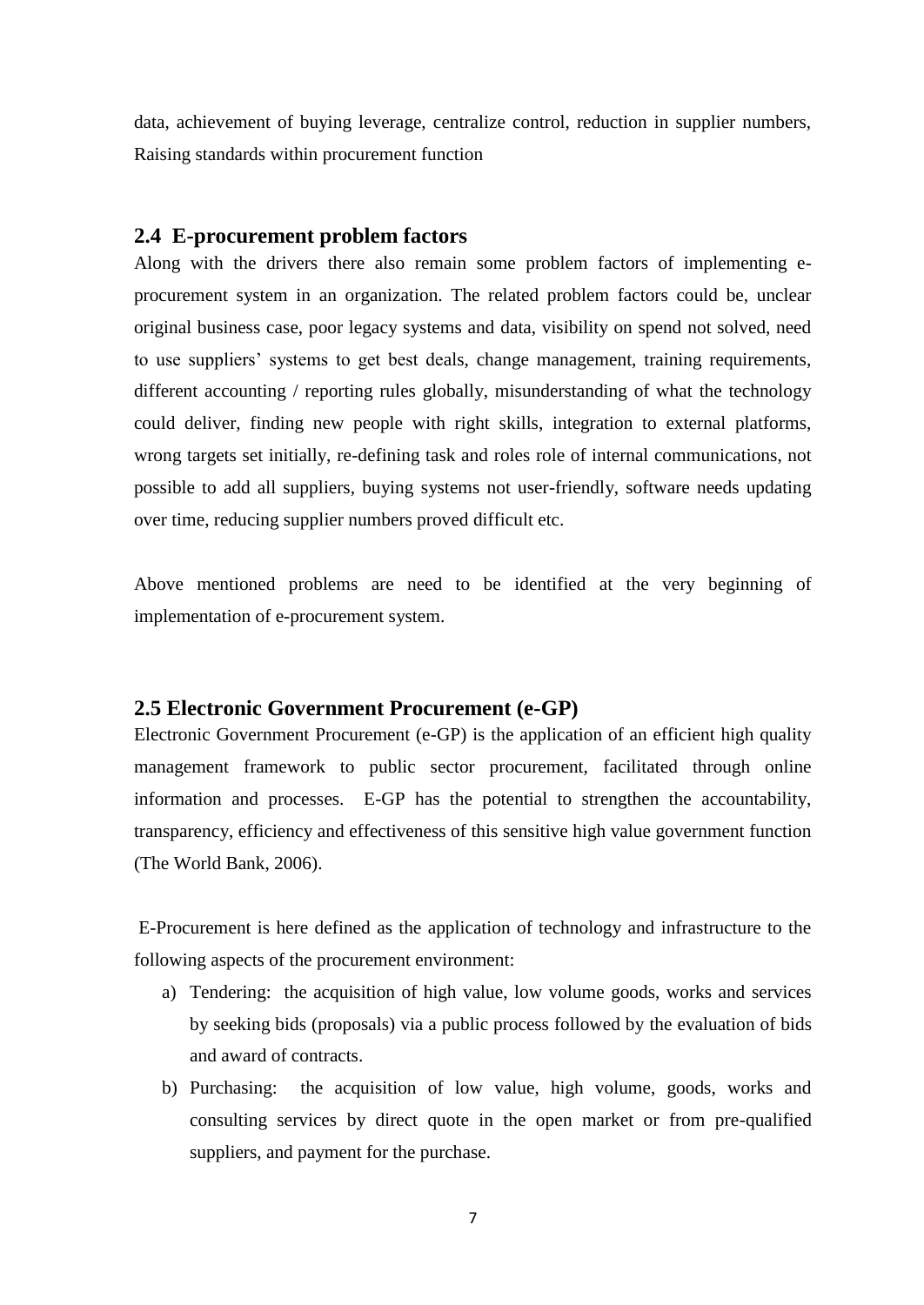c) Management of the procurement function: the development and management of contracts, consolidation of procurement data to provide public information and aid future decision making, and the evaluation of the achievement of procurement outcomes for business and the community.

The e-GP systems are supported by a number of critical key components. For example, having a viable information and communication infrastructure would provide suppliers and buyers with good quality, inexpensive access to the Internet.

There is also strong support from the components of:

- $\triangleright$  Government leadership and policy that sets the direction for e-GP
- $\triangleright$  Legislation and regulatory process that are consistently applied and monitored
- $\triangleright$  Comprehensive procurement planning and management in both the procurement agencies and in agencies across government that supports the integrity, transparency, efficiency and effectiveness of the government procurement market
- $\triangleright$  Active integration of supplier
- $\triangleright$  Support increased access to procurement opportunities, a fair competitive market, and a more streamlined and consistent processes.

Many of these components should be in place in supporting the current approach to government procurement.

## <span id="page-16-0"></span>**2.6 Public procurement in Bangladesh**

A potent tool in the fight against corruption in public procurement is procurement reforms, aimed to streamline and regulate the process of procurement (Lennerfors 2007). But Bangladesh had no one standard structured process for all public procurement in its early years. A Compilation of General Financial Rules (CGFR) had regulated public procurement procedures and practices in Bangladesh which were developed during British period with slight revision in 1951. But these tendering procedures resulted in some unsatisfactory features such as poor advertisement, a short bidding period, poor specifications, nondisclosure of selection criteria, award of contract by lottery, one-sided contract documents, negotiation with all bidders, rebidding without adequate grounds, other miscellaneous irregularities, corruption and outside influence etc. After Bangladesh's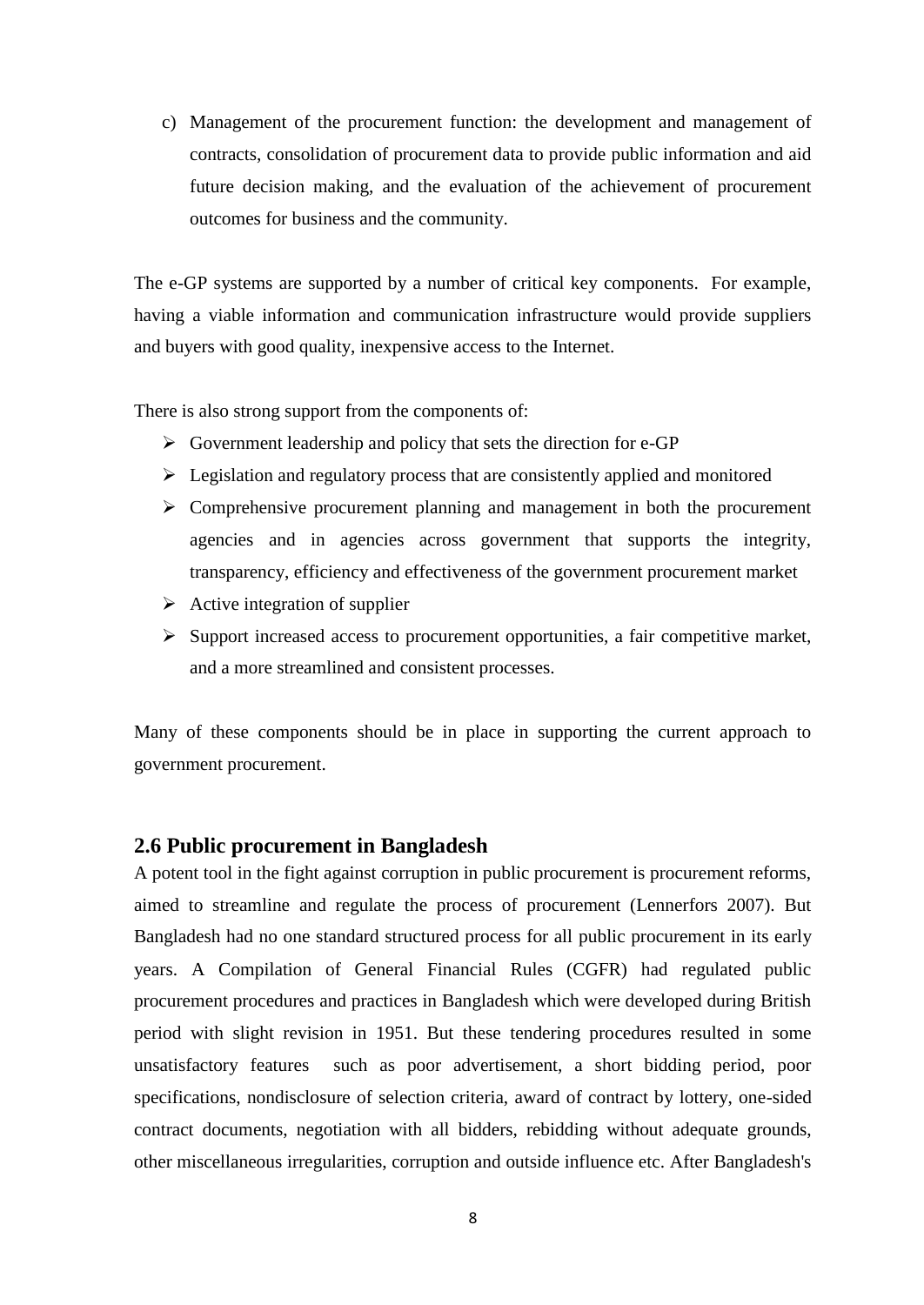independence in 1971, few changes were made to these rules in 1994 and 1999 respectively (Policy Note, IGS, BRAC University, 2012). In an intention to establish good governance in the public procurement system, the Government of Bangladesh came up with new public procurement regulations in October 2003 which has been influenced by World Bank and ADB standard procurement documents. But certain limitations in PPR, 2003 led to the enactment of the full-fledged public procurement law (Public Procurement Act - PPA) in 2006. Later Public Procurement Rules (PPR) was issued in 2008. The introduction of the Act and Rules has given public procurement a standard legal and administrative framework that brought all procurement system of public sector under one common roof. This guideline clearly defines and elaborates the whole process of procurement from sourcing to contra award and contract management to all procuring entities and officials. This legal framework was successful to bring transparency and value for money to the public service. But despite of having such a good law, public procurement practice is yet suffering with some vulnerability such as violence, obstruction in submitting tender, snatching of tender box, syndicating tenders etc. furthermore; there are still some scopes for manipulation in tendering process. This brings to the introduction of such a fair system that is electronically operated with little or no scope for such manipulations that is electronic government procurement system also known as e-GP.

## <span id="page-17-0"></span>**2.7 The e-GP System development in BD**

Finally to face the challenging environment in public procurement practice that exists in Bangladesh, The Second Public Procurement Reform Project (PPRP II) has introduced electronic procurement and on-line performance monitoring followed by the success of PPRP I with the major contribution from World Bank. PPRP II has been rapidly expanded in four key government agencies, namely RHD, LGED, BREB and BWDB.

The e-GP system is a single web portal from where and through which PAs and PEs will be able to perform their procurement related activities using a dedicated secured web based dashboard. It is hosted in the e-GP Data Center at CPTU. The web portal is accessible by the PAs and PEs through internet for their use.

This complete e-GP solution introduced under the Public Procurement Reform (PPR) Program is being supported by the World Bank and gradually used by all government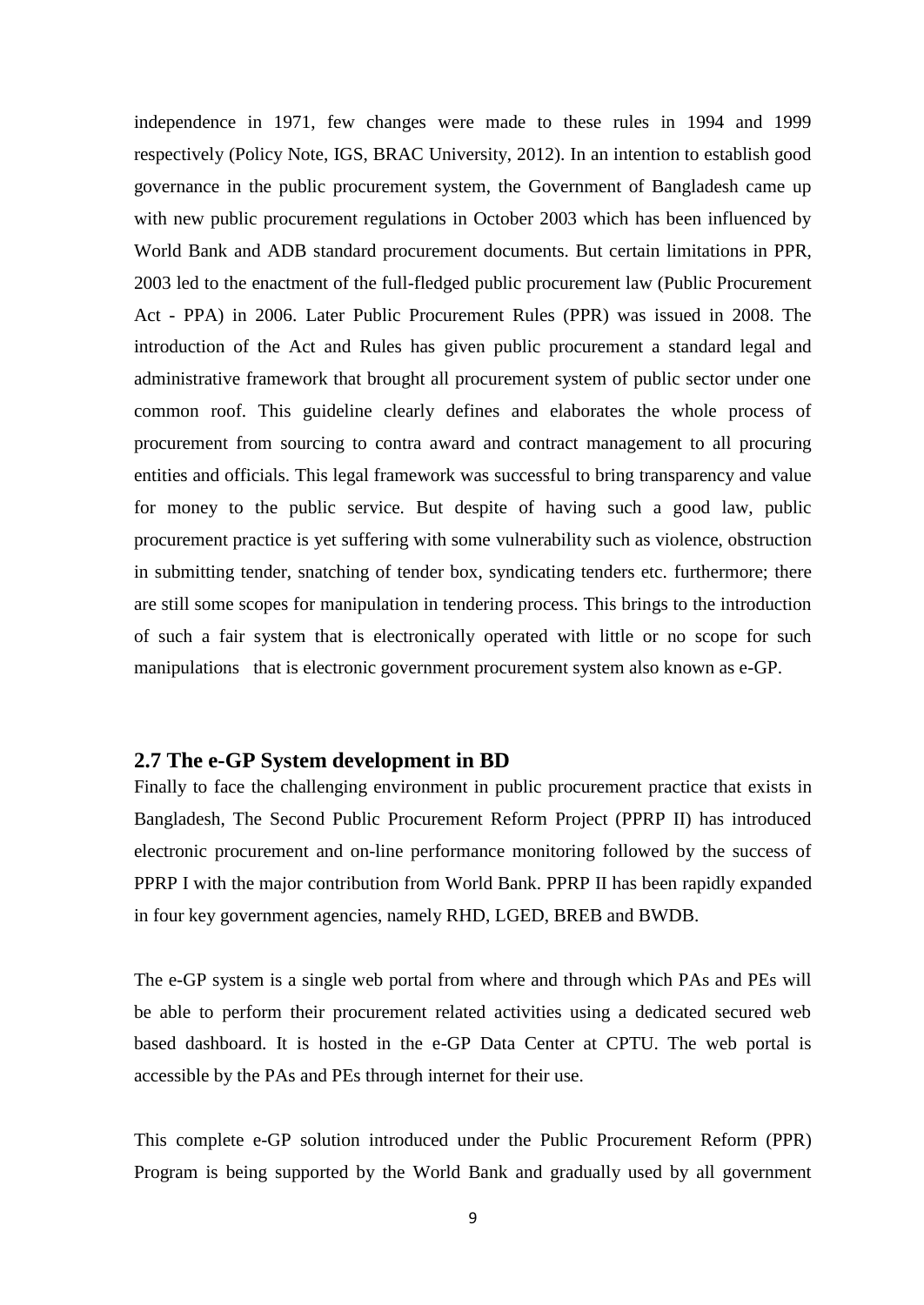organizations. This online platform also help them ensuring equal access to the Bidders/Tenderers and also ensuring efficiency, transparency and accountability in the public procurement process in Bangladesh.

The e-GP System has been implemented in two phases:

#### <span id="page-18-0"></span>**2.7.1 e-Tendering System:**

Covering complete e-Tendering processes such as centralized user registration, preparation of Annual Procurement Plan (APP), preparation of Bid Tender document, preparation of Bids/Tenders, invitation of Tenders, sale of Tender Documents (e-TD), conducting online pre-bid meeting, collection of bid\Tender security, on-line Bid\Tender submission, Bid opening & evaluation, negotiations (where applicable), and contract awards.

#### <span id="page-18-1"></span>**2.7.2 e-Contract Management System (e-CMS):**

Covering complete e-Contract Management processes, such as preparation of work plan and its submission, defining milestone, tracking and monitoring progress, generating reports, performing quality checks, generating running bills, vendor rating and generating completion certificate. All the stakeholders, including Bidders / Tenderers / Applicants / Consultants (National and International), PEs, procurement related Committees, payment service providers, Development Partners (DPs), media, Operation, Maintenance and Management Entity (OMME), e-GP system administrators, auditors and general public are getting access to e-GP system and information as per the Terms and Conditions of Use and Disclaimer and Privacy Policy. The e-GP system is used by all concerned, for procurement of goods, works and services using public fund.

#### <span id="page-18-2"></span>**2.8 Stakeholders of the e-GP System**

The e-GP System supports its user with secured access to his/her related functions. The prime users or stakeholders of the e-GP system are:

- Tenderers/Contractors/Applicants/Consultants
- $\triangleright$  Procuring Agencies/Entities.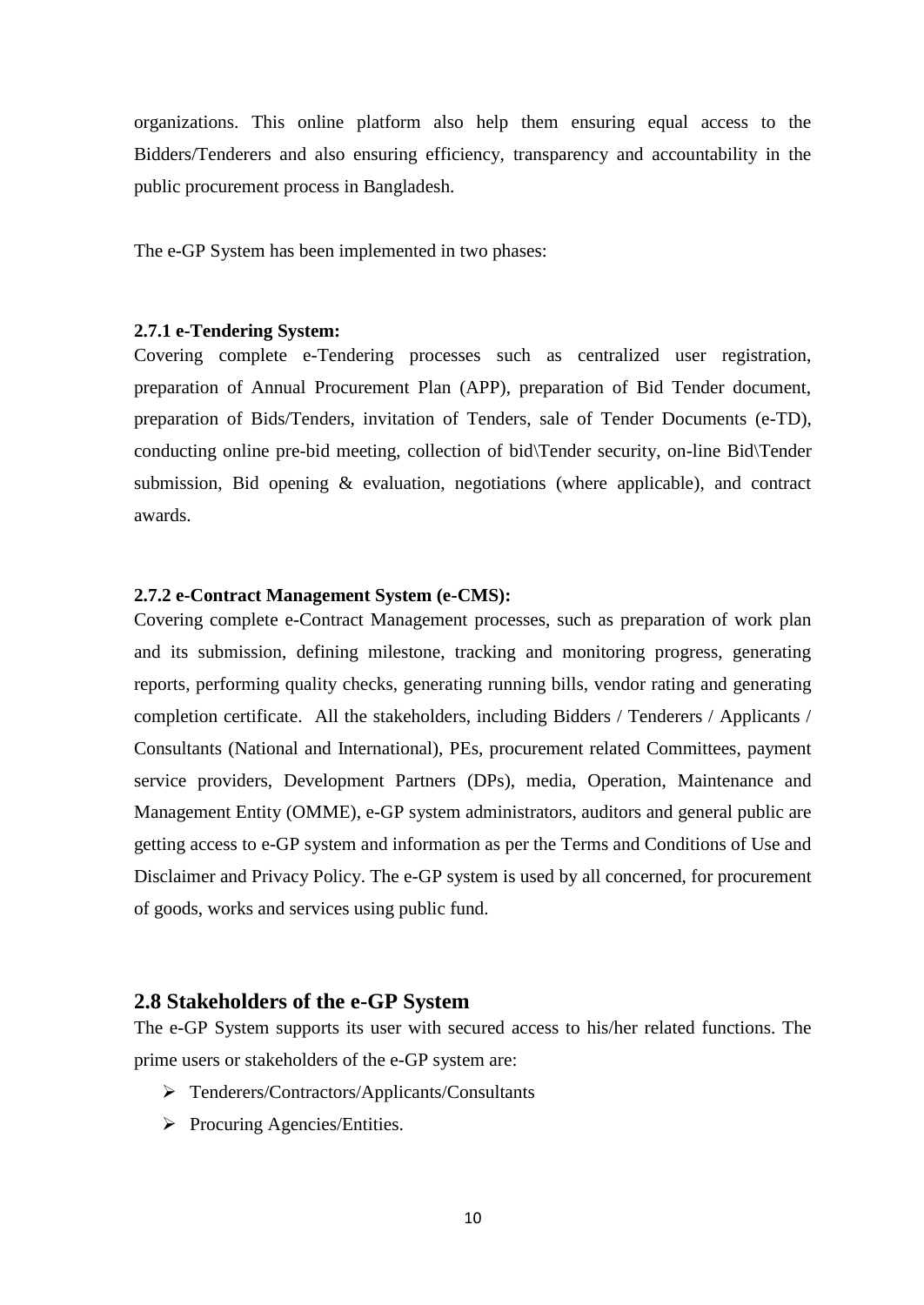- Payment Service Providers (Scheduled banks and other payment service providers).
- Development Partners.
- E-GP System Administrators (CPTU and Procuring Entity administrators) and Auditors.
- Operation & Maintenance partners.
- $\triangleright$  Committees (opening/evaluation etc.).
- $\triangleright$  Approval authorities
- $\triangleright$  General public for information related public procurement
- Media community for updates, announcements, news releases etc.

## <span id="page-19-0"></span>**2.9 Working procedure of e-GP system in BD**

The e-GP System Comprises of following key Modules/Functionalities:

#### <span id="page-19-1"></span>**2.9.1 Centralized Registration System**

All users (stakeholders/actors) must be registered in the e-GP System under an appropriate user category of procurement process in order to have appropriate access points and to get working dashboards with authorized functions in e-GP System.

Registration should be done through the online registration page of the e-GP system followed by due diligent post verification if CPTU considers it finds it necessary. The intended user must provide all required information, digital documents, and accept the terms and conditions of e-GP system use. If any misinformation is identified or any document submitted found false, and the user does not correct that false, the user account shall be cancelled or suspended according to the specified law.

There is an option for registration in the online system for Tenderer/ Applicant/ Consultant, Procuring Entity (PE)/ Procuring Agency (PA), Scheduled Bank, Development Partners, Opening Committee/Evaluation Committee and Approval Authority, System Administrators and Auditors, Operation Maintenance and Management Entity, Media.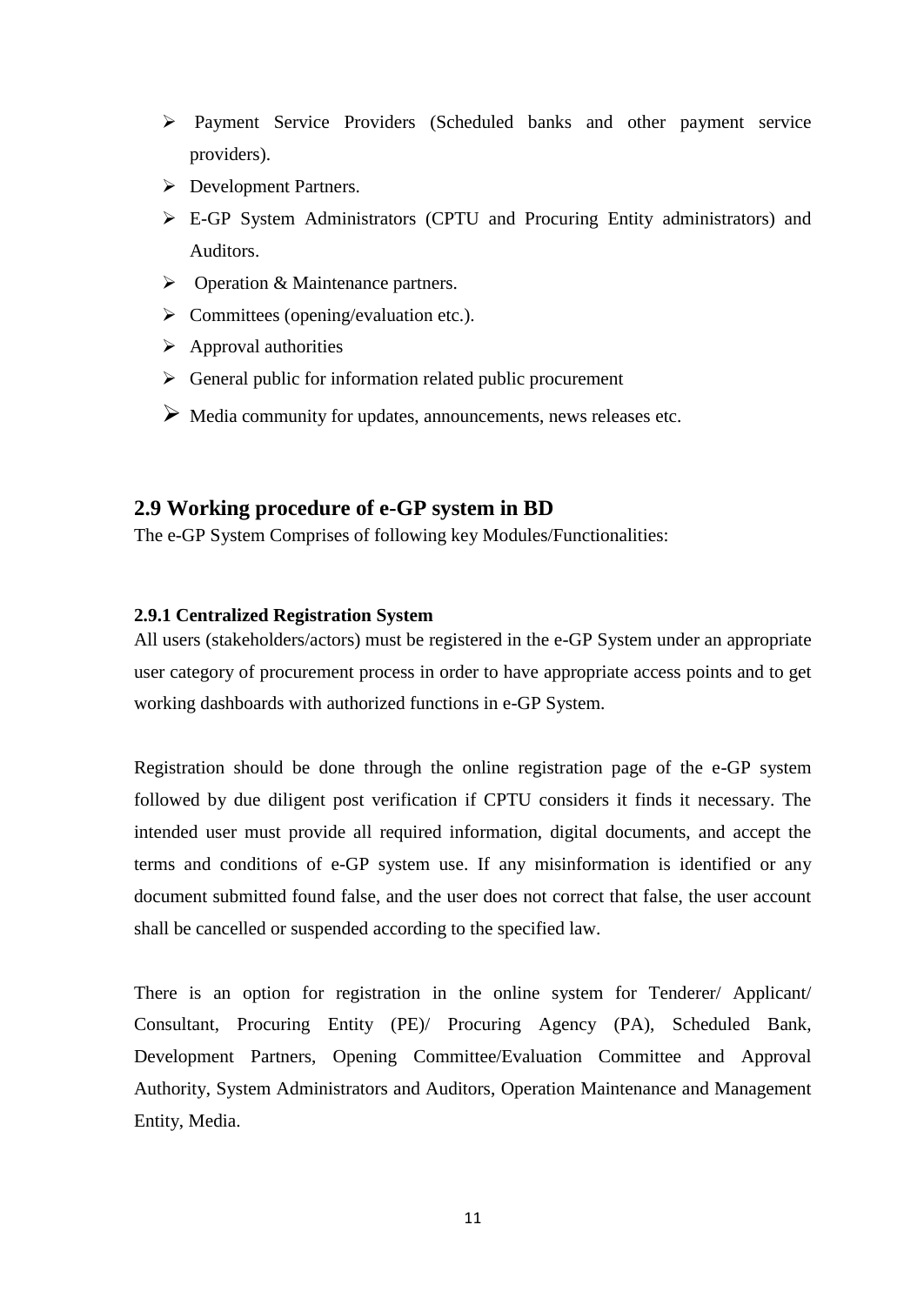#### **2.9.2 Annual Procurement Planning (APP) Preparation and Publication**

<span id="page-20-0"></span>Procuring agencies / entities should prepare their annual procurement plan in the format prepared by the CPTU through the e-GP dashboard as required by the PPA 2006 and PPR-2008 along with the subsequent amendments in Act and Rules. The APP must be prepared and published in the e-GP system to carry out any procurement activities by procuring agencies/entities through e-GP system. The e-GP system will guide the agencies/entities with online support tools and forms for providing draft, update of APP and publishing facilities. The e-GP system provides facility to procuring agencies and entities to revise and update the Annual Procurement Plan through appropriate approval from the authority.

#### <span id="page-20-1"></span>**2.9.3 Electronic Tender Document Preparation**

Dynamic Forms for preparing electronic tender documents and for other activities of the procurement process shall be prepared and updated only by the CPTU or the entity authorized by the CPTU. Procuring entities may change and update only the specific sections of the template and its contents. Procuring entities get access to all the available standard procurement document templates for preparing Invitation to Tender, Proposal and documents for procurement of goods, works and services.

The Tenderers/ Applicants / Consultants must prepare their Tenders/ Proposals online, and documents required to be uploaded within the time specified in the Invitation for Tenders / Proposals after signing of the same with the e-Signature or Digital Signature, whichever applicable, by their authorized representative.

#### <span id="page-20-2"></span>**2.9.4 e-Tendering**

#### **2.9.4.1 e-Advertisement**

Procuring entities should prepare Invitation of Tenders/ Proposals using online template available from their secured dashboard. The detailed description of the Goods/ Works/ Services, time schedule. Condition etc. including the tender documents/ RFPs for e-Tendering shall be made available on the procurement opportunities section of the e-GP system and shall be available to all interested users to search and read the e-advertisement.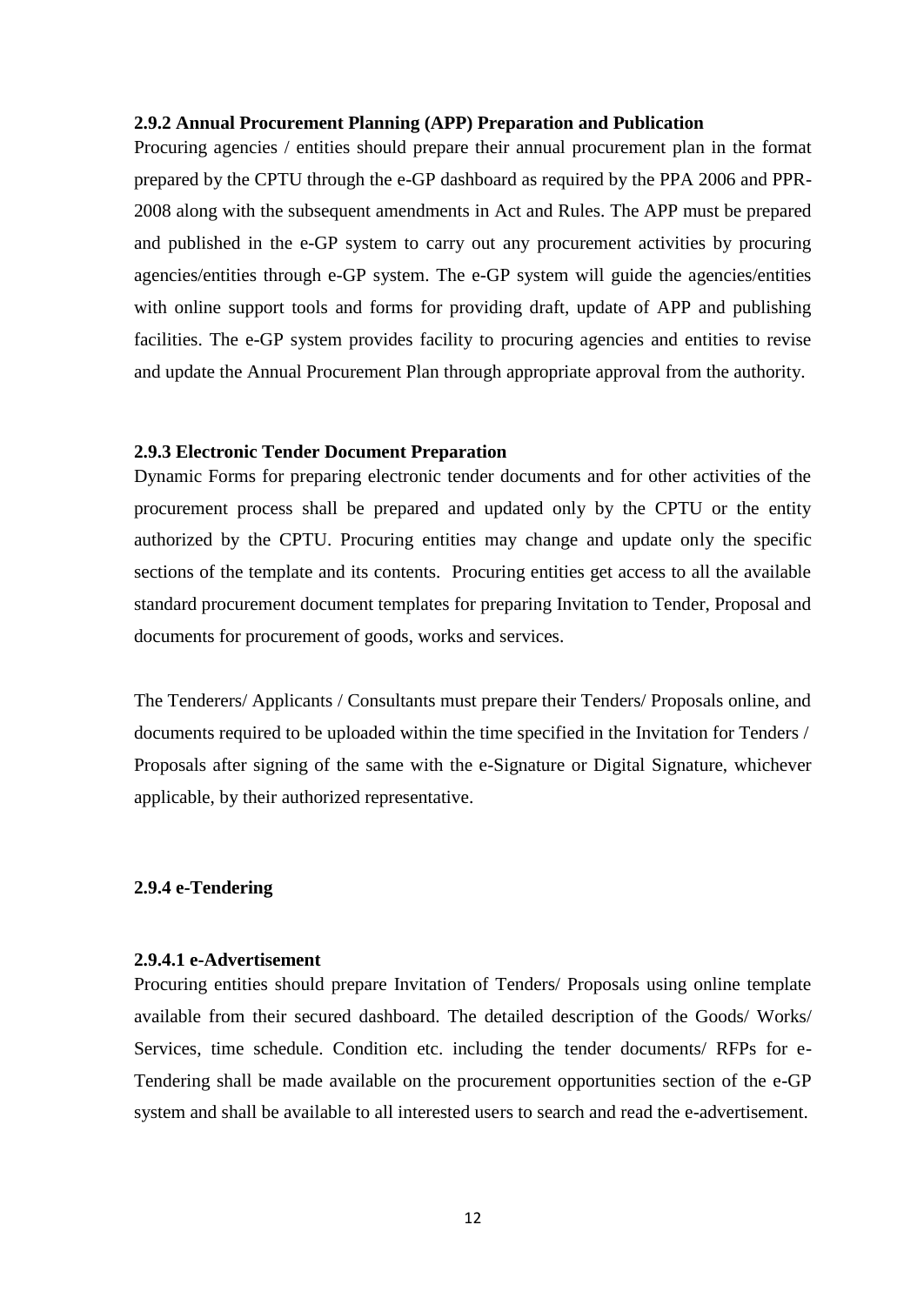#### **2.9.4.2 Online Entry/Uploading Tender Document**

Tenderers /Applicants / Consultants must submit their Tenders/Proposals with documentation online, to be uploaded by the time specified in the Invitation for Tenders/Proposals after signing of the same with the e-Signature or Digital Signature, whichever is applicable, by their authorized representatives.

#### **2.9.4.3 Pre-Tender/Application/Proposal Meeting**

E-GP system carries out online Pre-Tender/Application/Proposal meeting on the date, time and venue, if required, as stipulated in the tender notice/documents. Responses/clarification of the queries relating to the Tender or RFP document should be posted by Tenderers/Applicants/Consultants online before or during Pre-Tender/Application/Proposal meeting.

#### **2.9.4.4 Tender/Application/Proposal Amendment**

To the extent permissible under the procurement rules the Procurement Agencies may amend the tender documents at any time prior to the deadline for receipt of tenders. Procuring entities shall issue an addendum and publish in the related section of the e-GP system and also send via an automated electronic means (i.e. email, sms) and make available online in the e-GP system for the information of the public and the prospective Tenderers /Applicants/Consultants who have received the Tender/Application document or RFP.

#### **2.9.4.5 e-Lodgment**

A tender/ application /proposal lodged electronically is deemed for all purposes to be the true and legal version, duly authorized and duly executed by the Tenderer/Applicant/Consultant and intended to have binding legal effect. E-Signature/Digital signatures are necessary due to the security system for identity and authentication purposes. Identity of the Tenderer/Applicant/Consultant may be verified with a follow-up due diligence process.

#### **2.9.4.6 Tender/ Application/ Proposal Opening**

The Procuring Entities receiving the tenders/proposals should form a Tender Opening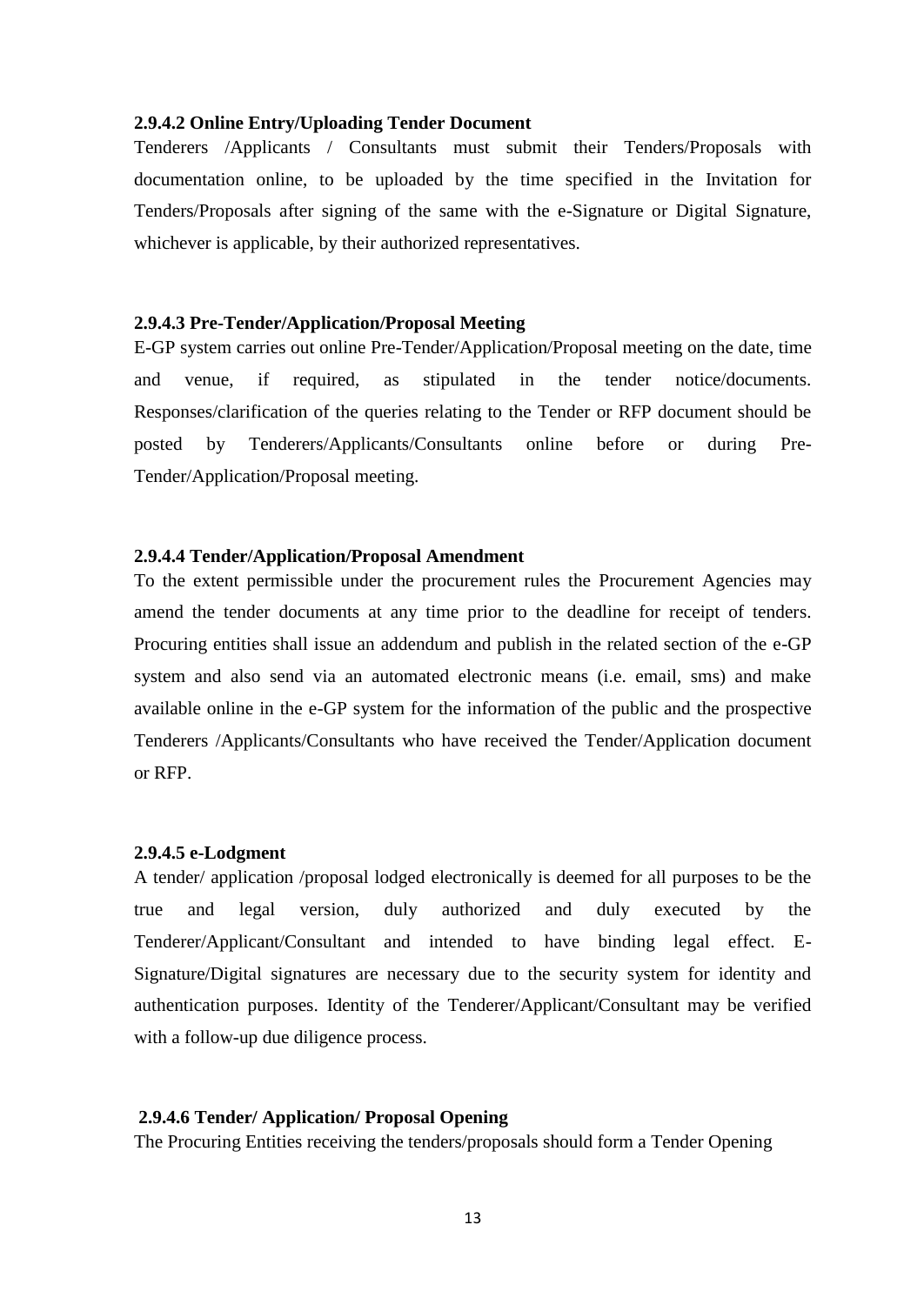Committee (TOC). Access to the dashboard for the TOC/POC shall be available only after the specified Tender/ Application/ Proposal opening date/time. The Committee should fill out the Tender/ Application/ Proposal Opening Sheet generated by the system as PPR-2008 requirements.

### <span id="page-22-0"></span>**2.9.5 e-Evaluation**

### **2.9.5.1 Formation of Evaluation Committees**

The Procuring Entities receiving the Tenders /Applications / Proposals should form a Tender Evaluation Committee (TEC)/ Proposal Evaluation Committee (PEC). Procuring Entities should ensure that the so formed Committees have sufficient knowledge and are conversant with the available tools offered by the e-GP system, i.e. the way to enter, view, update scoring criteria and weightings, automated analysis of Tenders/ Proposals, audit trails and reporting etc.

### **2.9.5.2 Use of e-GP system by evaluators**

Access to the Dashboard for the Evaluation Committee shall be available only after the specified date/time and the e-GP system has been configured by the procuring Entities. At the outset, the committee members should fill out and sign the declaration individually before evaluation and joint certification after evaluation provided online by the system as per PPR-2008 requirements. Access to the technical and/or financial proposals to TEC/PEC shall be available only at the specified date and time configured in the e-GP system by the Procuring entities.

#### <span id="page-22-1"></span>**2.9.6 Approval, Notification of Award (NOA) and Contract Signing**

Approval of the evaluation report will be routed in e-GP system through the workflow to appropriate Approving Authority as stipulated in PPR-2008 along with subsequent amendments. Procuring entity will issue NOA to successful evaluated tenderer/ applicant/consultant online (i.e. via tenderer/ applicant/consultant dashboard, email, SMS as configured in preference settings). E-GP system provides the facility to sign the contract online between Procuring Entity and the tenderer/ applicant/consultant, but may also choose to sign offline in compliance with the PPR 2008 along with the subsequent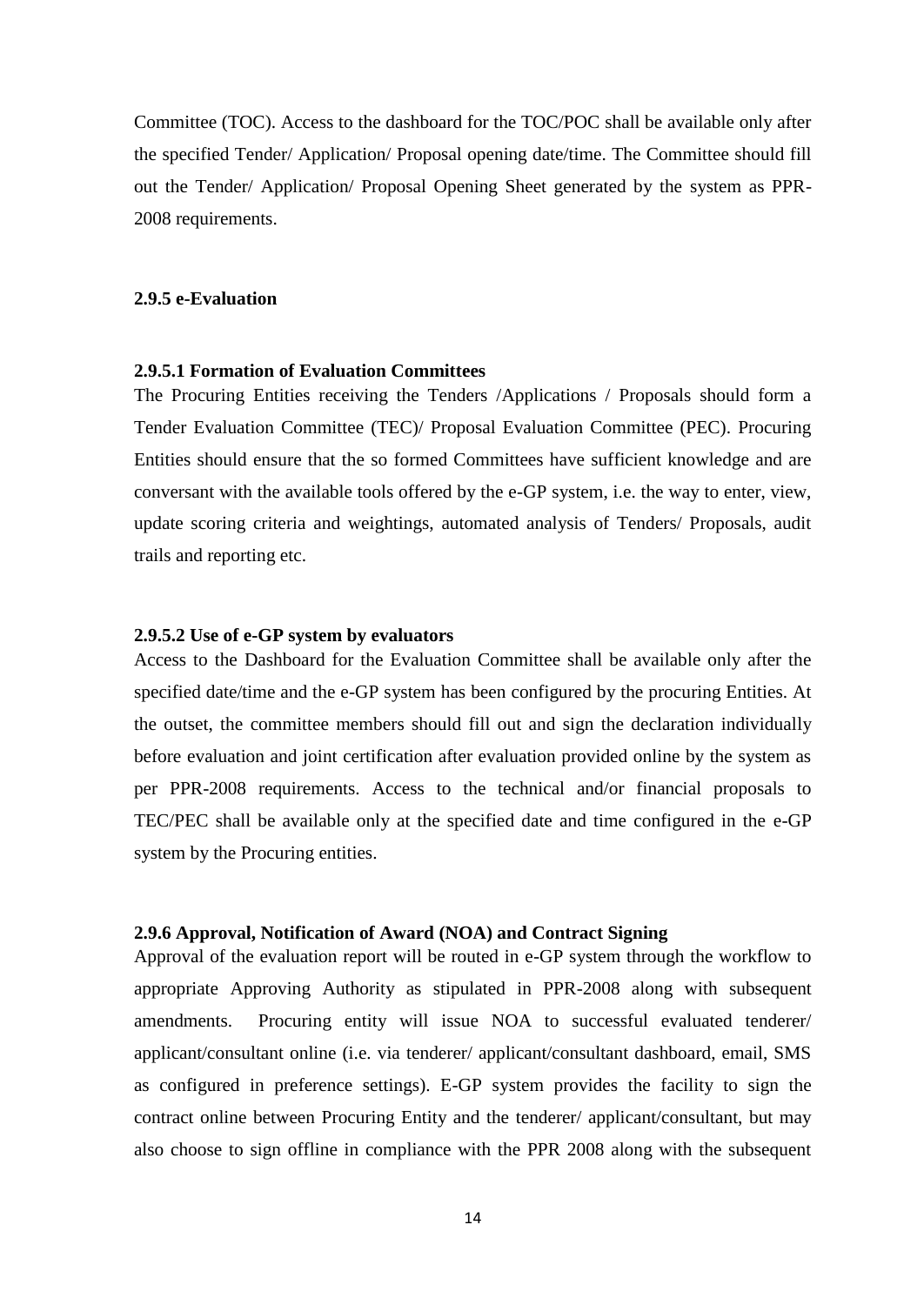amendments. In case of offline contract signing, PE must enter the contract details, contract documents, and schedules of deliveries, contract execution plan in e-GP system.

#### <span id="page-23-0"></span>**2.9.7 e-Contract Management**

#### **2.9.7.1 Contract progress monitoring and control**

The Procuring Entities should nominate individuals for managing contracts, shall have the required knowledge, skills and abilities to effectively carry out their responsibilities by using the dashboard provided in the e-GP system. e-GP system provides the standard forms and entry spaces to record the different activities and events of the Contract execution under e-Contract Management System. Procuring entities should keep updated contract with the project schedules, deliverables, Service Level Agreements if any, specifications, amendments and other information in the e-GP system. Procuring Entity (PE) or a person nominated by PE must measure time and cost against the budget and contract specifications. The projected time required to complete the contract will also be assessed to detect deviations from the plan through the e-GP system dashboard. The performance of the work must be checked to ensure that the targets are being met and accordingly update the data in the e-GP system to reflect the actual status of the contract.

#### **2.9.7.2 Certification and Payment Processing**

The e-GP system provides the standard forms for issuing different types of certifications such as acceptance certificates, etc. The designated officers responsible for evaluating performance of the contract must carefully review the contractor's requests submitted online for payments to verify the accuracy of all charges and work performed, as e-GP system does not have automated tools to verify the physical performance in the field.

#### **2.9.7.3 Contract agreement administration**

The e-GP system also provides a tracking mechanism for all contract agreements. The designated officer should check contract status, contracted parties, contract period, goods, works and services covered and contract point to make any decision during contract agreement administration. If any contract needs to be amended the e-GP system brings up the auto alerts for required actions. The designated officials must record appropriate reason before any such extensions.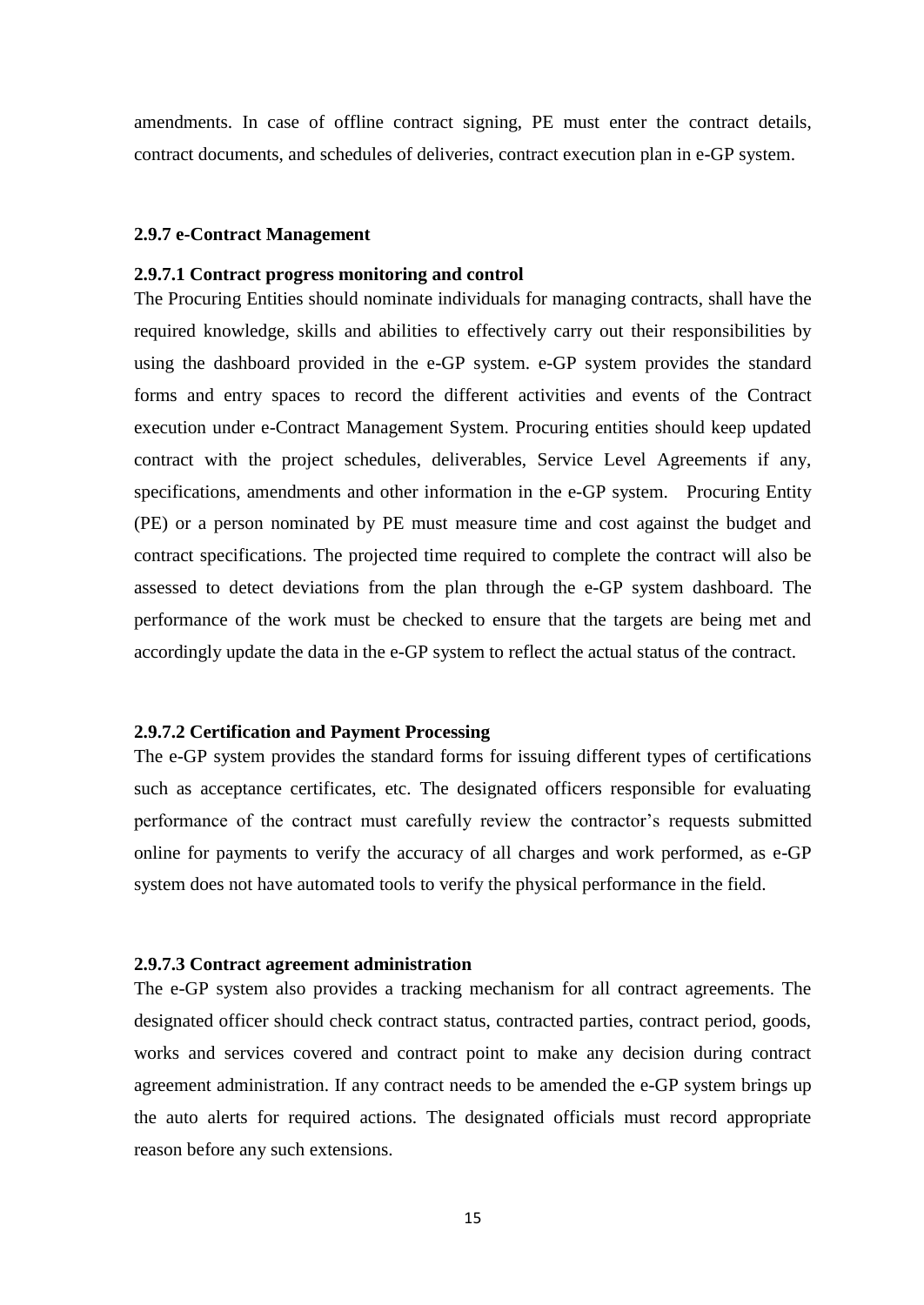## <span id="page-24-0"></span>**2.10 Benefits of e-procurement**

The primary motivation for companies adopting e-procurement solutions has been cost reductions and process efficiencies. A research by Quesada et al. (2010) proposes that eprocurement technologies affect positively to company's procurement practices and procurement performance. Positive impact on procurement practices facilitates the development of operational tasks in the procurement function, which leads to continuous improving. As the operational tasks are performed more effectively the procurement performance is enhanced.

According to Davila et al. companies using e-procurement solutions report savings of 42 percent in purchasing transactions costs. Another research by Croom and Johnston (2003) found that e-procurement implementation can have up to 75 % cost reduction in procurement process costs and 16 – 18 % reduction in purchasing price for indirect purchases. According to Croom and Brandon-Jones (2005) complying with existing contracts is an important mechanism for realizing lower prices and discounts. The savings that come out from automating the process derive from eliminating paperwork and human intervention, reducing transaction costs and cycle time and also from streamlining and automating the audit trail and approval process (Neef, 2001 s.48).

Many author identified benefits of e-procurement from different perspective.

According to Attaran&Attaran (2000), benefits of e-procurement can be categorized by:

- $\triangleright$  Operational benefits such as improved financial control, elimination of paperwork, improved auditing and better security, Enhanced efficiency and Flexible access anytime.
- $\triangleright$  Strategic benefits such as Consolidation of purchasing practices, Accelerated information flow, Freeing stuff to do other work, Faster response to the markets, Boosted compliance and Improve chance to win new business
- $\triangleright$  Opportunity benefits such as Enhanced image Improved buyer / supplier relationships and Better accuracy

Croom& Johnston (2003) see the benefits from the point of:

 Cost efficiency such as Reduced transaction costs, Reduced purchasing price, Reduced internal processing costs, Reduced storage and handling costs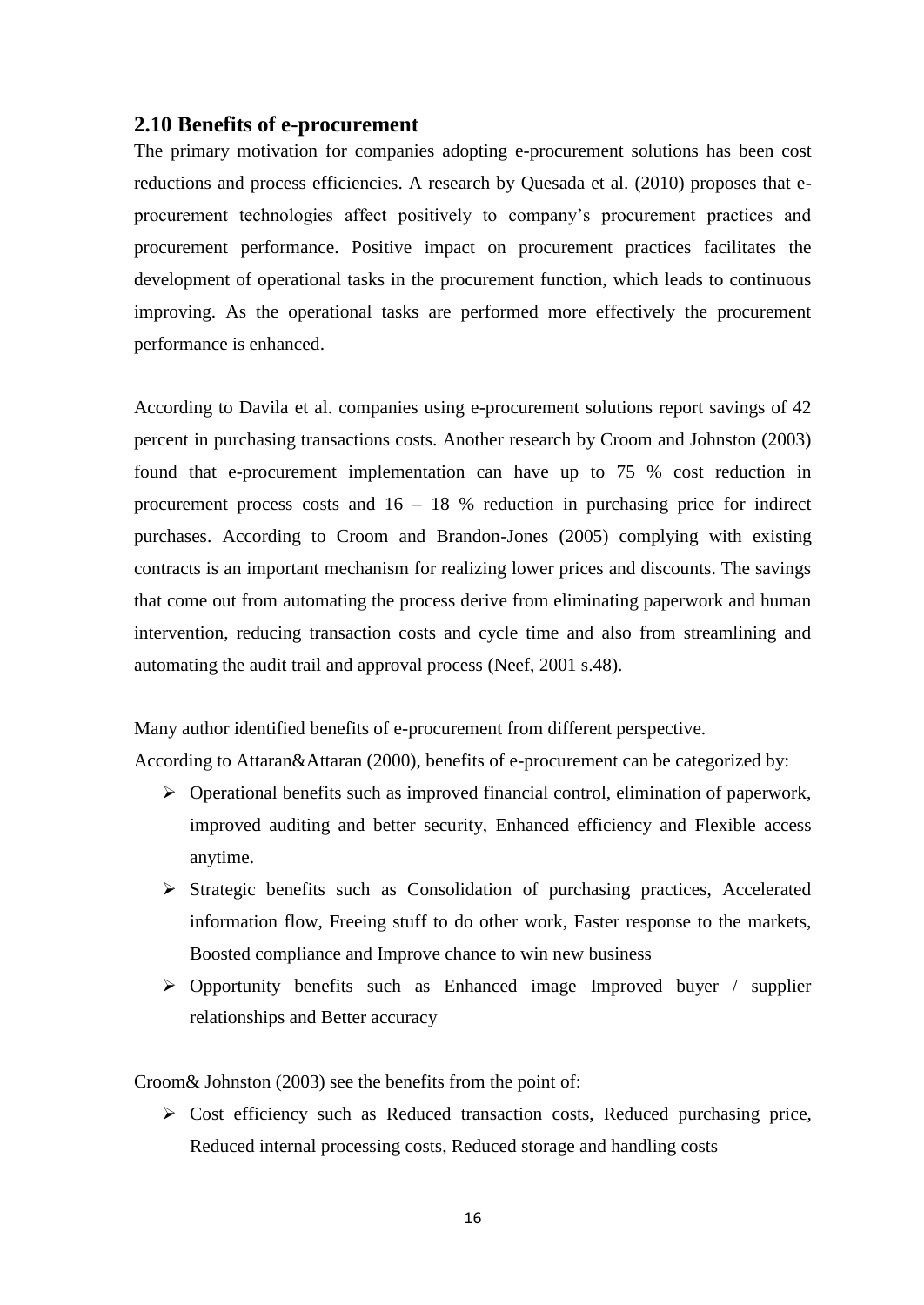- $\triangleright$  Process compliance for example, Improved budgetary control, Robust process performance, Greater transparency and accessibility across the whole process, Improved system reliability, Improved managerial information
- $\triangleright$  Internal customer satisfaction like Increased employee satisfaction and More control over own spending

Finally, Piotrowicz&Irani (2010) state the benefits as following categories:

- $\triangleright$  Customer as Increased customer service (including internal customers)
- $\triangleright$  Business process benefits such as Elimination of non-value added activities, Improved order processing, Improved procurement process, Improved supplier searching, Improved control Elimination of exceptions, Reduced problems with suppliers Elimination of paperwork
- $\triangleright$  Learn and growth benefits like Improved access to information, Increased reporting capabilities, Increased corporate control, Competitive advantage, Improved cooperation and communication with other business units
- Financial benefits for example Reduced bank transfer costs, Reduced transaction costs, Reduced buying costs, Reduced service costs, Increased efficiency, Faster payments, Reduced warehousing costs, Fraud prevention etc.

No matter how different author categorized the benefits of e-procurement the general statement remains the same that is efficiency of the procurement process with increased transparency and reduced cost.

## <span id="page-25-0"></span>**2.11 Challenges and risks of e-procurement**

A research by Smart (2010) identifies that there are numerous in implementation projects to achieving in full the benefits which e-procurement offers.

Even though the benefits of adopting e-procurement solutions can be significant, there are some internal and external challenges and risks related to the adoption of e-procurement. In a research by Smart (2010) the researcher came to a conclusion that there has been a long term problem with identifying value from IT investments and in creating a case for IT introduction in general. This is why companies need a clear plan for implementing eprocurement technologies.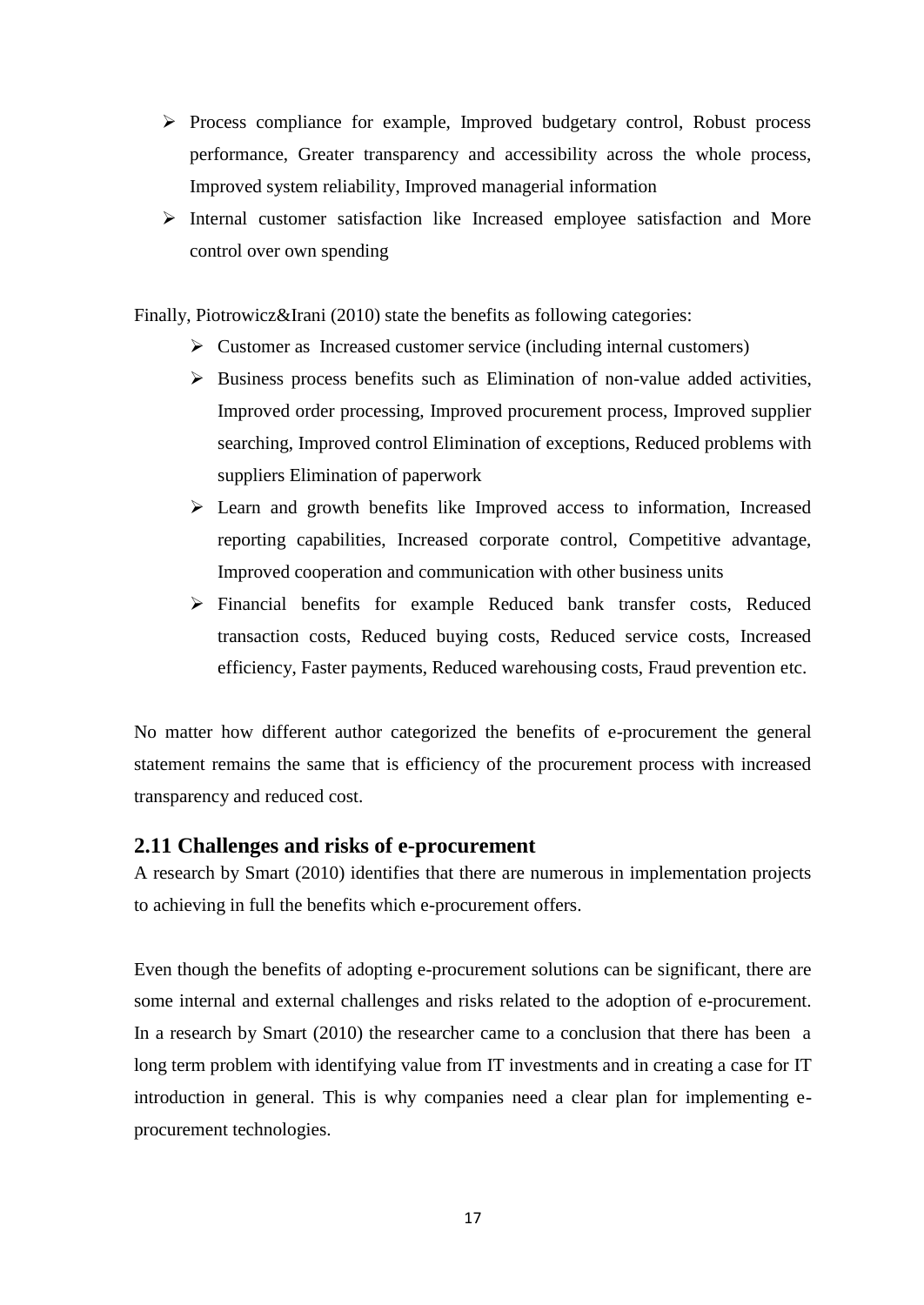A study by Angeles and Nath (2007) identified three important challenges to eprocurement implementation:

- $\triangleright$  lack of system integration and standardization issues
- $\triangleright$  immaturity of e-procurement-based market services and end user resistance
- $\triangleright$  maverick buying and difficulty in integrating e-procurement with other systems

Lack of system integration and standardization issues relates to the fact that e-procurement is still relatively new business application and it is hard to find reference models for benchmarking. Another challenge is software immaturity and the lack of certain key features like invoicing, payment reconciliation or managing of different geographical jurisdictions, tax structures, currencies etc. Also, companies need to be aware of the possible hidden costs related to implementation of e-procurement solutions, such as system integration, content aggregation and rationalization, catalog and search engine maintenance, supplier enablement, end user training and procurement process reengineering. These costs can easily exceed software licensing and maintenance cost by five to ten times (Angeles and Nath 2007).

The second challenge relates to the immaturity of providers of e-procurement services and the lack of supplier preparation, and the resistance of solutions end users. In some cases the immature service providers may not be able to provide a complete suite of services, especially for more complex or advanced e-procurement implementations projects. The immaturity of suppliers and the lack of preparation is also a challenge for many companies. The other challenge here relates to the resistance of end-users towards operating the e-procurement solution. To prevent this Angeles and Nath (2007) state companies should encourage using new e-procurement technologies through intensive training and educational sessions with end-users.

The third challenge is linked to the difficulty of changing purchasing-related behavior among the company's employees. Some companies find it difficult to eliminate maverick buying even after the implementation of e-procurement. This can be prevented by intensive end-user training and educational programs. Companies also need to be aware of the problems in integrating the e-procurement solution with other systems (Angleles&Nath 2007). According to Gilbert (2000) integrating e-procurement solutions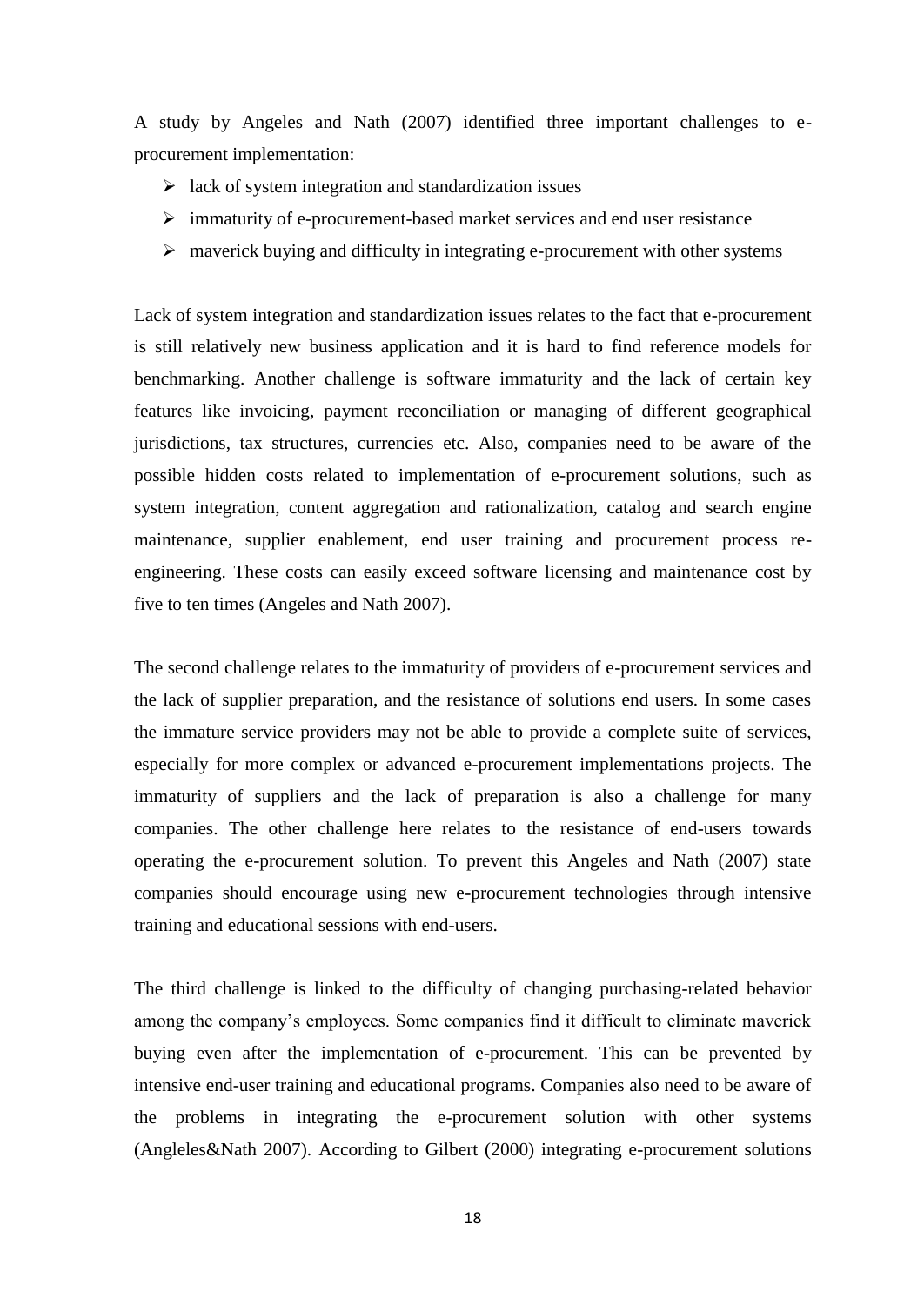with other business applications (e.g. accounting) can be more complex than businesses think.

In a research by Davila et al. (2003) four risks associated with adopting e-procurement technologies were identified. The authors stress that these risks need to be carefully addressed before these technologies are adopted.

#### **Internal business risks:**

Businesses have to be careful while integrating e-procurement technologies with other business applications such as accounting, human resources, accounts payable and cash management. Most companies already have invested heavily in these other applications and the integration of e-procurement should go as smoothly as possible, or it can jeopardize the reliability of organizational information.

#### **External business risk**

E-procurement solutions also need to be able to cooperate with suppliers IT-infrastructure. For e-procurement solution to be successful suppliers must be accessible through the Internet and provide catalogs to satisfy the needs of their customers.

#### **Technology risks**

Many companies are unsure which e-procurement solution best suits the specific needs of their company. The lack of widely accepted standards blocks the integration of different eprocurement solutions across the supply chain. The researchers insist that without widely accepted standards for coding, technical, and process specifications, adoption of eprocurement technologies will continue to be slow and will fail to deliver the promised benefits.

#### **E-procurement process risks**

This risk relates to the security and control of the e-procurement process itself. Such issues can be related to, for example data security and fraud prevention e.g. fake suppliers, fake bids etc.

These are the main risks identified in implementation of e-procurement. Nonetheless, this process must be planned and executed thoroughly in order to minimize the challenges and risks companies might face.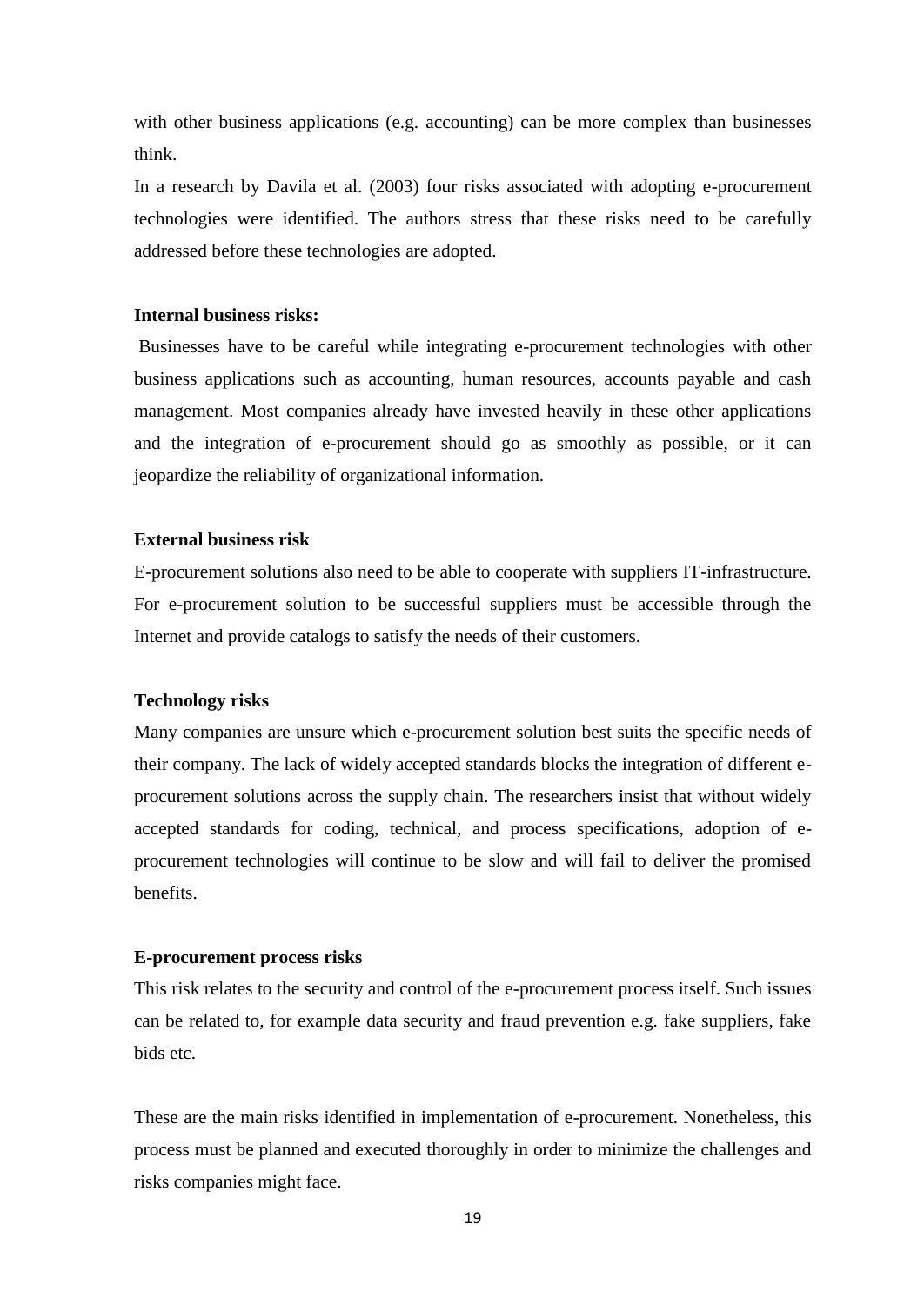### <span id="page-28-0"></span>**2.12 Public works department (PWD)**

Public Works Department (PWD), under the Ministry of Housing and Public Works, is the pioneer in construction arena of Bangladesh. Over about two centuries, PWD could successfully set the trend and standard in the country's infrastructure development. It plays a pivotal role in the implementation of government construction projects. It also undertakes projects for autonomous bodies as deposit works. Public works Department has highly qualified and experienced professionals forming a multi-disciplinary team of civil, electrical and mechanical engineers who work alongside architects from the Department of Architecture. With its strong base of standards and professionalism developed over the years, PWD is the repository of expertise and hence the first choices among discerning clients for any type of construction project in Bangladesh. Besides being the construction agency of the Government, it performs regulatory function in setting the pace and managing projects for the country's construction industry under the close supervision of the Ministry of Housing and Public Works.

The contribution of PWD encompasses the entire spectrum of physical and social infrastructure for national development, national security and international relations. Its activities span the length and breadth of the country including remote areas and difficult terrain. The architectural plans and designs of almost all Government infrastructural projects are done by the Department of Architecture in close consultation with PWD. PWD is responsible for following range of works:

- $\triangleright$  Construction of Buildings for Other Agencies on a Deposit Work Basis
- $\triangleright$  Maintenance of Public Parks
- Preparation of Book of Schedule of Rates and Analysis of Rates for Construction & Maintenance of Public Buildings
- Design and Construction of Public Buildings except those of RHD, T&T, Postal Department
- **►** Construction of National Monuments
- $\triangleright$  Repair and Maintenance of Public Buildings
- $\triangleright$  Preparation of Book of Specifications and Code of Practice
- $\triangleright$  Acquisition and Requisition of Land for construction Work
- $\triangleright$  Procurement of Materials & Equipment Required for Construction Work
- $\triangleright$  Valuation of Land and Property and Fixing of Standard Rent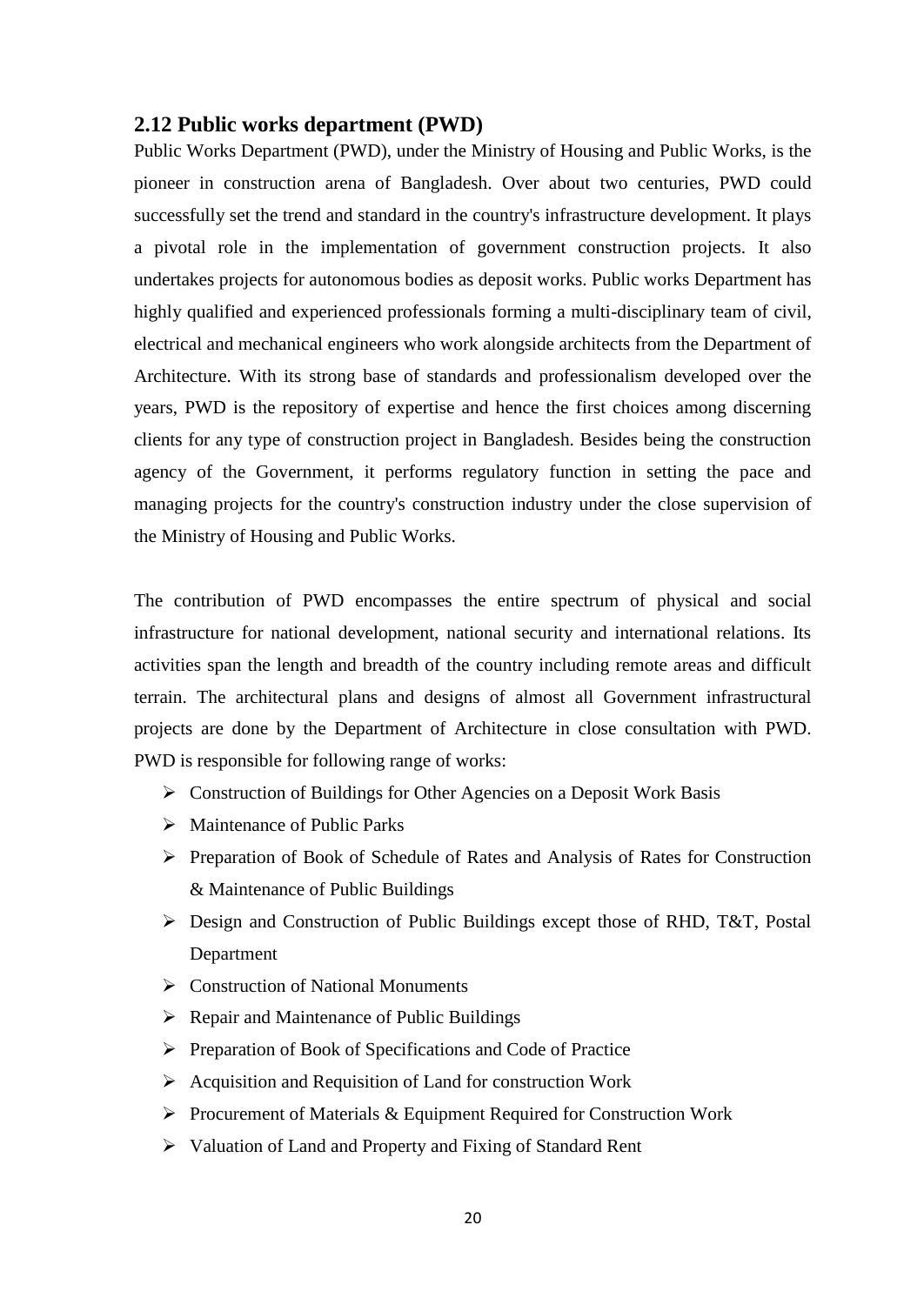With this huge volume of procurement activities, PWD must ensure effectiveness, transparency and accountability in its process.

## <span id="page-29-0"></span>**2.13 Introduction of e-GP in (PWD)**

Implementation of e-government procurement was introduced in Bangladesh with its implementation in four target agencies. Public Works Department was not one of them. But as the e-GP system is performing successfully, PWD was expected to implement the system in this organization. Following this, PWD started a target for starting e-GP in its procurement activity from the end of the year 2013 and initiated training on e-GP system to all procuring entity, contractors and other related officials of PWD responsible for operating the system. The Electronic and Mechanical wing of PWD is working their heart and soul to establish the system in PWD. Officials of other wings are supported with training and logistics support like internet access. As a result, total of 116 tenders has been published following e-tendering process. It is undoubtedly a great achievement as PWD has just started with the process.

But PWD also faced some initial problems while trying to implement the e- government procurement system in the organization. The unwillingness of a major portion of stakeholders especially contractors to accept the system was one of the main issues. It was due to the lack of knowledge and resistance to change as they have the fear to lose their work volume. However resistance to change from the traditional tendering method came from all the stakeholders including procuring entities because they felt the system was uncomfortable to use.

Apart from unwillingness, there also comes a question of feasibility of using e-GP in all procurement activities of PWD due to the nature of the work. This will be discussed in the analysis part of the paper.

So far, PWD is performing quite well and managing with e-GP system adequately. Now analysis will show the remaining problems with possible solution for future improvement the procurement system in PWD and also look for the fact whether the use e-GP system is really a practical solution for all type of procurement that PWD deals with.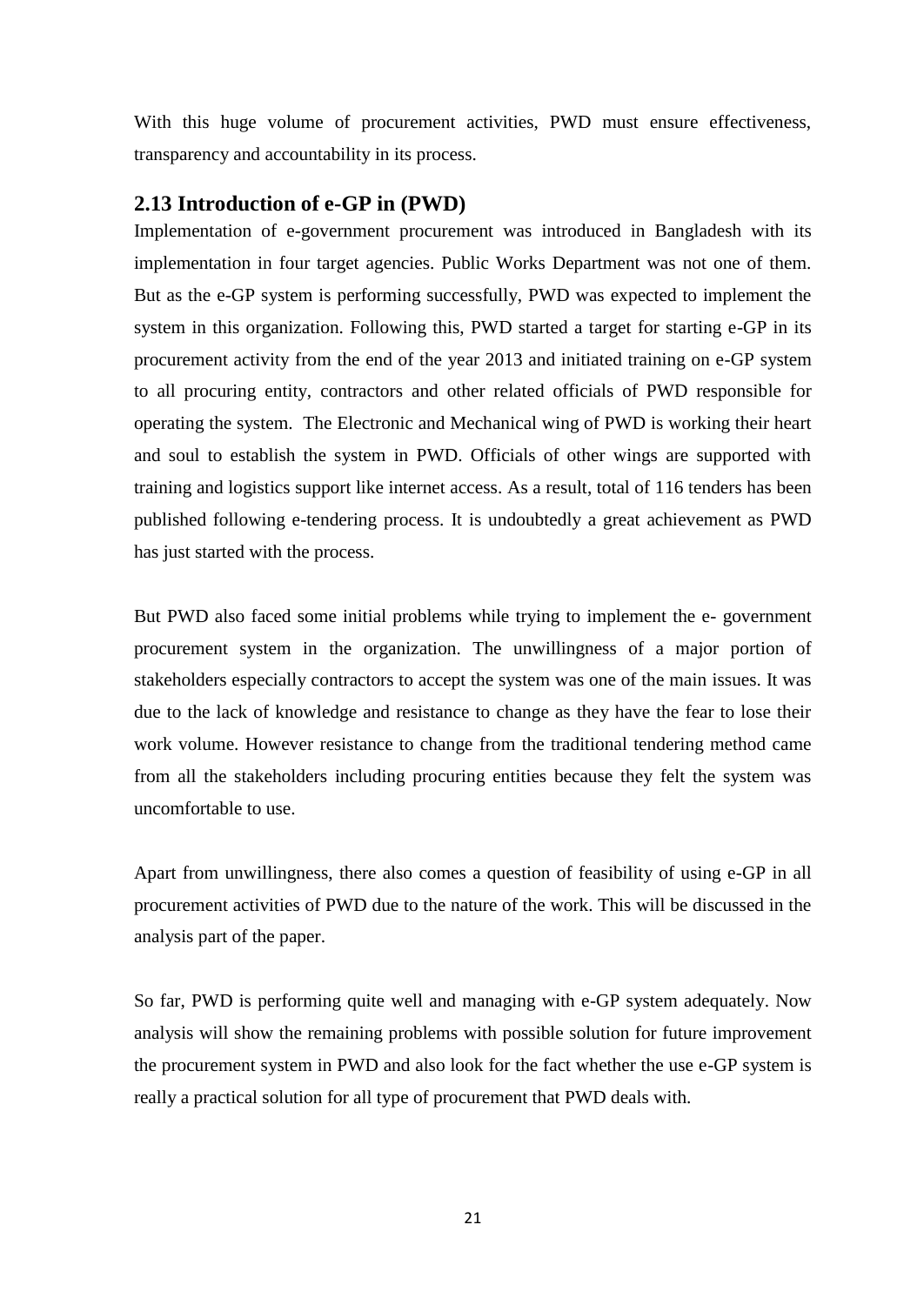# **Chapter 3**

## **Methodology**

## <span id="page-30-2"></span><span id="page-30-1"></span><span id="page-30-0"></span>**3.1 General**

This chapter is dedicated to the steps and methodology that has been followed for the evaluation of e-GP system in Public Works Department after implementation. It also includes the collection of primary and secondary data related to e-GP performance and total activities.

### <span id="page-30-3"></span>**3.2 Sample procedure:**

For the dissertation purpose, two types of data have been collected. These are as follows:

- Primary data
- Secondary data

Primary data were collected from the answers of questionnaires, where a set of 18 questions were prepared to get information regarding ongoing e-GP of PWD. First few questions are related to the respondent's personal information, but most of the questions were aimed to gather the information related to the e-GP practice in PWD and respondent's knowledge about e-procurement.

The questionnaire was sent through the online forum of the organization. This was done to ensure the easy access to all range of officials.

In case of secondary data, I used official website of PWD to collect the information of e-GP related works of last 2 financial years.

## <span id="page-30-4"></span>**3.3 Collection of Primary data**

Questionnaire survey is one of the main sources of the study to collect primary data. A structured questionnaire was used for this purpose. It was distributed to the respondent for their voluntary filling up and answers were tested before adoption. The questionnaire was developed to assess awareness, knowledge and available ICT infrastructure of PWD procuring entities.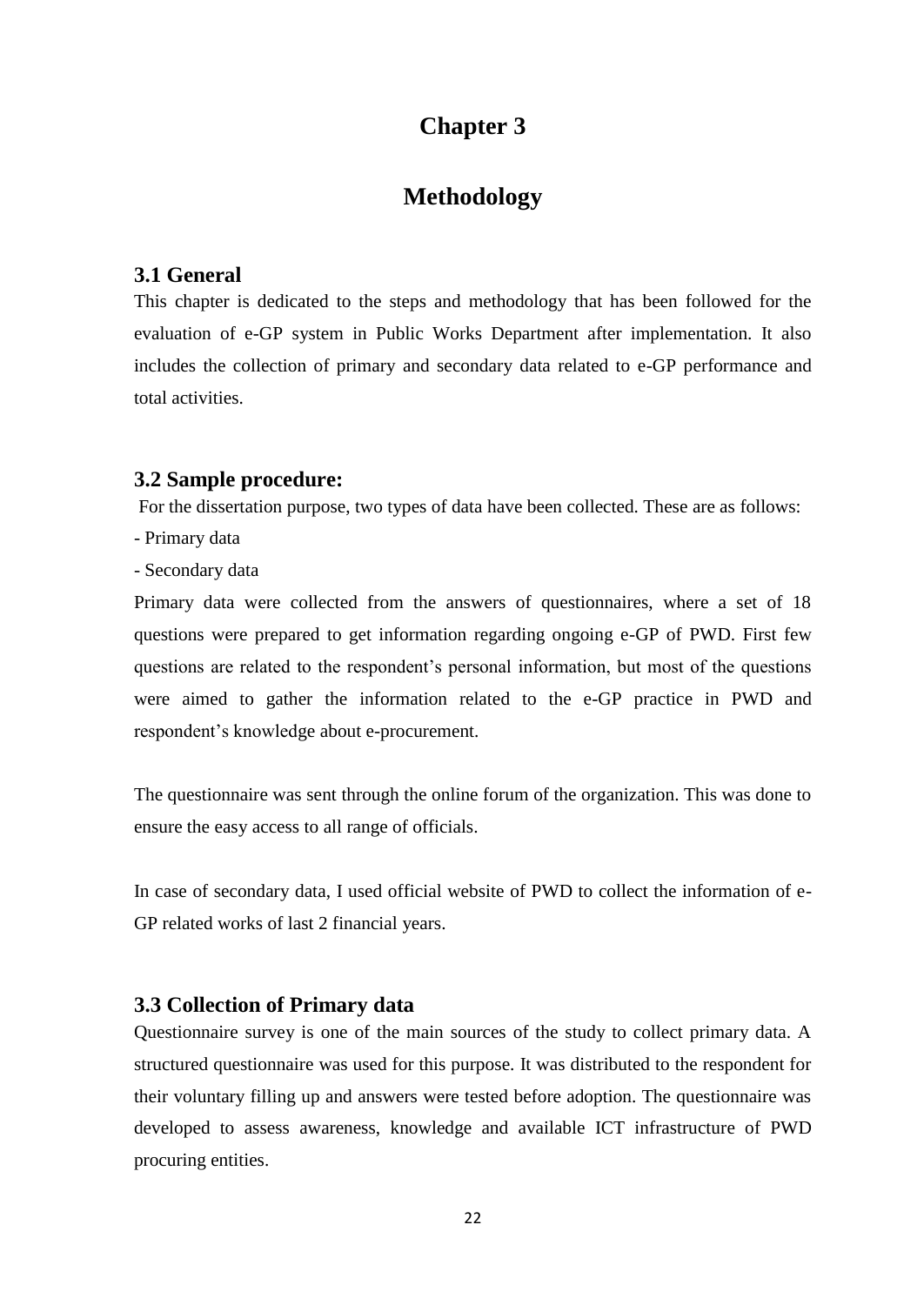The primary research methodology of this study also includes virtual interviews among officials of PWD who are directly related to e-GP operations.

Respondents are selected randomly, and they were requested for their response. It is always a better option to conduct face to face interview, but for time and resource constraint, it was not possible to communicate with all the procuring entities personally. So an official online forum of the organization was chosen as a platform so that the questionnaire is accessible to all procuring entities who are active in the forum.

Though the questionnaire was generated in a wide platform of officials of PWD, number of respondents was few compared to the number of officials. Only 12 active respondent data were collected. This might be due to the tremendous working pressure of procuring entities. Out of these 12 respondents, 7 of them were Assistant engineers. But their responses were effective because most of the time assistant engineers are involved in the e-procuring activities as the representative of procuring entity. 4 of the respondents were sub-divisional engineers working under different divisional offices across Bangladesh. One of the important respondents was an additional chief engineer of a prime zone office of PWD who is the approving authority of all procuring activity of that particular zone.

## <span id="page-31-0"></span>**3.4 Collection of Secondary Data**

Secondary data include printed materials, data which are collected from website of PWD and e-Procurement website of Bangladesh. e-GP works related data were collected from PWD website and from different PWD offices.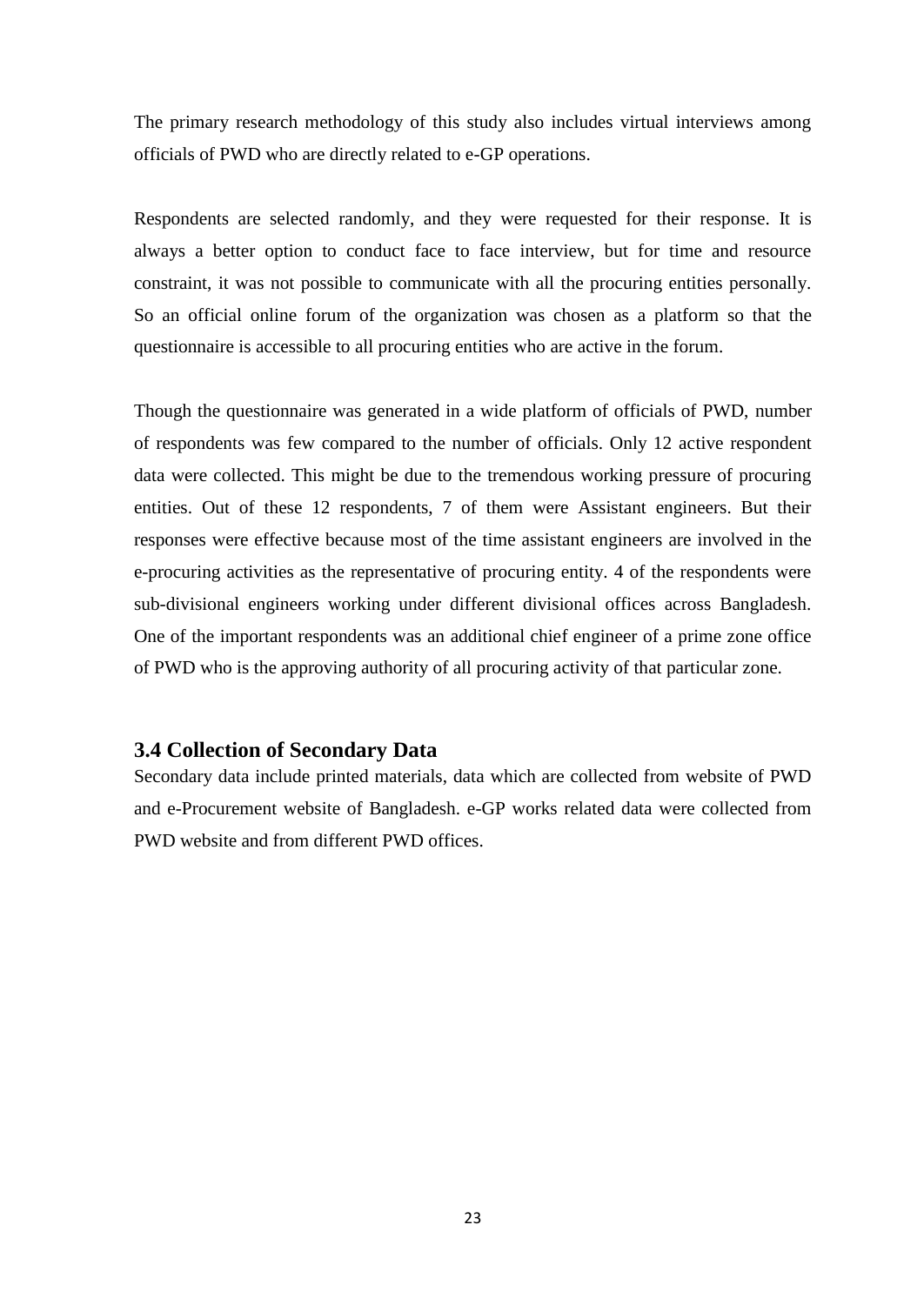# **Chapter 4**

## **Data Analysis & Discussion**

## <span id="page-32-2"></span><span id="page-32-1"></span><span id="page-32-0"></span>**4.1 General**

This Chapter describes the details analysis of both the primary and secondary data. Discussion with this details analysis is also highlighted in this chapter.

## <span id="page-32-3"></span>**4.2 Analysis and Discussion on the Data**

#### <span id="page-32-4"></span>**4.2.1. Part A:**

#### **Designation of the Respondent**

In the following table respondent designation is presented. Result reveals that among the respondents Assistant Engineer is highest 67%, this is may be due to the enthusiasm amongst the fresher's about electronic procurement that were eager to participate in the survey. Another reason could be most of the assistant engineers often represent their PE's as they are designated as staff officers to Procuring entities. Question might arise why there is no respondent who is directly related to procuring activity such as executive engineers. The reason is they are highly occupied with their work and could not formally participate in the survey. But they were cordial enough and answered through informal interviews.

<span id="page-32-5"></span>

| <b>Designation of the Respondent</b> | $\frac{6}{10}$ |
|--------------------------------------|----------------|
| <b>Assistant Engineer</b>            |                |
| Sub-Divisional Engineer              | 25             |
| <b>Additional Chief Engineer</b>     |                |
| Total                                |                |

**Table 1: Designation of the Respondent**

#### **Years of experience in procurement activities of the Respondent**

PWD is a public sector engineering organization and all the engineers are involved with procurement at different level. Designation of Executive engineers and above have more than 10 years of experience in procurement activities. In this survey, 83% respondents have 1-5 years of experience in procurement.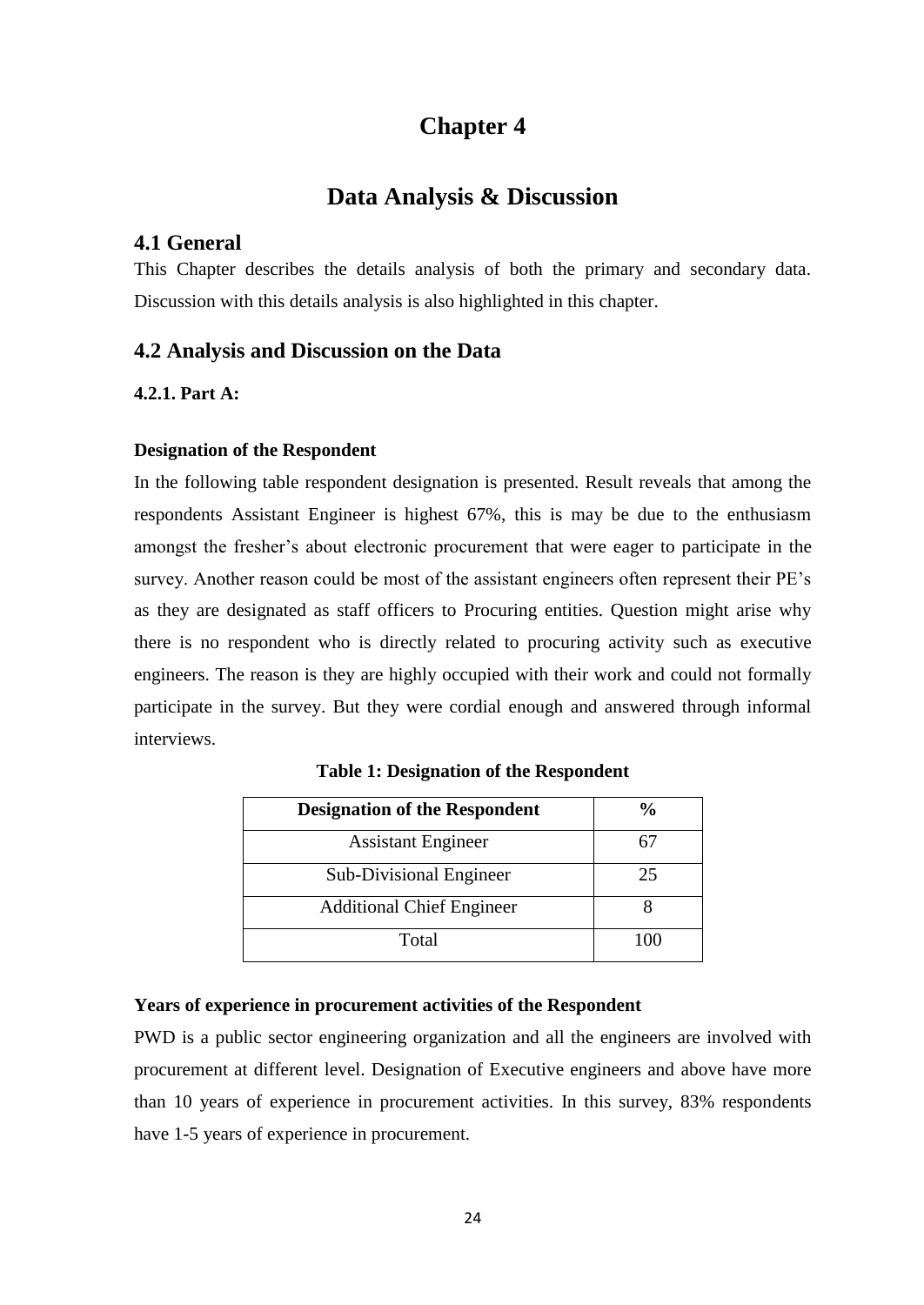| <b>Years of Experiences</b> | $\frac{0}{0}$ |
|-----------------------------|---------------|
| Less than 1 Year            |               |
| $1-5$ years                 | 84            |
| More than 10 years          |               |
| Total                       | 100           |

<span id="page-33-0"></span>**Table 2: Years of experience in procurement activities of the Respondent**

## **Annual Volume of the Procurement**

While the cost savings can be significant, de Boer et al. (2002) argue that the total volume of purchases needs to be high, as well as the amount of internal customers, in order to reach savings. Following this argument the annual volume of procurement activity query has been included in the survey.

This data was collected as the total number of procuring activities in a year. The number of procurement work has been focused because the typical repair works almost has similar cost to each other and of low amount too. 50% of the responses show that annual volume of procurement is between 100-300 numbers.

<span id="page-33-1"></span>

| <b>Years of Experiences</b> | $\frac{0}{0}$ |
|-----------------------------|---------------|
| Less than 100               | 42            |
| 100-300                     | 50            |
| More than 300               |               |
| Total                       | 100           |

**Table 3: Annual volume of procurement**

### **Average estimated cost for any single procurement:**

Participants were asked to mention the average estimated cost for any single procurement because this gives an idea whether adopting e-procurement is being effective in the department with respect to time and cost saving for example procurement with less than 1 lakh BDT is less compatible with e procurement adoption. Participant were asked to exclude projects with high estimated cost as they are ought to be completed with e procurement without any hesitation. The focal point here is the APP included work with relatively small estimated cost.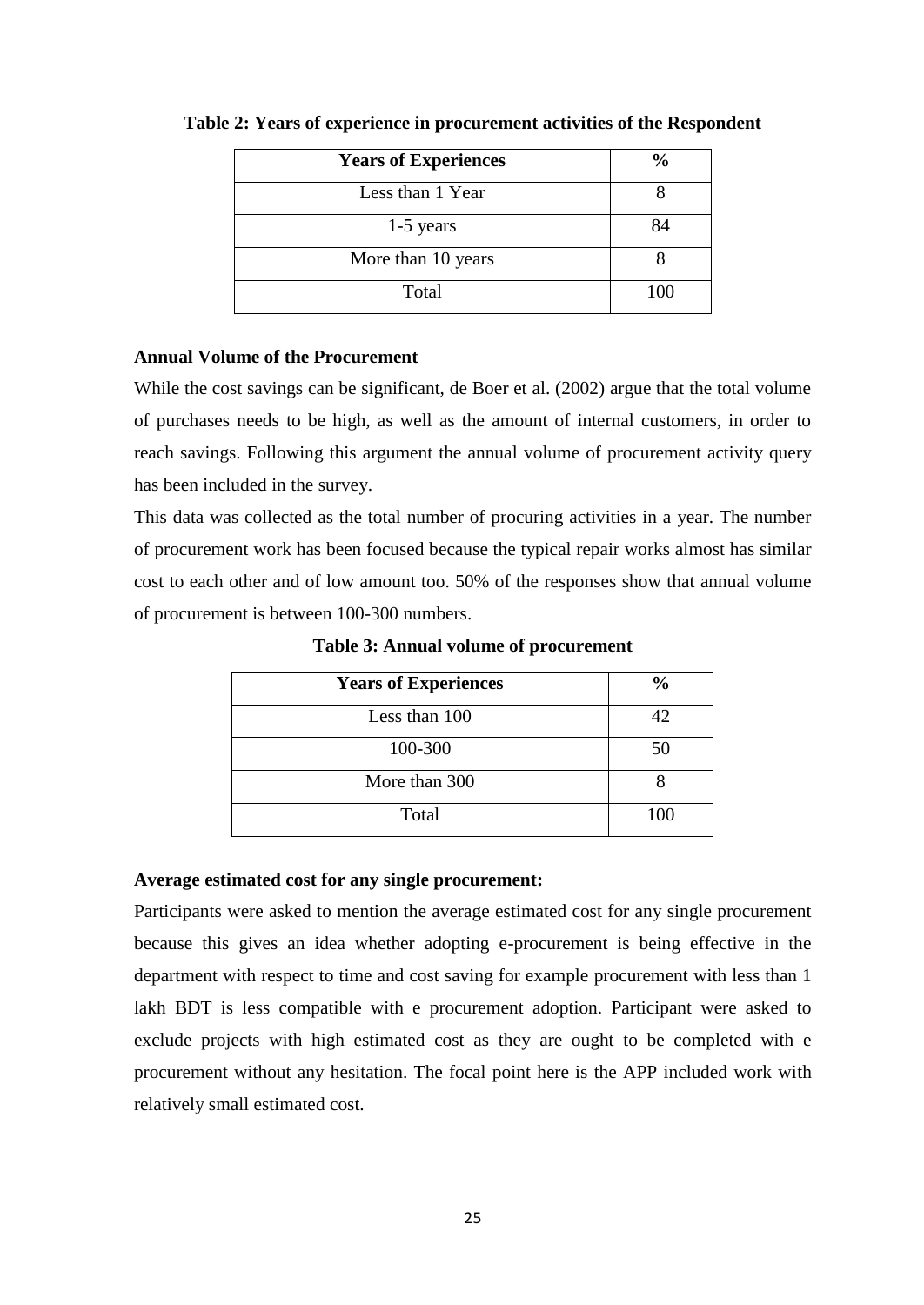<span id="page-34-0"></span>

| <b>Average estimated cost</b> | $\frac{0}{0}$ |
|-------------------------------|---------------|
| Less than 1 Lakh BDT          | 25            |
| 1-5 Lakh BDT                  | 33            |
| 5-10 Lakh BDT                 | 17            |
| More than 10 Lakh BDT         | 25            |
| Total                         |               |

**Table 4: Average estimated cost for any single procurement**

### **Documents used for procurement:**

It is quite evident that all public organizations follow standard documents for procurement activities. With no exceptions, PWD also follow PPA and PPR as procurement guidelines**.**

## **Respondents have training on PPA and PPR 2008**

Knowledge of PPA and PPR helps to perform procurement related activities in a better way. Regarding this PWD stands in a strong position. 3 of the respondent do not have any formal training on PPA and PPR but yet they are well acquainted with these guidelines. Others have formal training on PPA and PPR.

**Table 5: Training on PPA and PPR**

<span id="page-34-1"></span>

| <b>Training on PPA and PPR</b> | $\frac{6}{9}$ |
|--------------------------------|---------------|
| Yes                            | 75            |
| No                             | 25            |
| Total                          | $100 -$       |

## **Sending tender notice to CPTU website:**

There is a guideline which makes it mandatory to publish a tender notice in CPTU website even if it is not done under e-GP system. This is valid when the cost of a procurement activity exceeds a certain limit. The responses are listed in the following table that shows majority sends the tender notice to CPTU website and those who do not, actually the work volume do not exceed the limit mentioned.

**Table 6: Sending tender notice to CPTU website**

<span id="page-34-2"></span>

| Sending tender notice to CPTU website | $\frac{6}{9}$ |
|---------------------------------------|---------------|
| Yes                                   | 75            |
| N <sub>o</sub>                        | 25            |
| Total                                 | 100           |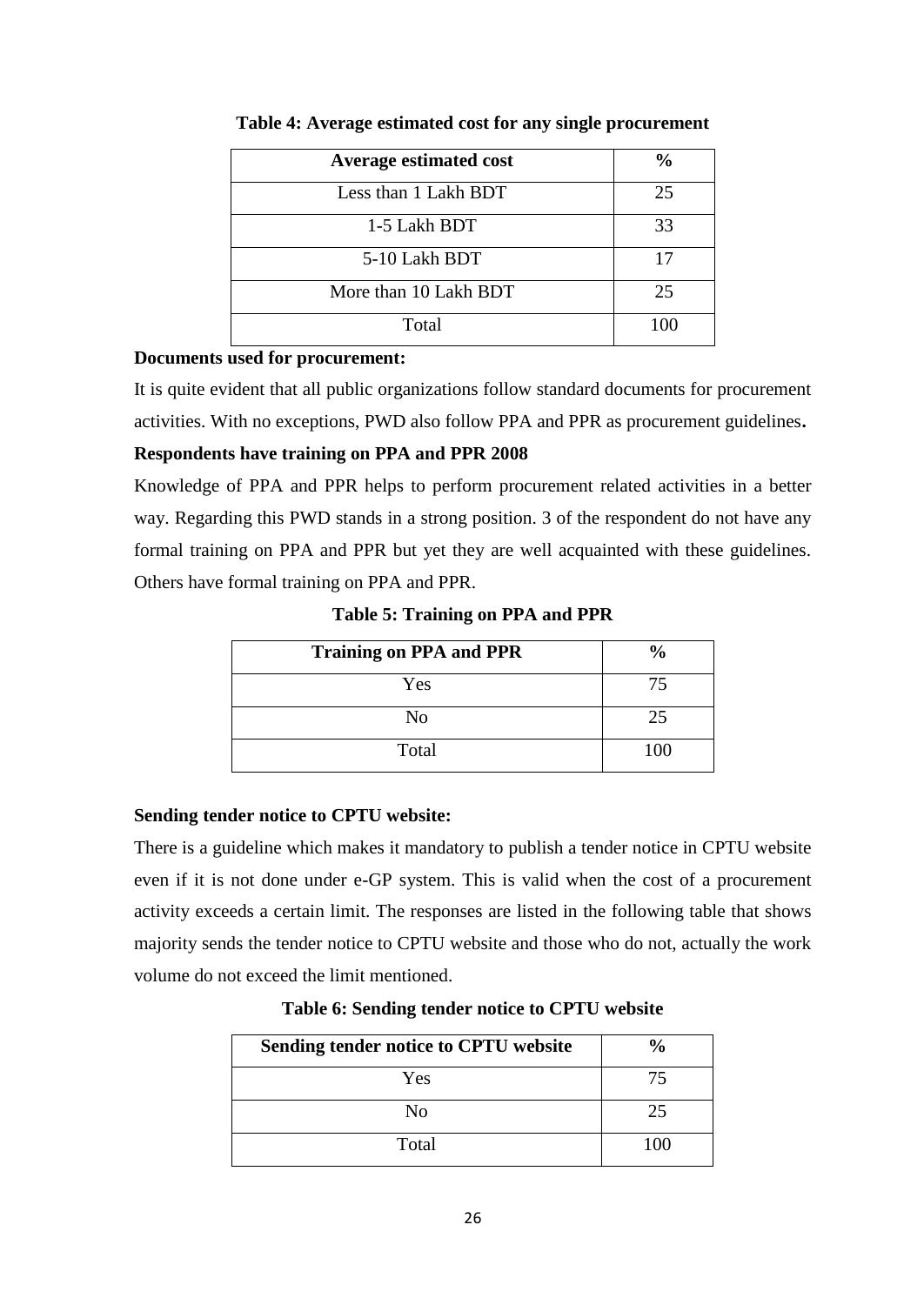### **Method of sending tender notice to e-GP:**

This data gives a hint about the infrastructure to support e-procurement activities. Majority of the responses has been seen to send the tender notice via e-mail. So internet connectivity and the knowledge about using the internet is sound. Others send their tender notice by CD or hardcopy**.**

<span id="page-35-1"></span>

| Method of sending tender notice to CPTU | $\frac{0}{0}$ |
|-----------------------------------------|---------------|
| website                                 |               |
| Hardcopy                                |               |
| E-mail                                  | 59            |
| CD                                      | 33            |
| Total                                   | 100           |

**Table 7: Method of sending tender notice to CPTU website**

#### <span id="page-35-0"></span>**4.2.2 Part B:**

Part B has been structured to focus on the e-GP related activities and identify the problem areas and to look for solution with collected data, suggestions and opinions.

#### **Respondents have training on e-GP**

The following table shows that whether the responders have training on e-GP or not. Result reveals that, 75% respondent participate in e-GP training. All of the trainings were organized by PWD's own facility and initially resource person were from outside the department but eventually replaced by in-house trainers. Rest of the 25% has no training in this ground. But PWD training academy is conducting training on e-GP very frequently and the percentage on non-trainees on e-GP will drastically decrease in near future.

**Table 8: Respondents have training on e-GP**

<span id="page-35-2"></span>

| <b>Training on e-GP</b>                 |    |
|-----------------------------------------|----|
| Participate in the training on e-GP     | 75 |
| Not Participate in the training on e-GP | 25 |
| Total                                   |    |

## **Respondent's knowledge level about the e-GP system**

As a comparatively new concept to PWD, knowledge level about the e-GP system amongst officials is an important concern. To obtain this data different range was given. Result shows that everyone has more or less little idea about e-GP system, but some have lack of practice.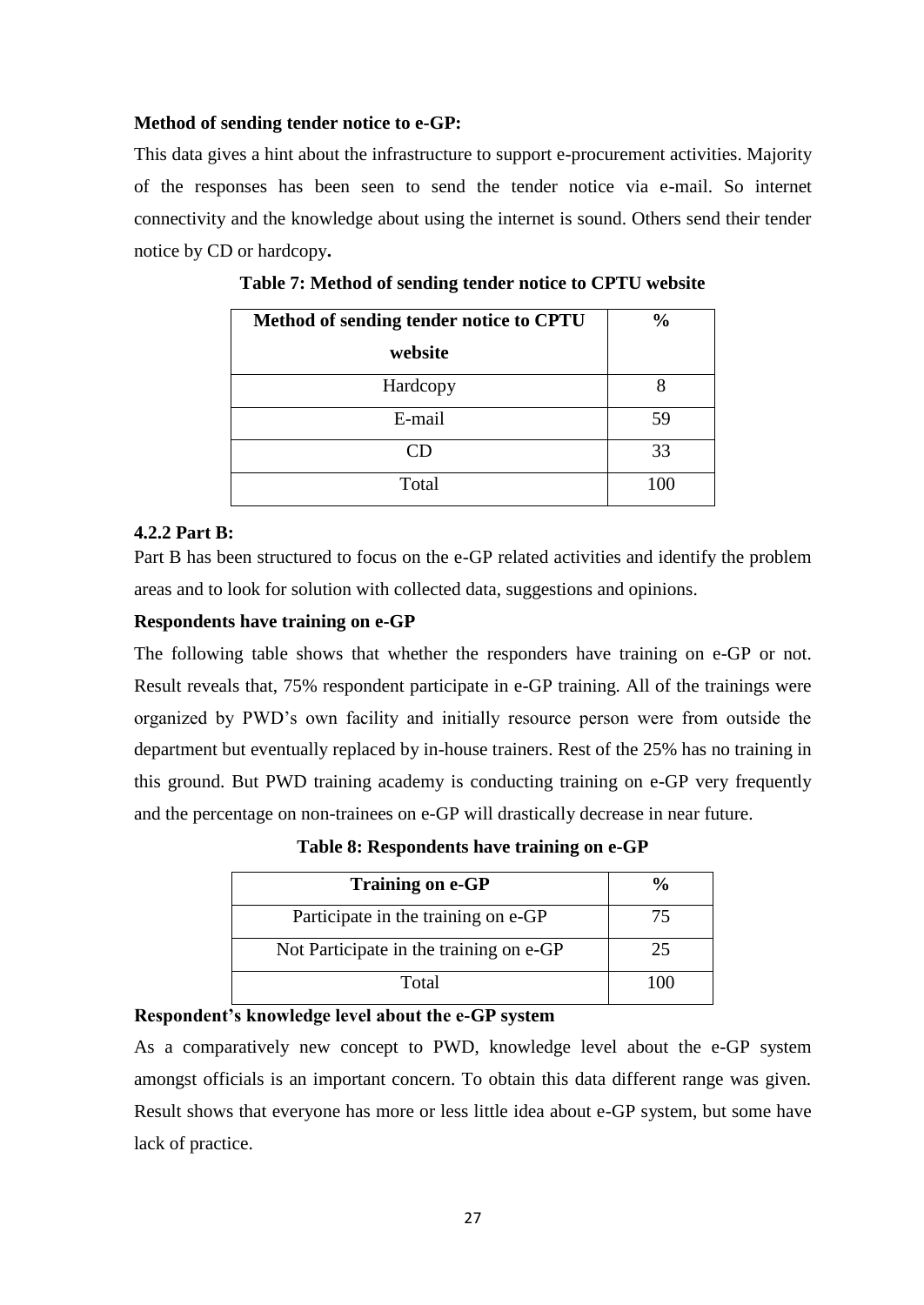<span id="page-36-0"></span>

| Respondent's knowledge level about the e-GP system | $\frac{6}{6}$ |
|----------------------------------------------------|---------------|
| <b>Clear Understanding</b>                         | 17            |
| Clear idea but lack of practice                    | 50            |
| No detail idea                                     | 33            |
| Absolutely no idea                                 |               |
| Total                                              | 100           |

#### **Table 9: Respondent's knowledge level about the e-GP system**

#### **Procurement activity using e-GP:**

<span id="page-36-1"></span>e-GP is a comparatively new concept in PWD. Unlike RHD or other departments it has not fully developed e-GP in all procurement activities. So this question aims to identify the extent of using e-GP. Table shows present situation of PWD.

**Procurement activity using e-GP**  $\frac{9}{6}$ Yes 33 No 67 Total 100

**Table 10: Procurement activity using e-GP**

## **Percentage of e-procurement activities in annual procurement**

Next question was dedicated to those who performed any procurement activity using e-GP. Participants, who did not perform any e-GP, could avoid the question. Results showed that PWD Sylhet Zone has a remarkable achievement in using e-GP and 70% of its annual procurement has been done under e-GP. In previous question most of the participants said they did not perform any procurement using e-GP and they skipped this question. Here is to mention that there is an official order of PWD stating that at least 20% of APP works should be done under e-GP in this financial year. So the percentages shown in the table will be different by the end of this financial year.

<span id="page-36-2"></span>

| Percentage of e-GP compared to the annual volume of procurement | $\frac{6}{9}$ |
|-----------------------------------------------------------------|---------------|
| 70%                                                             | 8             |
| 20%                                                             | 8             |
| 10%                                                             | 8             |
| 5%                                                              | 8             |
| N/A                                                             | 68            |
| Total                                                           | 100           |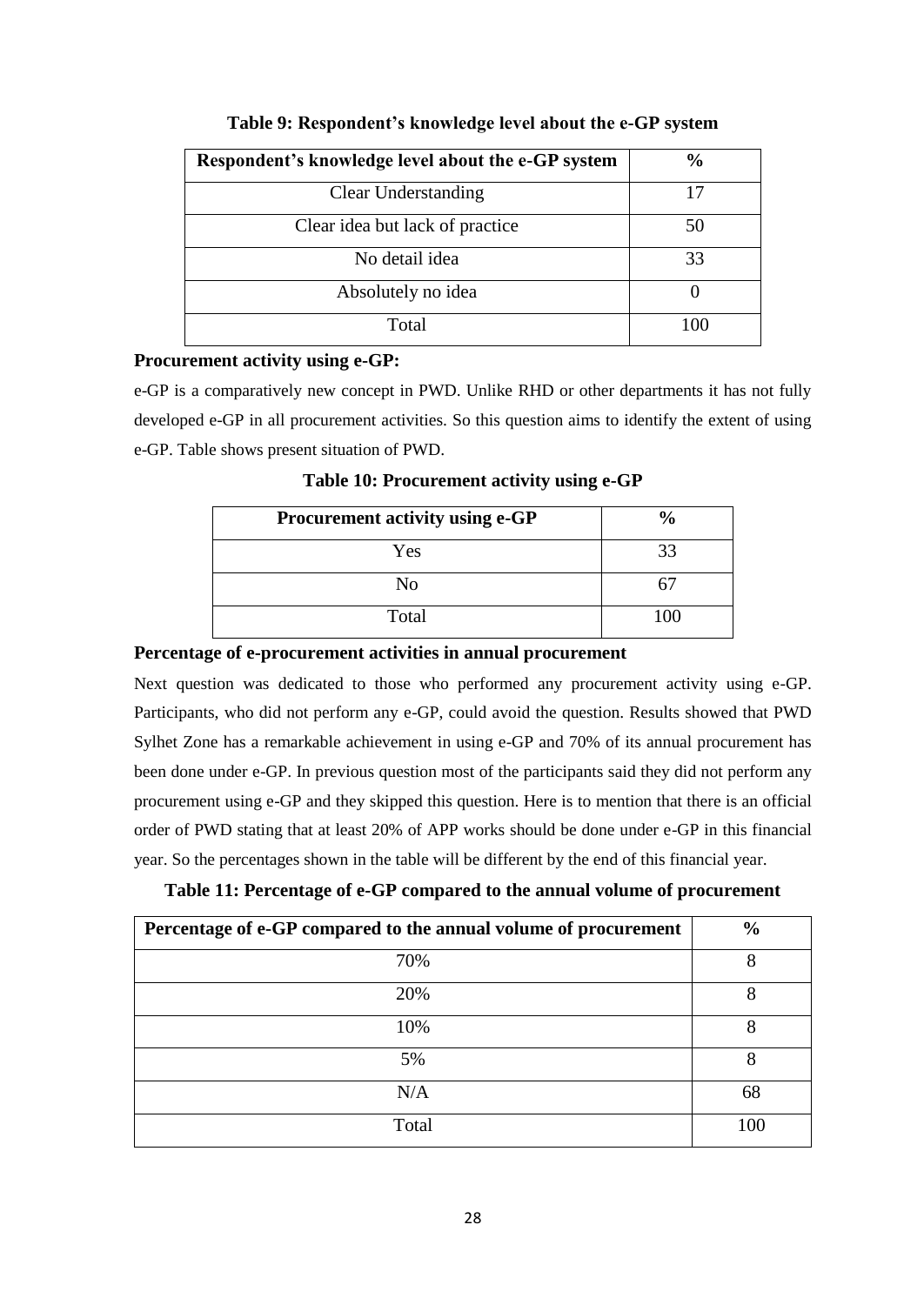## **Problems faced during operating e-GP:**

This is an open ended question. Respondents have opportunity to give tick mark in one or more than one options. They were also provided to give their own thoughts on the problems they faced. All of the participants of the survey questionnaire discussed it different ways, some point were common and some were unique. Table shows the result of this data:

<span id="page-37-0"></span>

| <b>Identified problems</b>                                                   |                  |
|------------------------------------------------------------------------------|------------------|
| Inadequate internet connectivity                                             | 58               |
| Network, computer infrastructure                                             | 25               |
| Lack of computer competency of officials                                     | 42               |
| Lack of knowledge of bidder                                                  | 50               |
| Financial transaction system is complicated                                  | 8                |
| e-GP software problem especially when the server is busy                     | $\theta$         |
| Difficulties in Post qualification, limitations in discussing with other TEC | 17               |
| member which is sometimes necessary                                          |                  |
| Difficulty in keeping confidentiality.                                       | $\theta$         |
| Acceptability of new system                                                  | 25               |
| Powerful person may create obstacle                                          | 8                |
| Lack of awareness                                                            | 17               |
| Electricity                                                                  | $\Omega$         |
| Price is not always the prime variable when considering evaluation of        | $\theta$         |
| tender for infrastructures                                                   |                  |
| Not suitable for some emergency work as they cannot be anticipated earlier   | 42               |
| and could not be included in the APP                                         |                  |
| Difficulties working with contractor                                         | $\boldsymbol{0}$ |
| Difficulties working with other agencies                                     | 8                |
| Not suitable for projects with very small amount like repair and             | 33               |
| maintenance work                                                             |                  |
| Existence of huge volume of LTM (limited tendering method) works is an       | 25               |
| obstacle for using e-GP                                                      |                  |
| Personal Interest                                                            | 17               |
| Member from expecting agency is not included in TOC and TEC                  | 17               |

**Table 12: Problems faced during operating e-GP**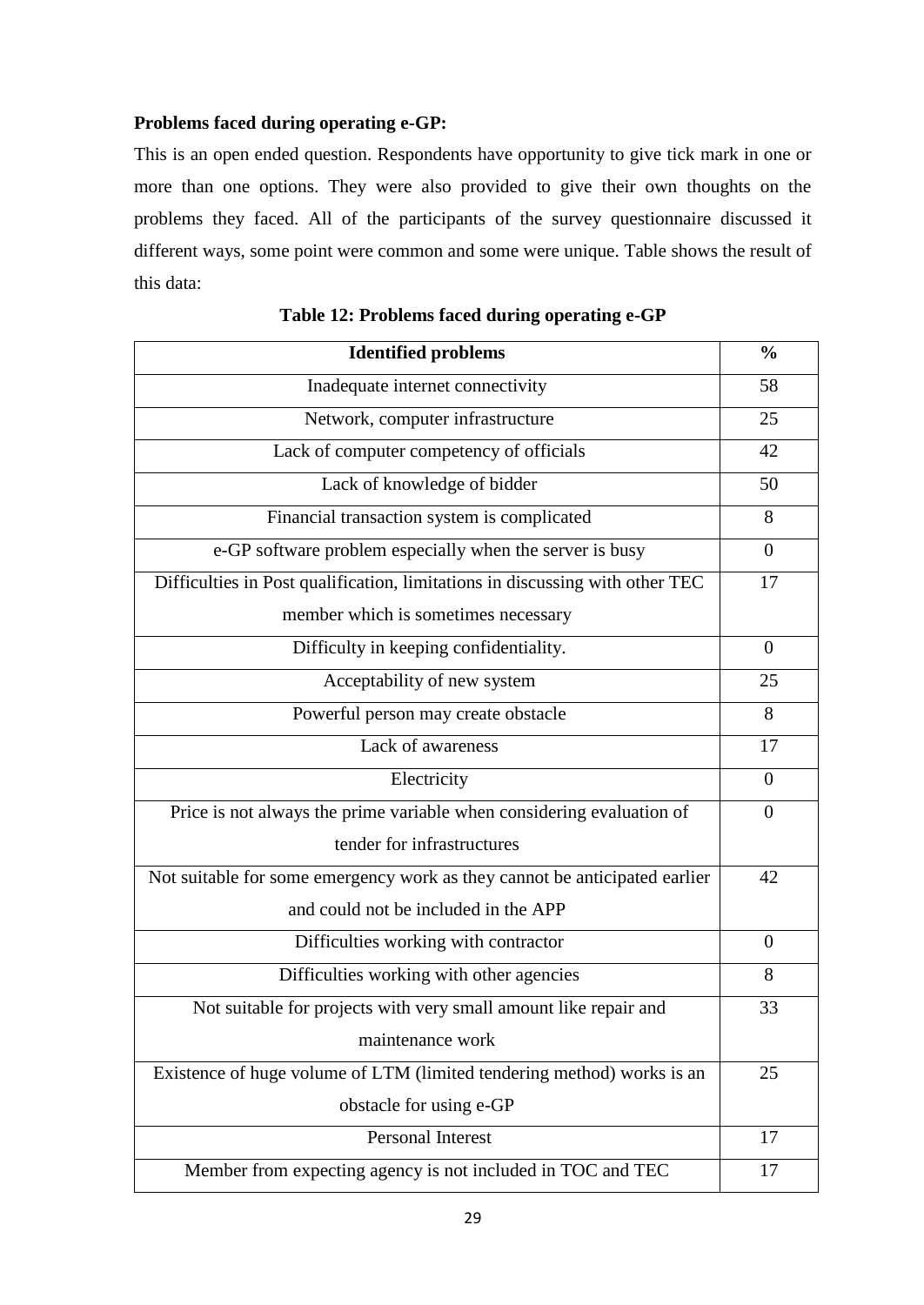So the major problems identified during operating e-GP are, inadequate internet activity and slow speed, lack of knowledge of bidders, lack of computer competency of officials, not suitable for some emergency works etc. Unique problems were like difficulties working with other expecting agencies, ensuring transparency when they are not TOC or TEC members of e-GP system, or personal discussion during post qualification which is sometimes necessary because a significant portion of work PWD does is for other expecting agencies and their opinion is equally valuable and important. Problems related to computer and e-GP supporting logistics are less than other problems.

#### **Benefits of using e-GP**

In this part, participants expressed their point of views about the benefits of e-GP and their main points are common. This was also an open ended question with option for participant's own opinion. It has been noticed that participant chose almost all the benefits of e-GP. Following table shows the result:

<span id="page-38-0"></span>

| <b>Benefits of using e-GP</b>                            | $\frac{0}{0}$ |
|----------------------------------------------------------|---------------|
| Modern and sustainable way of procurement                | 67            |
| Transparent process                                      | 67            |
| Reduced Time for procurement                             | 42            |
| Eliminate undue pressure                                 | 50            |
| Tender box snatch will stop                              | 67            |
| Online payment is secure and fast                        | 50            |
| Fair selection of bidder                                 | 58            |
| Reduced cost of transportation, paper and other material | 58            |
| Unwanted bidder's participation will be reduced          | 25            |
| Smooth procurement process                               | 17            |

**Table 13: Benefits of using e-GP**

Procuring entity definitely enjoy every benefits of using electronic procurement system. But the focus was sustainable system, transparent process and fair selection of bidder etc. some participants added that it's a smooth process of procurement with no hassle from unwanted bidder and unpleasant activity can be easily avoided.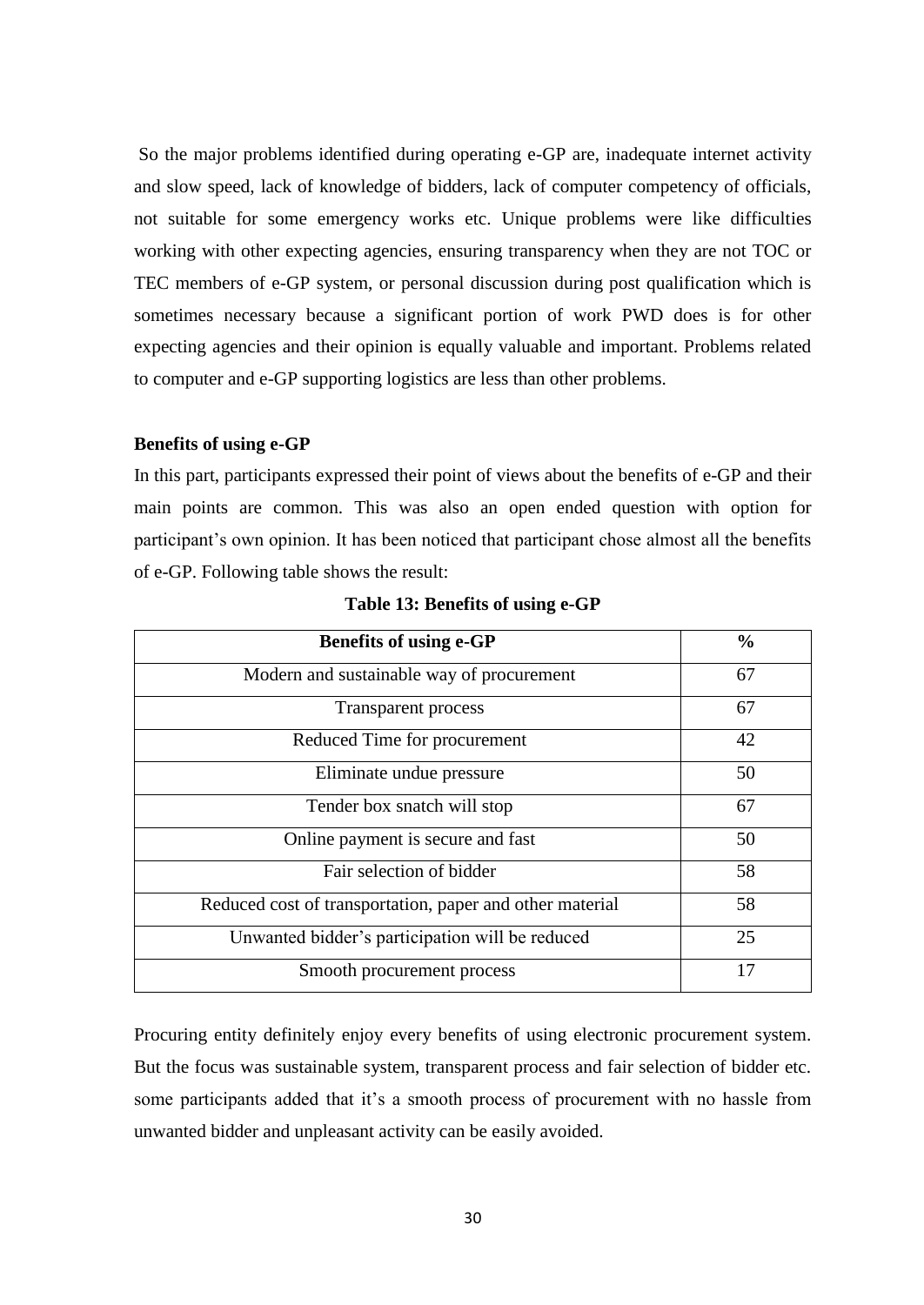#### **Suitability of e-GP in PWD:**

This was one of the objective questions of the dissertation. The nature of work PWD deals with is different from other government agencies. PWD has a wide range of activity starting from small repair works to highly protocol-based emergency works. PWD also has a major portion of work where 26 ministries other than Ministry of housing and public works are the requiring bodies. Maintaining all these, a question remains if PWD can implement e-GP in a full-fledged way.

<span id="page-39-0"></span>Participant was asked to answer the related question and their responses were as follows:

| Do you think the nature of procurement in PWD is suitable for |               |
|---------------------------------------------------------------|---------------|
| using e-GP in a full-fledged way?                             | $\frac{0}{0}$ |
| Yes                                                           | 67            |
| N <sub>o</sub>                                                | 33            |
| Total                                                         | 100           |

**Table 14: Suitability of e-GP in PWD**

67% of the respondents think that it is possible to use e-GP in PWD in a full-fledged way. This is because of the rapid adaption of this system and realizing the benefits of the system. The organizational capability of PWD is strong enough to support electronic procurement system in the organization effectively.

33% opposed the thought of using e-GP in a full functional form in PWD. The reason behind the opinion was diagnosed in the next question.

#### **Reason behind incompatibility of e-GP in PWD:**

Participant, who thinks e-GP is not fully suitable for the nature of work PWD does, stated their opinion about reason behind it.

One of the major reasons is advanced work done. This is an old practice in PWD to execute the work before calling the tender. This is due to high demand for work, emergency works in PM office, PM residence, Residence of honorable President which can never be ignored. Thus the work should be done before without any kind of tendering process. This type of work will always exist and cannot be done using e-GP.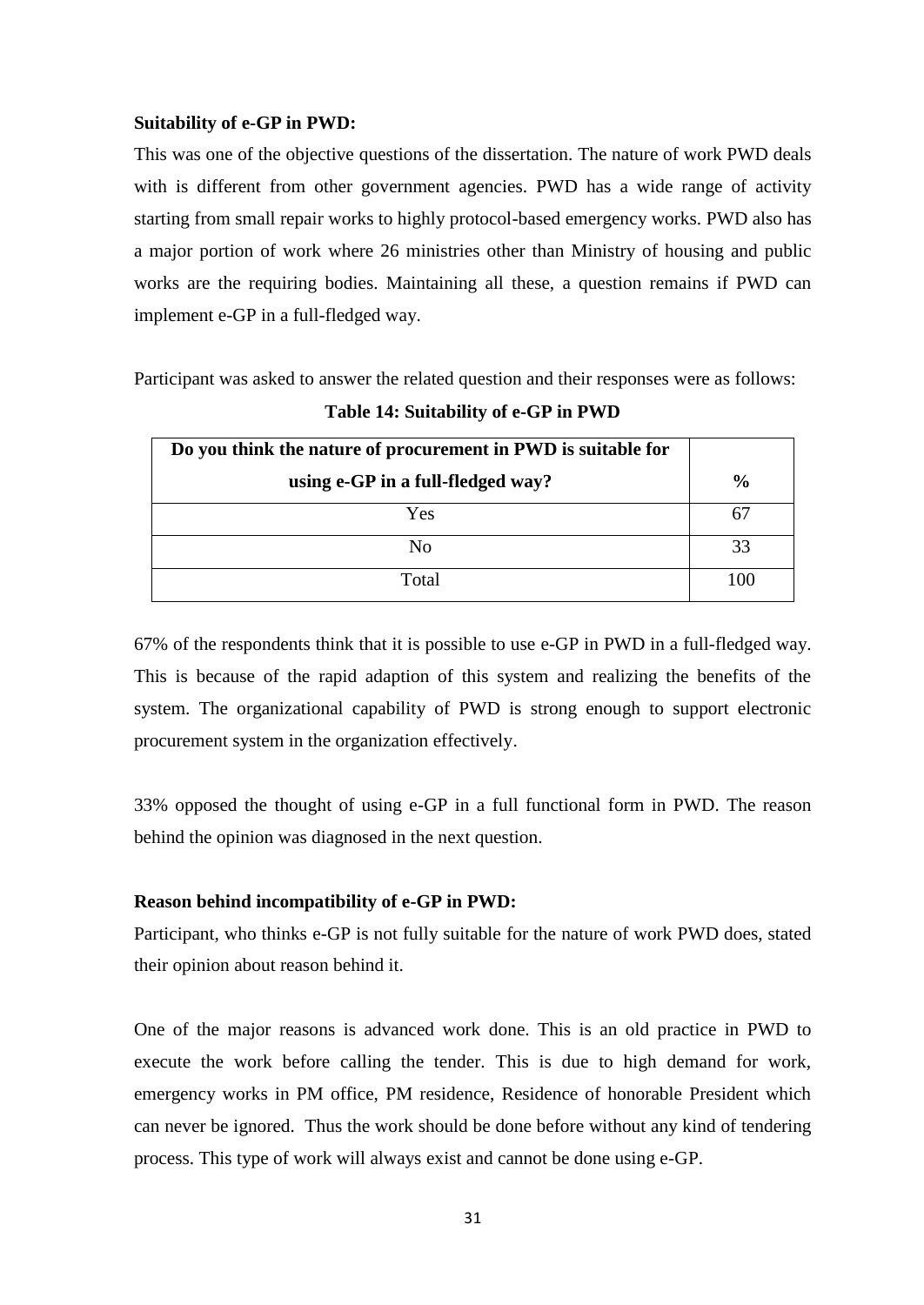Another reason is the demand type of requiring body. PWD executes work according to the demand of the requiring body with limited time frame. In some cases expecting agencies do not want to wait for the long process of electronic procurement rather they prefer quick service with Limited Tendering method (LTM) or other fast tendering methods. PWD can control its own APP works and bring them under e-GP but it is not always possible when working for other expecting agencies.

The last reason behind is the low volume of procurement works such as small repair works which are less feasible for e-GP system.

These are the prime reason of incompatibility of e-GP in PWD.

## <span id="page-40-0"></span>**4.3 Best solution for ensuring effective procurement system in PWD in future:**

Automating an existing procurement process will only make matters worse (Kalakota and Robinson 2001). Puschamann and Alt (2005) recognize that in the successful practices the redesigning of the procurement process is focused on: reduction or elimination of authorization stages; regulation of exceptions to a limited degree in the beginning; elimination of paper; integration of suppliers in the entire process chain; and consideration of the complete process from searching for goods through to invoicing.

With challenges, there are also rays of hope for successful and effective tendering practice in PWD. Participants actively suggested what could be the best solution for ensuring effective procurement system. By effective procurement system it means a smooth, transparent and efficient system which should not be necessarily electronic government procurement. It could be any effective solution. But, analyzing all the data and responses, e-GP can work best in PWD if some measures are ensured.

Firstly, e-GP should be started with baby steps such as with a minor percentage of work volume should be procured by electronic procurement. PWD has already taken this initiative and set a target of 20% of work volume should be done under e-GP system this financial year and next year, this percentage is intended to increase as high as 100%. To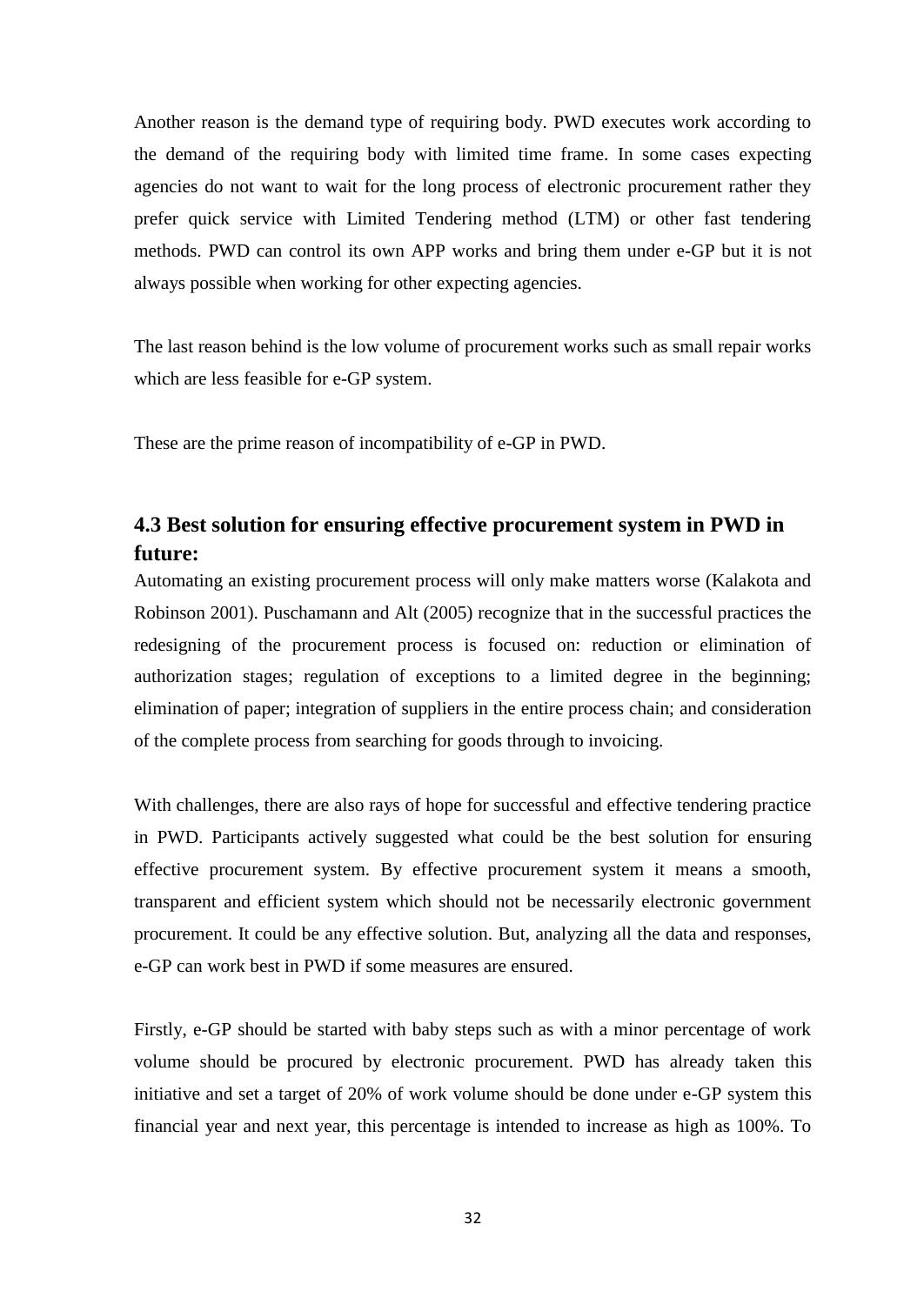achieve this, PWD should gradually decrease the amount of advanced work to balance the scores.

PWD needs to develop a suitable process for emergency work that cannot be anticipated earlier and cannot be included in APP. This can be done by maintaining a certain budget for such works and include them in APP with tentative amounts. PWD can also consult with CPTU to resolve this situation and find out ways to include this special works in e-GP system.

e-GP is an effective system unless there is unexpected delay for administrative approval. For example, if small repair work procurement has to pass through various steps of approval, the procurement will not be effective. Rather increasing delegation of financial and administrative power to lower authority such as field level can make the process faster. But in this case, accountability should be assured. Again to rapid the work progress, small works could be accumulated together to make a comparatively large volume procurement. Sincerity and courage of officials are highly required to ensure these measures.

Motivation is an essential tool to ensure best practice in procurement. Motivation of the contractors is a must for e-GP because they are so used to the old practice of LTM. They should be convinced that it resides better benefit for them.

Motivation and communication should be practiced outside the department and other requiring bodies and ministries and demonstrate them that e-GP is the best solution for all. Promising activity to ensure smooth execution of work will assure them about the effective use of transparent procurement. But desire and commitment of the senior officials is required.

The discussions about the results are concluded in the following chapter.

33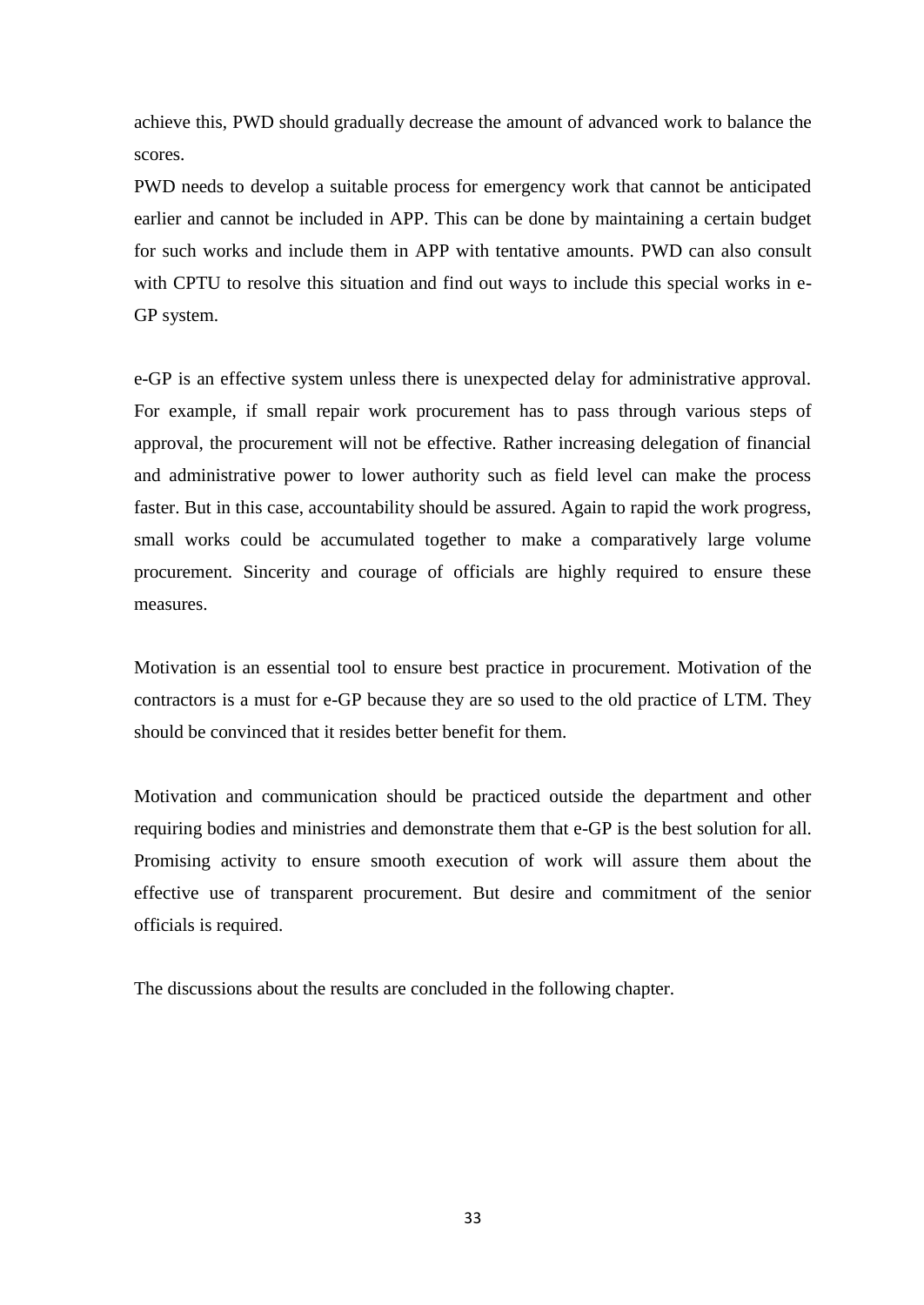# **Chapter 5**

## **Conclusion & Recommendation**

## <span id="page-42-2"></span><span id="page-42-1"></span><span id="page-42-0"></span>**5.1 Conclusion**

The research was aimed to identify the present procurement activity in PWD and future scopes for improvement of this process as PWD is one of the core government procurement practicing departments. From all the data analysis and results, it is evident that e-GP has the potential to strengthen the transparency, efficiency, competitiveness and compliance of the sensitive high value government procurement functions. For most patterns of work PWD deals with, e-GP represents both an opportunity for procurement reform and changing the way of procurement. But this system also faces various types of challenges. Nonetheless, there are also measures to cope up with those challenges. If the e-GP system can be enforced properly, it would be proved as the best solution for healthy procurement practice.

#### <span id="page-42-3"></span>**5.2 Limitations of the study:**

Due to time constraint and other unavoidable reasons, there were certain limitations of the study about procurement practices in PWD.

- $\triangleright$  The study has a small sample size compared to the workforce of PWD officials. This is due to extreme workload of engineers at site and they could not make it for the participation of this survey
- $\triangleright$  The study is based mainly on experience on procurement activity. Since the journey of PWD with e-GP system is not very long unlike, RHD or BWDB, it was not possible to introduce any numeric parameter or KPI (Key Performance Indicator) to measure the performance.
- $\triangleright$  From the questionnaire, it was hard to bring out any conclusion to the study. So, sharing of ideas, judgment, elaborated personal explanation from participants was helpful tool to conclude the study.

However, the research has future scopes for further work on procurement activity of PWD with more specific parameters.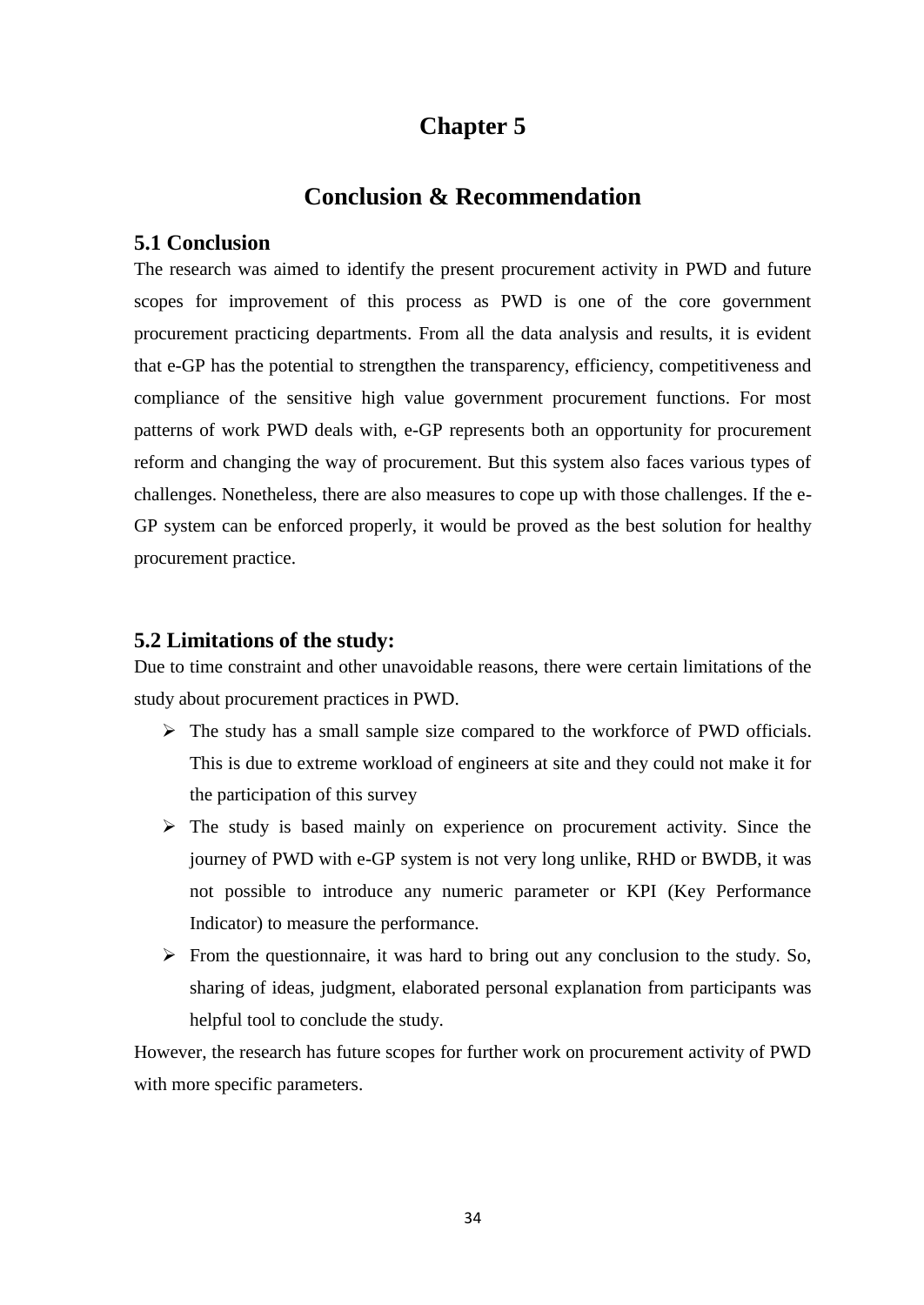## <span id="page-43-0"></span>**5.3 Challenges**

Major challenges identified during operating e-GP in PWD are, inadequate internet activity and slow speed, lack of knowledge of bidders, lack of computer competency of officials, not suitable for some emergency works etc. Unique challenges were like difficulties working with other expecting agencies, ensuring transparency when they are not TOC or TEC members of e-GP system, or personal discussion during post qualification which is sometimes necessary because a significant portion of work PWD does is for other expecting agencies and their opinion is equally valuable and important. One of the major obstacles in implementing e-GP in PWD is advanced work done. Due to high demand for work, emergency works in PM office, PM residence, Residence of honorable President which can never be ignored, PWD has to execute the work before calling the tender. Thus the work should be done before without any kind of tendering process. This type of work will always exist and this is a challenge for PWD that how to regulate this kinds of works under e-GP system. Another issue is the low volume of procurement works such as small repair works which are less feasible for e-GP system.

### <span id="page-43-1"></span>**5.4 Recommendations**

Based on the analysis of the collected information and on international practice, some practical measures are recommended for better implementation of e-GP in Bangladesh:

- $\triangleright$  The complexity of e-GP system should be reduced and the software should be made user friendly.
- $\triangleright$  Regular training should be arranged for the contractors.
- $\triangleright$  Regular meetings should be initiated between CPTU and government procuring bodies can be helpful for resolving related issues.
- $\triangleright$  Internet connectivity throughout the country should be improved and logistics support should be increased in the field divisions of PWD.
- PWD should gradually decrease the amount of advanced work to balance the scores.
- Maintaining a certain budget for emergency works and include them in APP with tentative amounts. PWD can also consult with CPTU to resolve this situation and find out ways to include this special works in e-GP system.
- $\triangleright$  Motivation is an essential tool to ensure best practice in procurement.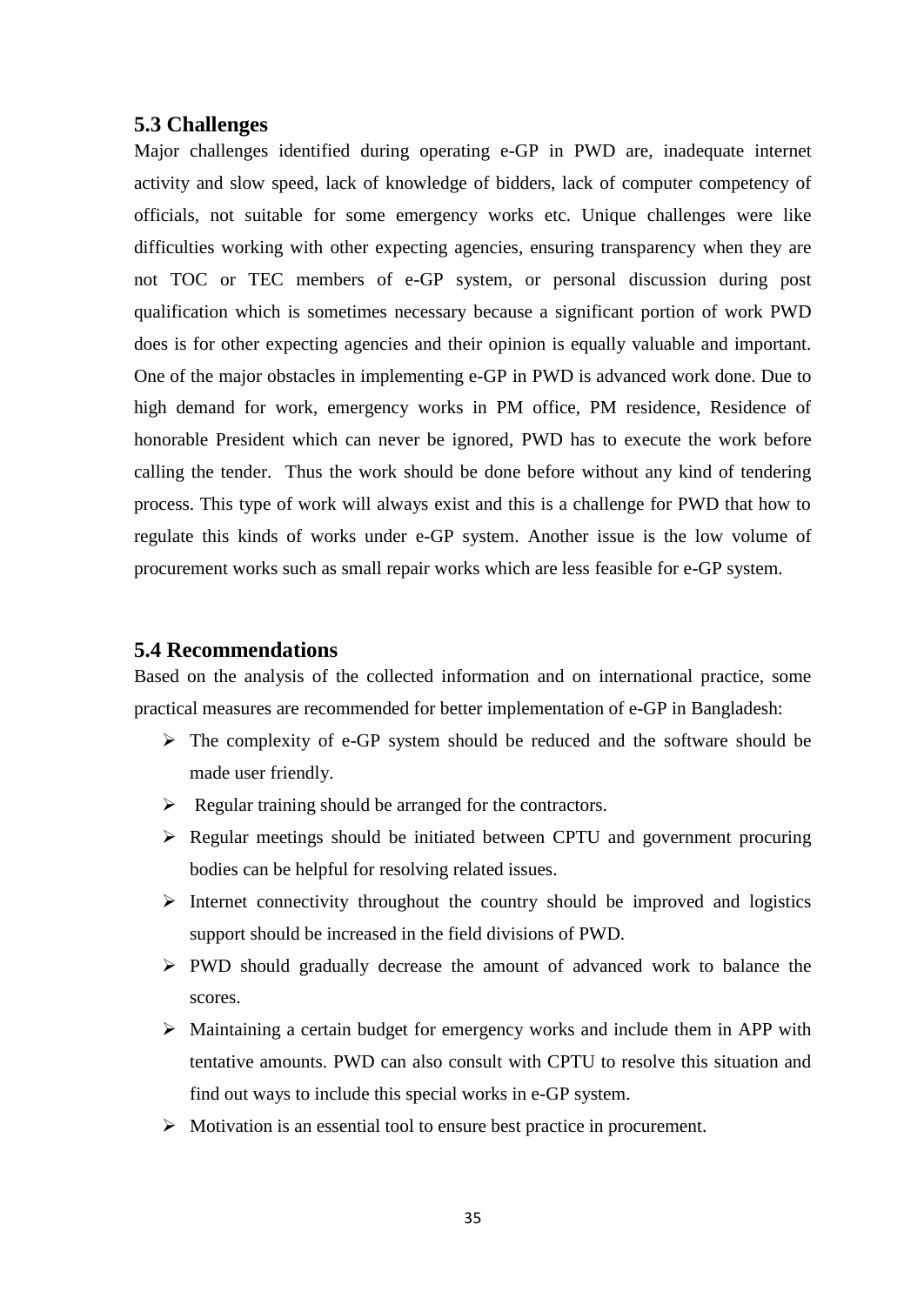- $\triangleright$  Increasing delegation of financial and administrative power to lower authority such as field level can make the e-GP process faster but assuring the accountability of the regarding official.
- $\triangleright$  Integration of small amount works to a large amount of work volume will also faster the e-GP process.
- $\triangleright$  Promising activity to ensure smooth execution of work to convince requiring bodies and ministries other than PWD and demonstrate them that e-GP is the best solution for any procurement activity
- Trust and belief in young officials will encourage them to come forward and implement all of the above measures effectively. In this era of technology, working together that is team building is the best way to success.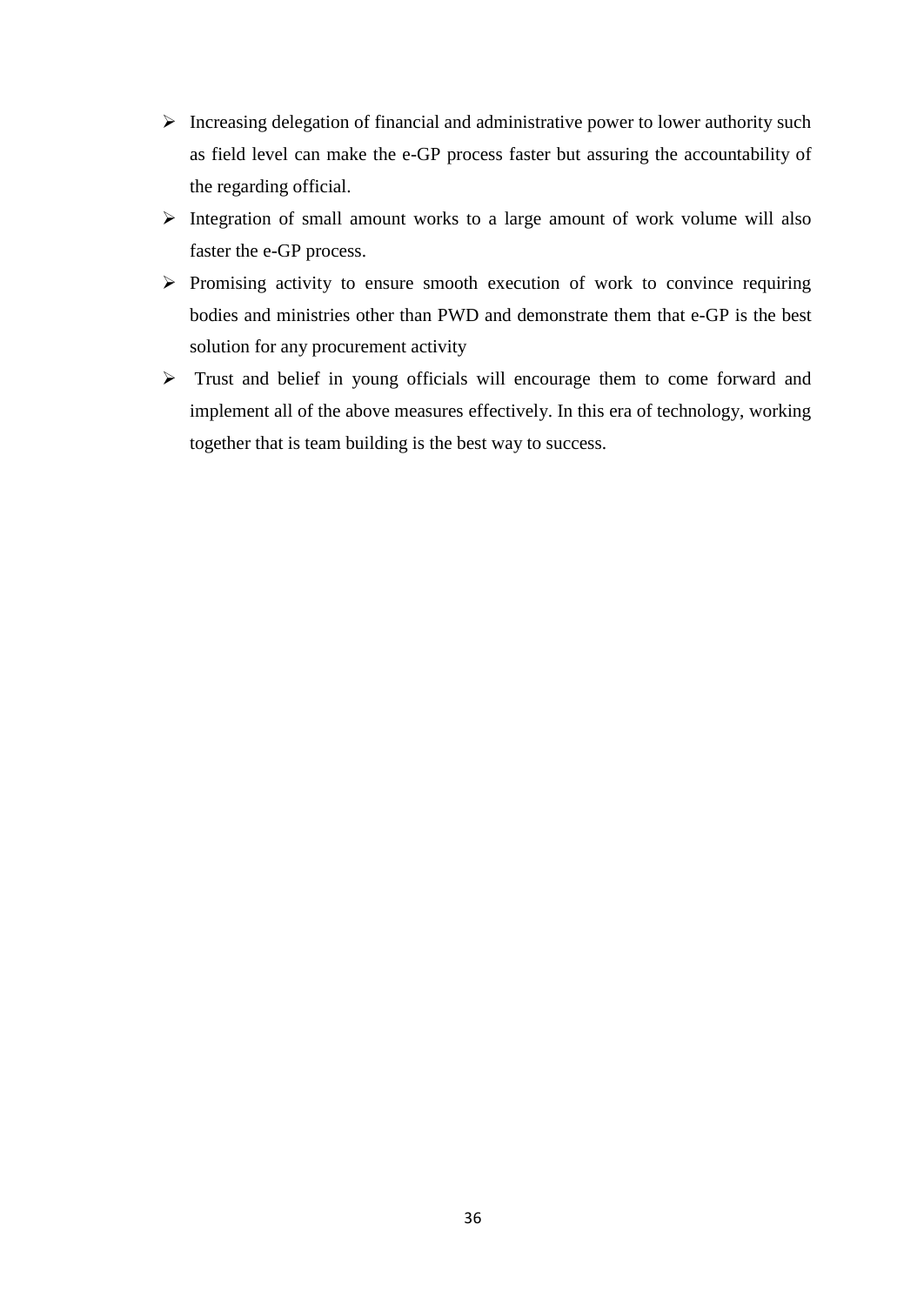## **References:**

- <span id="page-45-0"></span>1. Alam, S.R. (2012). Challenges of Implementing Electronic Government Procurement: A case study on Bangladesh Water Development Board. Retrieved January 11, 2016
- 2. Angeles, R., Nath, R. (2007) Business-to-business e-procurement: success factors and challenges to implementation. Supply Chain Management: An International Journal 12, 2, 104-115
- 3. Attaran, M., Attaran, S. (2002) Catch the wave of e-procurement. Industrial Management 44, 3, 16-21
- 4. Context, T., 2012. Improving Transparency in Public Procurement in Bangladesh : Interplay between PPA and RTI Act. , (December), pp.1–8.
- 5. Coulthard, D. (2000). Electronic Procurement in Government: More Complicated Than Just Good Business.
- 6. CPTU, Central Procurement Technical Unit. Public Procurement Act-2006. Retrieved January 11, 2016 from http:// [www.cptu.gov.bd.](http://www.cptu.gov.bd/)
- 7. Croom, S.,R., Johnston, R. (2003) E-service: enhancing internal customer service through e-procurement. International Journal of Service Industry Management 14, 5, 539-555
- 8. Croom, Brandon-Jones, 2005. Impact of E-Procurement: Experiences from Implementation in the UK Public Sector
- 9. Croom, S. & Brandon-Jones, A. (2004). "E-Procurement: Key issues in e-Procurement implementation and operation in the public sector" 13th International Purchasing  $\&$ Supply Education & Research Association (IPSERA) Conference, April 4-7, Catania, Italy.
- 10. Davila, A., Gupta, M., Palmer, R. (2003) Moving procurement systems to the Internet: the adoption and use of e-procurement technology models. European Management Journal 21, 1, 11-23
- 11. Garicano, L. & Kaplan, S. (2000). The Effects of Business-to-Business E-Commerce on Transaction Costs. Working Paper 8017. National Bureau of Economic Research. Retrieved January 11, 2016
- 12. Gilbert, A. (2000) E-procurement: problems behind the promise. Information Week. Nov 20, p. 48, 8 pgs
- 13. <https://en.wikipedia.org/wiki/Procurement> 19 Jan, 2016 at 7:43 pm
- 14. [http://www.worldbank.org/en/results/2014/02/24/bangladesh-transforming](http://www.worldbank.org/en/results/2014/02/24/bangladesh-transforming-procurement-outcomes-through-capacity-development-and-performance-monitoring)[procurement-outcomes-through-capacity-development-and-performance-monitoring,](http://www.worldbank.org/en/results/2014/02/24/bangladesh-transforming-procurement-outcomes-through-capacity-development-and-performance-monitoring) retrieved at 11 Jan, 2016.
- 15. [http://www.purchasing-procurement-center.com/e-procurement.html,](http://www.purchasing-procurement-center.com/e-procurement.html) retrieved at 11 Jan, 2016.
- 16. Kalakota, R., Robinson, M. (2001) e-business 2.0: roadmap for success. USA, Adison-Wesley
- 17. Leipold, J. (2003). e-GP World Bank Draft Strategy. International Handbook of Public Procurement. Change Media, Milton Keynes: Open University Press, pp. 9-10 http://www.solonline.org/resource/.../dance\_of\_change\_study\_notes.pdf.
- 18. Lennerfors, T. T., 2007. The Transformation of Transparency On the Act on Public Procurement and the Right to Appeal in the Context of the War on Corruption. Journal of Business Ethics, 73, 381 - 390.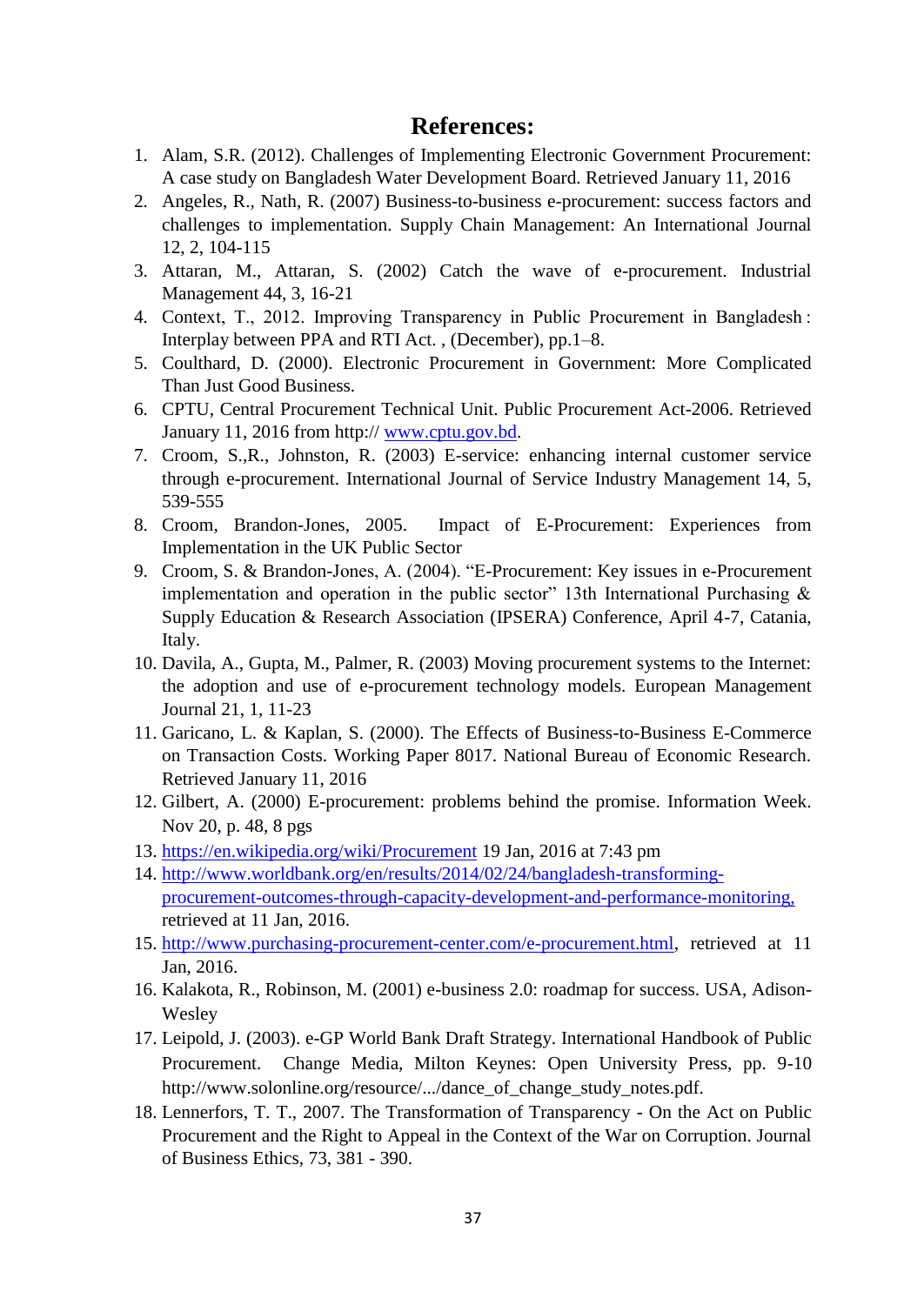- 19. Mose, Njihia,Magutu (2013). The critical success factors and challenges in eprocurement adoption among large scale manufacturing firms in Nairobi, Kenya
- 20. National e-Government Procurement (e-GP) portal. http://www.eprocure.gov.bd. Access date April 5, 2015.
- 21. Neef, D. (2001). E-Procurement: From Strategy to Implementation, Englewood Cliffs, NJ: Prentice-Hall
- 22. Piotrowicz, W., Irani, Z. (2010) Analysing B2B electronic procurement benefits: information systems perspective. Journal of Enterprise Information Management 23, 4, 559-579
- 23. Puschmann, T. & Alt R. (2005) Successful use of e-procurement in supply chains. Supply Chain Management: An International Journal 10, 2, 122-133
- 24. PWD, Public Works Department. http://www.pwd.gov.bd. Retrieved January 11, 2016
- 25. Public procurement and corruption in Bangladesh: confronting the challenges and opportunities. Journal of public administration and policy research
- 26. Smart, A. (2010) Exploring the business case for e-procurement. International Journal of Physical Distribution & Logistics Management 40, 3, 181-201
- 27. Uddin , Md. Nasir (2015). The Prospects and Challenges of e-Procurement in Government purchases: a study on e-Procurement in LGED, Narayanganj District. Retrieved Jan 11, 2016
- 28. vaidya, k., sajeey, a. s.m. & guy, c., 2006. e-procurement initiatives in the public sector: a literature review of the critical success factors. journal of public procurement,  $6(1&3)$ , pp. 70–99.
- 29. vanjoki, v., bachelor ' s thesis : problems related to the adoption of e-procurement for indirect purchases.
- 30. World Bank , 2006, e-GP Readiness Assessment-Final Report Bangladesh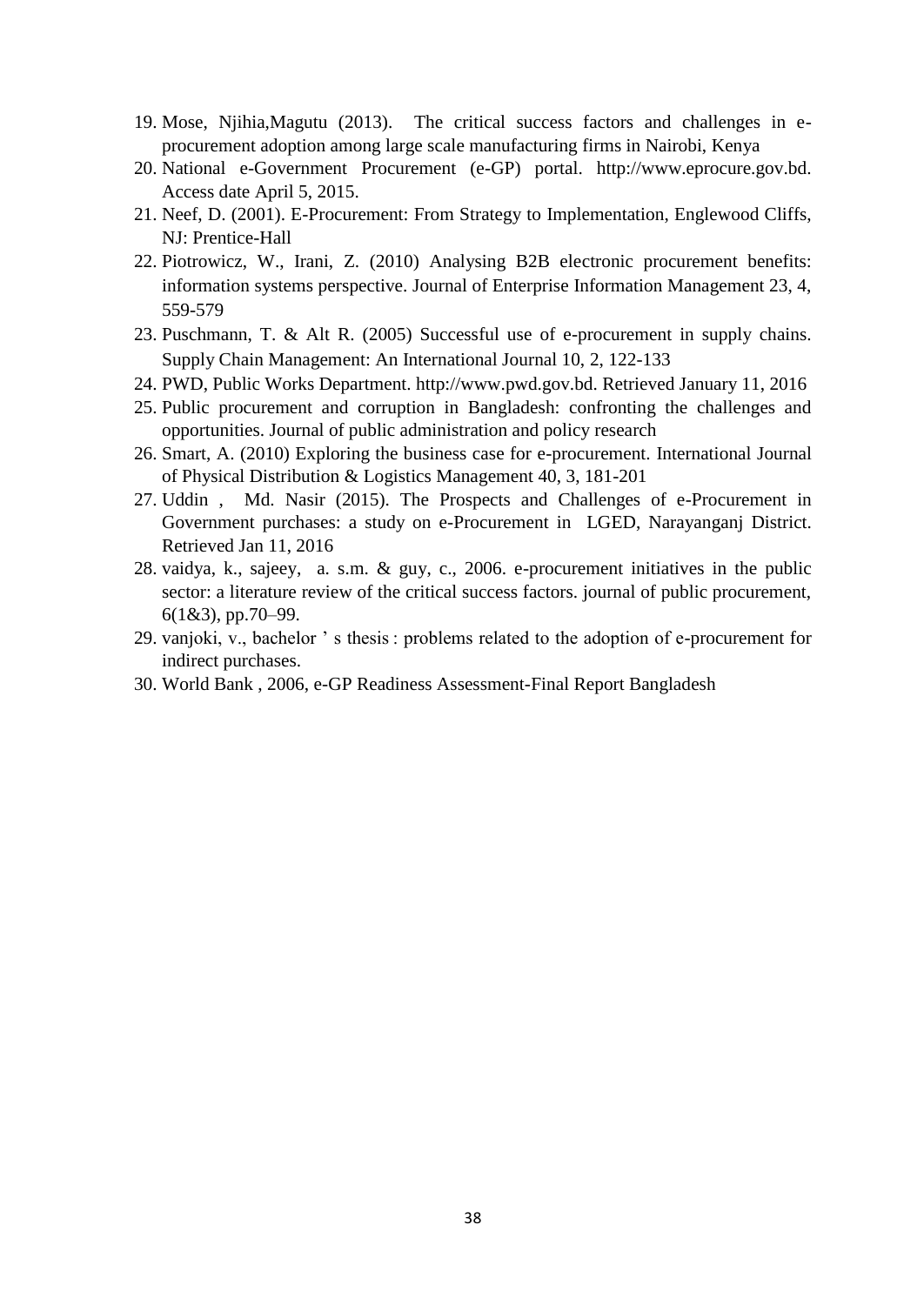# **Appendix 1: Survey Questionnaire**

## <span id="page-47-0"></span>**BRAC Institute of Governance and Development (BIGD) BRAC University**

## **Survey Questionnaire**

**Research Topic:** A study on the implementation of e-GP (Electronic Government Procurement System) in Public Works Department: The impact of it on present procurement practices and the future scopes of the system in PWD

(This is a survey conducted to analyze the present procurement activity in PWD. The survey is a combination of descriptive and multiple choice question. Your opinion will be used only for Academic purpose. This survey might take a while and your patience and valuable opinion is highly appreciated.)

| Name: *                 |                                                                                                                                    |
|-------------------------|------------------------------------------------------------------------------------------------------------------------------------|
|                         | Name of your Present Office *                                                                                                      |
|                         | (Name of the Division, Circle, Zone or others)                                                                                     |
|                         |                                                                                                                                    |
|                         | Your current designation *                                                                                                         |
|                         |                                                                                                                                    |
| (Select from the range) | Total experience on public procurement *                                                                                           |
|                         | Less than 1 year                                                                                                                   |
|                         | $1-5$ years                                                                                                                        |
|                         | more than 5 years                                                                                                                  |
|                         | Annual volume of procurement *<br>(approximate number of procurement activity per year)                                            |
|                         | Less than 100                                                                                                                      |
|                         | 100-300                                                                                                                            |
|                         | more than 30                                                                                                                       |
|                         | What is the average estimated cost for any single procurement activity? *<br>(please do not include special kind of project works) |
|                         | Less than 1 lakh BDT                                                                                                               |
|                         | 1-5 lakh BDT                                                                                                                       |

- 0 5-10 lakh BDT
- O More than 10 lakh BDT

#### **What kind of document do you use for procurement ?** \*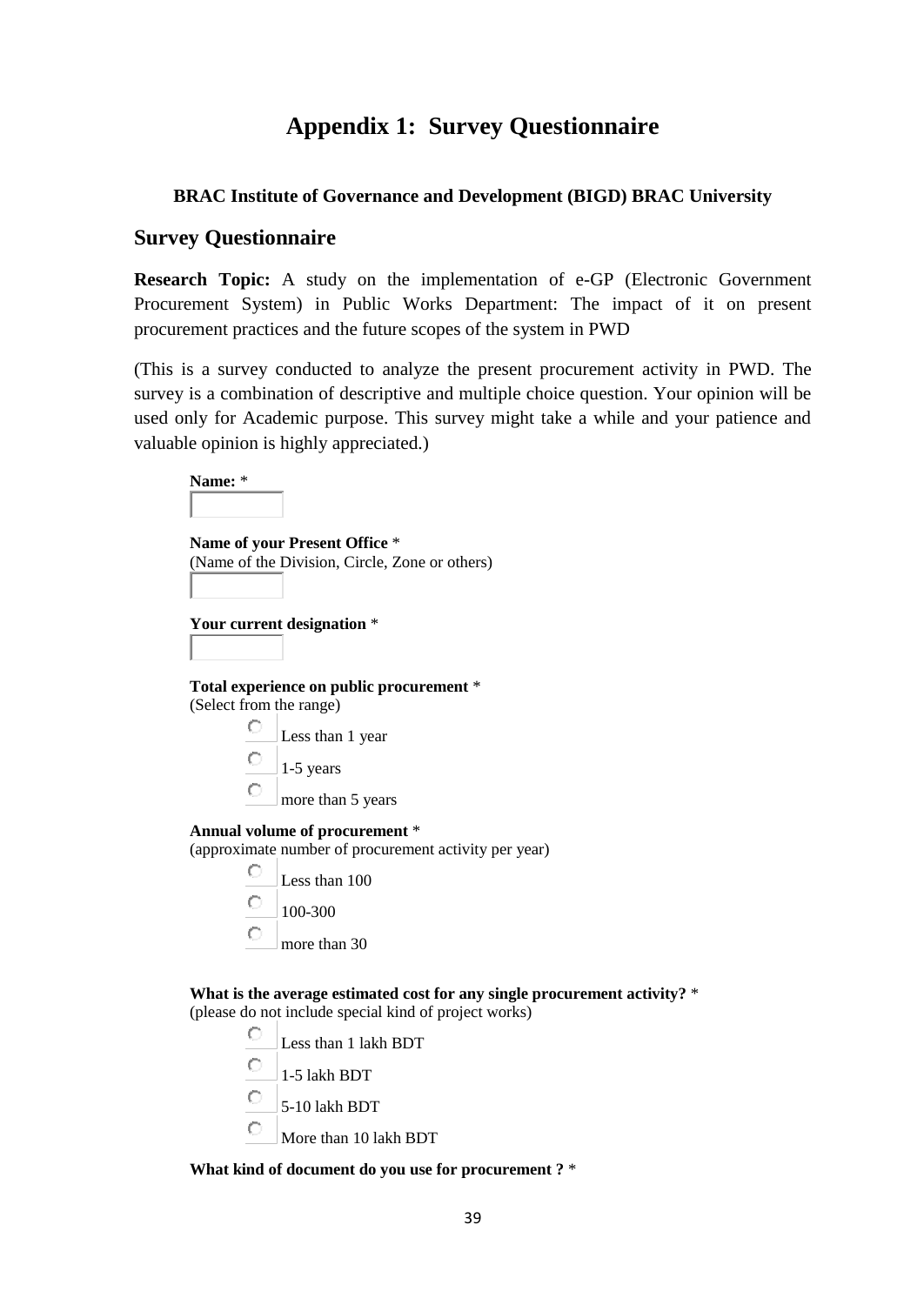- $\circ$ PPA and PPR
- $\circ$ **Others**

**Do you have training on PPA/PPR?** \*

 $\odot$ Yes  $\circ$ No

**Do you send tender notice to CPTU even if it is not done under e-GP system?** \*

О Yes

 $\circ$ 

 $N<sub>0</sub>$ 

**How do you send your tender notice to CPTU?** \*

- О Hardcopy
- $\circ$ Via e-mail
- $\circ$ Via CD

**Do you have training on e-GP?** \*

- ⊙ Yes
- $\circ$ No

**What is your knowledge level about the e-GP system?** \*

- $\bigcirc$ Clear understanding
- $\circ$ Clear idea but lack of practice
- $\circ$ No detail Idea
- О Absolutely no idea

**Have you ever done any of your procurement activity using e-GP so far?** \*

- О Yes  $\circ$ 
	- No

**If yes, what is the percentage compared to your annual volume of procurement activity?** (please mention an approximate percentage)

#### **What are the problems you have faced during operating e-GP?**

you need to check the boxes similar to your experience(multiple answers can be given), you may also add your own thoughts

- П Inadequate internet connectivity
- $\Box$ Network, computer infrastructure
- П Lack of computer competency of officials
- П Lack of knowledge of bidder
- $\Box$ Financial transaction system is complicated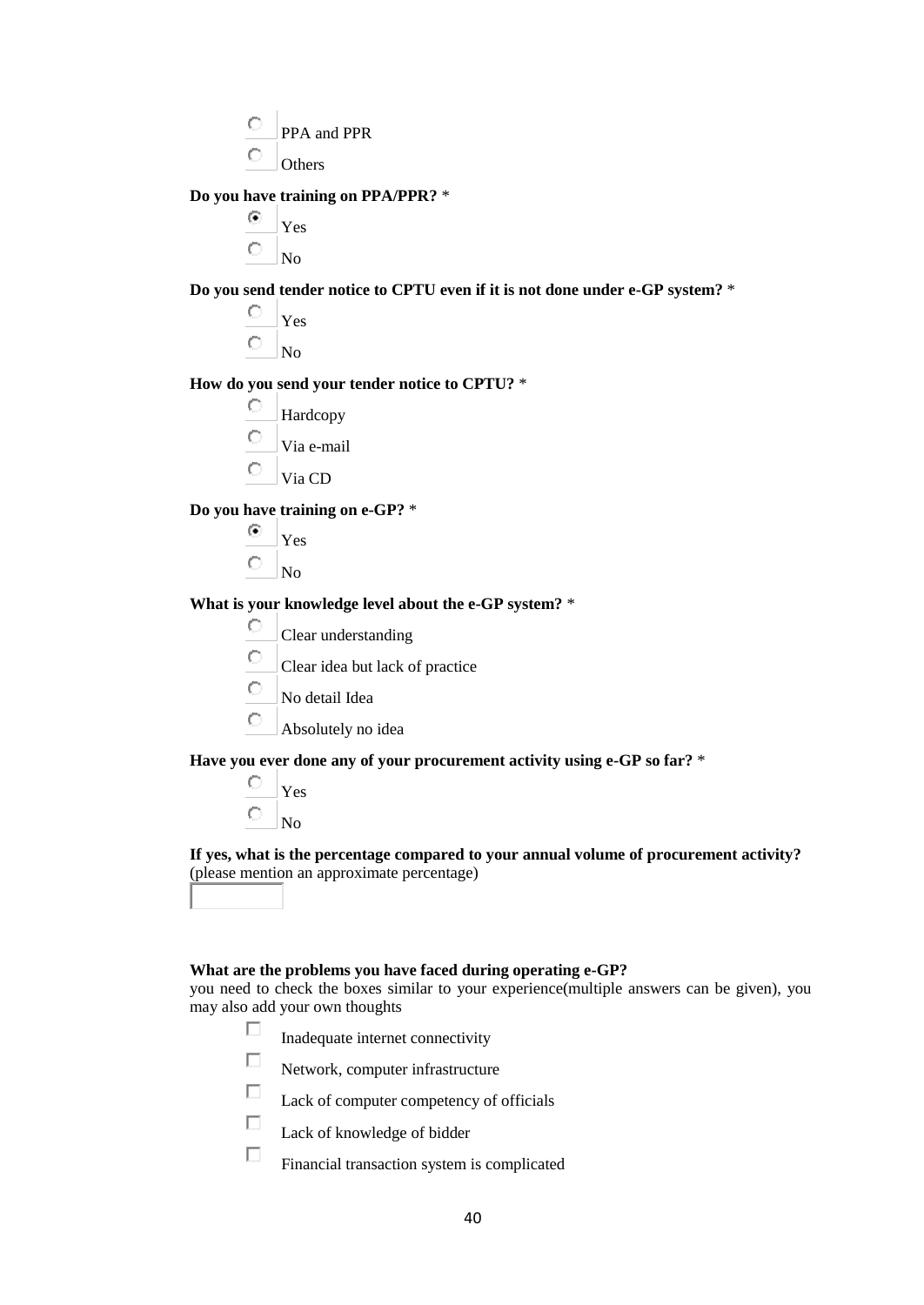П e-GP software problem especially when the server is busy

 $\Box$ Difficulties in Post qualification, limitations in discussing with other TEC member which is sometimes necessary

П difficulty in keeping confidentiality (hacking of passwords)

 $\Box$ Acceptability of new system

 $\Box$ Powerful person may create obstacle

 $\Box$ Lack of awareness

 $\Box$ Electricity

П Price is not always the prime variable when considering evaluation of tender for infrastructures

П Not suitable for some emergency work as they cannot be anticipated earlier and could not be included in the APP

П Difficulties working with contractor

 $\Box$ Difficulties working with other agencies

П Not suitable for projects with very small amount like repair and maintenance work

П Existence of huge volume of LTM (limited tendering method) works is an obstacle for using e-GP

П Other:

#### **What are the benefits you can think of using e-GP?** \*

you need to check the boxes similar to your experience(multiple answers can be given), you may also add your own thoughts.

 $\Box$ Modern and sustainable way of procurement

 $\Box$ Transparent process

 $\Box$ Reduced Time for procurement

- П Eliminate undue pressure
- П Tender box snatch will stop
- $\Box$ Online payment is secure and fast
- $\Box$ Fair selection of bidder
- П Reduced cost of transportation, paper and other material
- П Unwanted bidder's participation will be reduced

П Other:  $\vert$